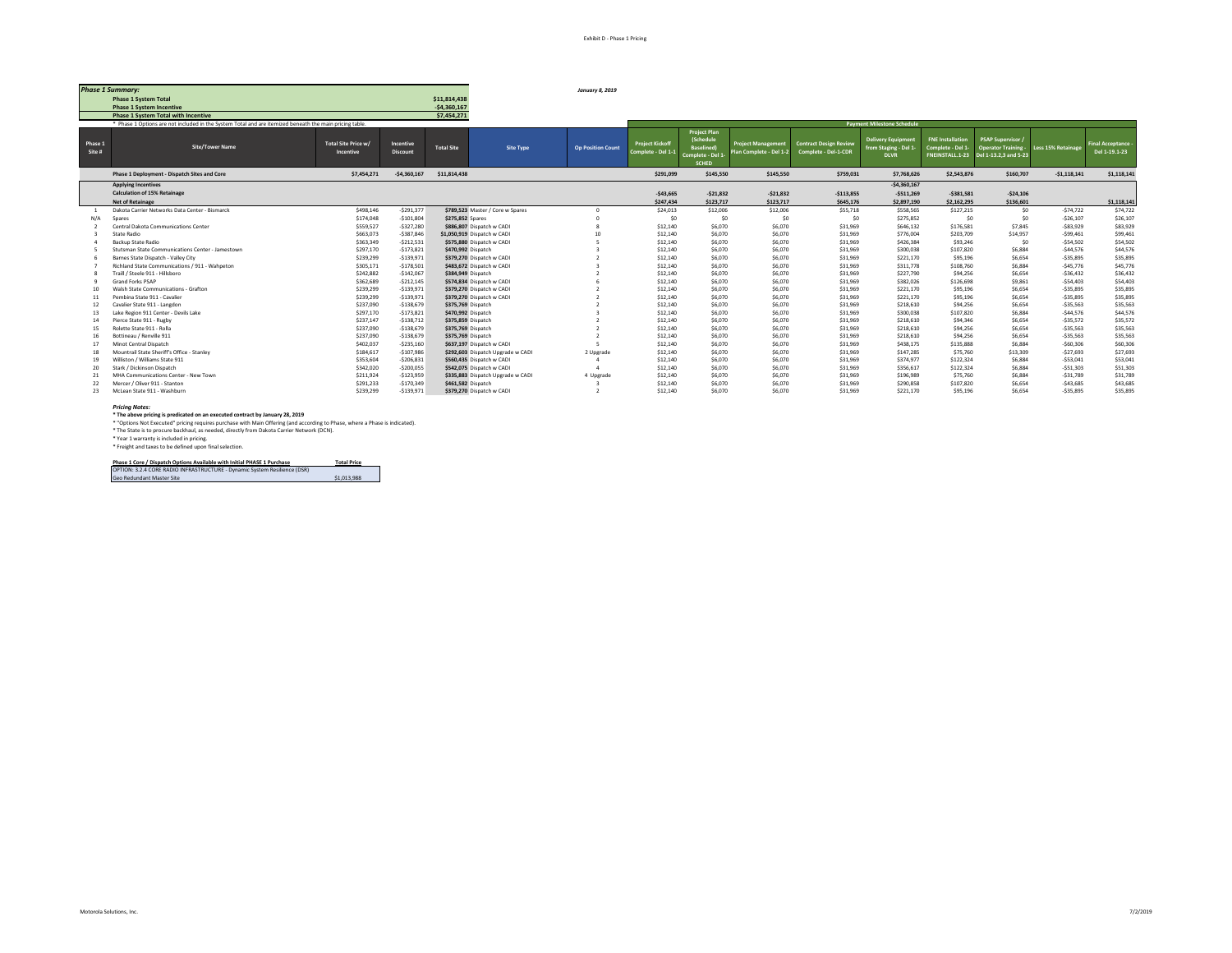|              | <b>Phase 2 Summary.</b>                                                                                 |                               |                            |                              |                          | January 8, 2019             |                             |                    |                      |                   |                                    |                                                  |                                                                     |                        |                              |                                    |                          |                      |                        |                                    |                          |                      |
|--------------|---------------------------------------------------------------------------------------------------------|-------------------------------|----------------------------|------------------------------|--------------------------|-----------------------------|-----------------------------|--------------------|----------------------|-------------------|------------------------------------|--------------------------------------------------|---------------------------------------------------------------------|------------------------|------------------------------|------------------------------------|--------------------------|----------------------|------------------------|------------------------------------|--------------------------|----------------------|
|              | <b>Phase 2 System Total</b>                                                                             |                               |                            | \$27,406.44                  |                          |                             |                             |                    |                      |                   |                                    |                                                  |                                                                     |                        |                              |                                    |                          |                      |                        |                                    |                          |                      |
|              | <b>Phase 2 System Incentive</b><br><b>Phase 2 System Total with Incentive</b>                           |                               |                            | $-$8,722,26$<br>\$18,684.177 |                          |                             |                             |                    |                      |                   |                                    |                                                  |                                                                     |                        |                              |                                    |                          |                      |                        |                                    |                          |                      |
|              | * Phase 2 Options are not included in the System Total and are itemized beneath the main pricing table. |                               |                            |                              |                          |                             |                             |                    |                      |                   |                                    |                                                  |                                                                     |                        |                              |                                    |                          |                      |                        |                                    |                          |                      |
|              |                                                                                                         |                               |                            |                              |                          |                             |                             |                    |                      |                   |                                    |                                                  |                                                                     |                        |                              |                                    |                          |                      |                        |                                    |                          |                      |
|              |                                                                                                         |                               |                            |                              |                          |                             |                             |                    |                      |                   |                                    |                                                  |                                                                     |                        | ivery of Sit<br>Facility     |                                    |                          |                      |                        |                                    |                          |                      |
| Phase 2      |                                                                                                         |                               | Incentive                  |                              |                          | siect Kickoff Complete - De |                             |                    |                      | Freq              | <b>Civil Services</b>              | <b>Civil Services</b>                            | <b>Civil Services: Sit</b>                                          | <b>Total Civil</b>     |                              | very of<br>1na/Line                | very of RF<br>$int - De$ | plete - Del 2        |                        | <b>REFRESH</b>                     | <b>Less 15%</b>          | Final                |
| Site #       | <b>Site/Tower Name</b>                                                                                  | Total Site Price w/ Incentive | Discount                   | <b>Total Site</b>            | <b>Site Type</b>         | 2.1                         | Baselined<br>mplete - Del : |                    | - Del-2-CDR          | Del 2-FREQ        |                                    | <b>Tribal Fees</b>                               | Development                                                         | rvices - Del 2         | Req'd Tow<br>helter, Ger     | ent - Del                          | 2-DLVRFNE.1              | FNEINSTALL.1         | ling - Del 2           | Training - Del 2<br>13.2, 3, and 5 |                          | cceptano<br>Del 2-19 |
|              |                                                                                                         |                               |                            |                              |                          |                             | SCHED                       | Del 2-2            |                      |                   |                                    |                                                  |                                                                     | CIVIL 24-68            | Del 2-                       | DI VRAI 24-68                      | and 24-68                | and 24-68            | 14                     |                                    |                          |                      |
|              |                                                                                                         |                               |                            |                              |                          |                             |                             |                    |                      |                   |                                    |                                                  |                                                                     |                        | DLVRCIV.24-68                |                                    |                          |                      |                        |                                    |                          |                      |
|              |                                                                                                         |                               |                            |                              |                          |                             |                             |                    |                      |                   |                                    |                                                  |                                                                     |                        |                              |                                    |                          |                      |                        |                                    |                          |                      |
|              | Phase 2 Deployment - 45 State-Owned Sites                                                               | \$18,684,177                  | $-58,722,267$              | \$27,406,444                 |                          | \$467,750                   | \$233,875                   | \$233,875          | \$1,281,653          | \$309,524         | <b>CIVIL 24-68</b>                 | <b>CIVIL.24-68</b>                               | cluded in Del 2- Included in Del 2- Included in Del 2<br>CIVIL.24-6 |                        | \$8,958,023 \$2,001,700      | \$1,774,996                        | \$9,330,459              | \$2,338,143          | \$273,435              |                                    | \$203,011 -\$2,802,627   | \$2,802,627          |
|              | <b>Anglying Incentives</b>                                                                              |                               |                            |                              |                          |                             |                             |                    |                      |                   |                                    |                                                  |                                                                     |                        |                              |                                    | $-58.722.267$            |                      |                        |                                    |                          |                      |
|              | Net of Incentive                                                                                        |                               |                            |                              |                          |                             |                             |                    |                      |                   |                                    |                                                  |                                                                     |                        |                              |                                    | \$608,193                |                      |                        |                                    |                          |                      |
|              | <b>Calculation of 15% Retainage</b>                                                                     |                               |                            |                              |                          | $-570.162$                  | $-535.081$                  | $-535.081$         | $-5192.248$          | $-546.429$        |                                    | Costs Below are Included in Total Civil Services |                                                                     | $-51.343.703$          | $-5300.255$                  | $-5266.249$                        | $-591.229$               | $-5350.722$          | $-541.015$             | $-530.452$                         |                          |                      |
| $\mathbf{1}$ | <b>Net of Retainage</b>                                                                                 | \$85,617                      | 830 052.                   |                              |                          | \$397.587                   | \$198.794                   | \$198.794          | \$1,089,405          | \$263.09          |                                    |                                                  |                                                                     | \$7,614.320<br>sn      | \$1,701,445                  | \$1,508,746<br>sn                  | \$516,964                | \$1,987.422          | \$232,420<br>sn.       | \$172,559<br><b>sn</b>             | $-512843$                | \$2,802,627          |
| N/A          | Master / Core Licenses / Configuration<br>Spares                                                        | \$420,188                     | $-5196.155$                | \$125,586<br>\$616,343       | Core<br>Spares           | \$10,169<br>5n              | \$5,084<br>S0               | \$5,084<br>-sn     | \$20,337<br>S0       |                   | Sf                                 | SO                                               |                                                                     | SO <sub>1</sub>        | S0                           | S0                                 | \$39,022<br>\$616,343    | \$45,890<br>SO       | \$0                    | \$0                                | $-563.028$               | \$12,843<br>\$63,028 |
|              | System System Admin / Maintenance Technician Training                                                   | \$186.413                     | $-587.022$                 | \$273,435                    | Core                     | \$0                         |                             |                    | \$0                  |                   | \$C                                | SO                                               |                                                                     | \$0                    | SO <sub>1</sub>              |                                    | SO <sub>1</sub>          | \$0                  | \$273,435              | SO                                 | $-527.962$               | \$27,962             |
| 24           |                                                                                                         | \$432,263                     | $-5201.792$                | \$634,055                    | ASR                      | \$10,168                    | \$5,084                     | \$5,084            | \$28,029             | \$6,879           | S0                                 | \$10,000                                         | \$212,394                                                           | \$222,394              | \$74,360                     | \$38,339                           | \$192,780                | 929 022              | Sn                     | 50                                 | $-564.840$               | \$64,840             |
| 25           |                                                                                                         | \$288,089<br>\$416,329        | $-5134.488$<br>$-5194.353$ | \$422,577<br>\$610,682       | ASR / SIM<br>ASR         | \$10,168<br>\$10,168        | \$5,084<br>\$5,084          | \$5,084<br>\$5,084 | \$28,029<br>\$28,029 | \$6,87<br>\$6,87  | S0                                 | \$10,000<br>\$10,000                             | \$73.80<br>\$209.27                                                 | \$83,803<br>\$219,279  | -sn<br>\$51,374              | \$39,811<br>\$41,065               | \$192,780<br>\$192,780   | \$50,939<br>\$50,939 | Sn                     | 50<br>SO                           | $-543.213$<br>$-562.449$ | S43.213<br>\$62,449  |
|              |                                                                                                         | \$391,578                     | $-5182.799$                | \$574,376                    | ASR                      | \$10,168                    | \$5,084                     | \$5,084            | \$28,029             | \$6,878           | \$C                                | \$10,000                                         | \$183,49                                                            | \$193,493              | \$43,582                     | \$38,339                           | \$192,780                | \$50,939             | \$0                    | SO                                 | $-558,737$               | \$58,737             |
|              |                                                                                                         | \$416,329                     | $-5194.353$                | \$610,682                    | ASR                      | \$10,168                    | \$5,084                     | \$5,084            | \$28,029             | \$6,87            |                                    | \$10,000                                         | \$209,279                                                           | \$219.279              | \$51,374                     | \$41,065                           | \$192,780                | \$50,939             | \$0                    | SO                                 | $-562,449$               | \$62,449             |
|              |                                                                                                         | \$518,622<br>\$391,578        | $-5242.106$<br>$-5182.799$ | \$760,729<br>\$574,376       | ASR<br>ASR               | \$10,168<br>\$10,168        | \$5,084<br>\$5,084          | \$5,084<br>\$5,084 | \$28,029<br>\$28,029 | \$6,87<br>\$6,87  | 50 <sup>2</sup><br>50 <sup>2</sup> | \$10,000<br>\$10,000                             | \$273,606<br>\$183.49                                               | \$283,606<br>\$193,493 | \$131.041<br>\$43,582        | \$47,118<br>\$38,339               | \$192,780<br>\$192,780   | \$50,939<br>\$50,939 | \$O<br>50 <sup>2</sup> | 50<br>\$0                          | $-577.793$<br>$-558.737$ | \$77,793<br>\$58,737 |
|              |                                                                                                         | \$416,329                     | $-5194.353$                | \$610,682                    | ASR                      | \$10,168                    | \$5,084                     | \$5,084            | \$28,029             | \$6,878           |                                    | \$10,000                                         | \$209.27                                                            | \$219.279              | \$51,374                     | \$41,065                           | \$192,780                | \$50,939             | \$0                    | $50 -$                             | $-662.449$               | \$62,449             |
|              |                                                                                                         | \$391,578                     | $-5182,799$                | \$574,376                    | ASR                      | \$10,168                    | \$5,084                     | \$5,084            | \$28,029             | \$6,878           | \$0                                | \$10,000                                         | \$183,493                                                           | \$193,493              | \$43,582                     | \$38,339                           | \$192,780                | \$50,939             | SO                     | \$0                                | $-558,737$               | \$58,737             |
|              |                                                                                                         | \$416,329<br>\$432,777        | $-5194,353$<br>$-5202.032$ | \$610,682                    | ASR<br>ASR               | \$10,168                    | \$5,084<br>\$5,084          | \$5,084            | \$28,029             | \$6,87            | 50 <sup>2</sup><br>sn              | \$10,000                                         | \$209.27                                                            | \$219,279              | \$51,374<br>\$74,360         | \$41,065<br>\$38,339               | \$192,780<br>\$192,780   | \$50,939<br>\$50,939 | \$O<br>50 <sup>2</sup> | 50<br>SO                           | $-562,449$<br>$-564.917$ | \$62,449<br>\$64,917 |
|              |                                                                                                         | \$457,015                     | $-5213.346$                | \$634,808<br>\$670,361       | ASR                      | \$10,168<br>\$10,168        | \$5,084                     | \$5,084<br>\$5,084 | \$28,029<br>\$28,029 | \$6,87<br>\$6,878 | sn                                 | \$10,000<br>\$10,000                             | \$213.14<br>\$238,18                                                | \$223.147<br>\$248,180 | \$82,153                     | \$41,065                           | \$192,780                | \$50,939             | \$0                    | <b>SO</b>                          | $-528.52 -$              | \$68,552             |
|              |                                                                                                         | \$457,015                     | $-5213,346$                | \$670,361                    | ASR                      | \$10,168                    | \$5,084                     | \$5,084            | \$28,029             | \$6,878           | <b>Sf</b>                          | \$10,000                                         | \$238,18                                                            | \$248,180              | \$82,153                     | \$41,065                           | \$192,780                | \$50,939             | \$0                    | \$0                                | $-568,552$               | \$68,552             |
|              |                                                                                                         | \$391,578                     | $-5182,799$                | \$574,376                    | ASR                      | \$10,168                    | \$5,084                     | \$5,084            | \$28,029             | \$6,878           |                                    | \$10,000                                         | \$183,493                                                           | \$193,493              | \$43,582                     | \$38,339                           | \$192,780                | \$50,939             | \$0                    | 50                                 | $-558.737$               | \$58.737             |
|              |                                                                                                         | \$334,571<br>\$334,571        | $-5156.186$<br>$-5156.186$ | \$490,757<br>\$490,757       | ASR<br>ASR               | \$10,168<br>\$10.168        | \$5,084<br>\$5,084          | \$5,084<br>\$5,084 | \$28,029<br>\$28,029 | \$6,87<br>\$6,879 | \$75,000<br>\$75,000               | \$10,000<br>\$10,000                             | \$68.94<br>\$68.94                                                  | \$153,946<br>\$153,946 | S0<br><b>SD</b>              | \$37,848<br>\$37,848               | \$192,780<br>\$192,780   | \$50,939<br>\$50,939 | \$0<br>50 <sup>2</sup> | $50 -$<br>SO                       | $-550.186$<br>$-550.186$ | \$50,186<br>\$50,186 |
|              |                                                                                                         | \$334,571                     | $-5156.186$                | \$490,757                    | ASR                      | \$10,168                    | \$5,084                     | \$5,084            | \$28,029             | \$6,878           | \$75,000                           | \$10,000                                         | \$68.94                                                             | \$153,946              | \$0                          | \$37,848                           | \$192,780                | \$50,939             | \$0                    | <b>SO</b>                          | $-550186$                | \$50,186             |
|              |                                                                                                         | \$356,799                     | $-5166,563$                | \$523,363                    | ASR / SIM                | \$10,168                    | \$5,084                     | \$5,084            | \$28,029             | \$6,878           | \$75,000                           | \$10,000                                         | \$95.55                                                             | \$180,553              | S0                           | \$43,846                           | \$192,780                | \$50,939             | \$0                    | SO                                 | $-553,520$               | \$53,520             |
|              |                                                                                                         | \$391,578<br>\$391,578        | $-5182.799$<br>$-5182.799$ | \$574,376<br>\$574,376       | ASR<br>ASR               | \$10,168<br>\$10.168        | \$5,084<br>\$5,084          | \$5,084<br>\$5,084 | \$28,029<br>\$28,029 | \$6,87<br>\$6,879 | SO<br>S0                           | \$10,000<br>\$10,000                             | \$183.49<br>\$183.49                                                | \$193,493<br>\$193,493 | \$43,582<br>\$43,582         | \$38,339<br>\$38,339               | \$192,780<br>\$192,780   | \$50,939<br>\$50,939 | SO<br>50 <sup>2</sup>  | 50<br>SO                           | $-558.737$<br>$-558.737$ | \$58,737<br>\$58.737 |
|              |                                                                                                         | \$453,826                     | $-5211.858$                | \$665,684                    | ASR / SIM                | \$10.168                    | \$5,084                     | \$5,084            | \$28,029             | \$6,879           | S0                                 | \$10,000                                         | \$233.50                                                            | \$243,503              | \$82.153                     | \$41,065                           | \$192,780                | \$50,939             | sn.                    | <b>SO</b>                          | $-568.074$               | \$68,074             |
|              |                                                                                                         | \$391,578                     | $-5182,799$                | \$574,376                    | ASR                      | \$10,168                    | \$5,084                     | \$5,084            | \$28,029             | \$6,878           | sn                                 | \$10,000                                         | \$183,49                                                            | \$193,493              | \$43,582                     | \$38,339                           | \$192,780                | \$50,939             | SO                     | $50 -$                             | $-558,737$               | \$58,737             |
|              |                                                                                                         | \$416,329<br>\$334.571        | $-5194.353$<br>$-5156.186$ | \$610,682<br>\$490,757       | ASR<br>ASR               | \$10,168<br>\$10,168        | \$5,084<br>\$5,084          | \$5,084<br>\$5,084 | \$28,029<br>\$28,029 | \$6,878<br>\$6,87 | \$75,000                           | \$10,000<br>\$10,000                             | \$209.27<br>\$68.94                                                 | \$219,279<br>\$153,946 | \$51,374<br>-sn              | \$41,065<br>\$37,848               | \$192,780<br>\$192,780   | \$50,939<br>\$50,939 | SO                     | 50<br>SO                           | $-562.449$<br>$-550.186$ | \$62,449<br>\$50,186 |
|              |                                                                                                         | \$362,242                     | $-5169.104$                | \$531,347                    | ASR                      | \$10.168                    | \$5,084                     | \$5,084            | \$28,029             | \$6,879           | sn                                 | \$10,000                                         | \$140.46                                                            | \$150,463              | \$43,582                     | \$38,339                           | \$192,780                | \$50,939             | 50 <sup>2</sup>        | SO                                 | $-554.336$               | \$54,336             |
|              |                                                                                                         | \$374,705                     | $-5174922$                 | \$549,627                    | <b>ASD</b>               | \$10,168                    | \$5,084                     | \$5,084            | \$28,029             | \$6,87            | \$75,000                           | \$10,000                                         | \$97.03                                                             | \$182,037              | \$30,778                     | \$37,848                           | \$192,780                | \$50,939             | sn.                    | <b>SO</b>                          | $-556.206$               | \$56,206             |
|              |                                                                                                         | \$332,607<br>\$416,299        | $-5155,270$<br>$-5194.339$ | \$487,877                    | ASR                      | \$10,168                    | \$5,084                     | \$5,084            | \$28,029<br>\$28,029 | \$6,878           | \$75,000                           | \$10,000                                         | \$66.88                                                             | \$151,884              |                              | \$37,030                           | \$192,780                | \$50,939             | \$O                    | \$0<br>SO                          | $-549.891$<br>$-562.445$ | \$49.891             |
|              |                                                                                                         | \$457.015                     | $-5213.346$                | \$610,638<br>\$670,361       | ASR<br>ASR               | \$10,168<br>\$10,168        | \$5,084<br>\$5,084          | \$5,084<br>\$5,084 | \$28,029             | \$6,87<br>\$6,87  | S0<br>sn                           | \$10,000<br>\$10,000                             | \$209.23<br>\$238.18                                                | \$219,235<br>\$248,180 | \$51,374<br>\$82,153         | \$41,065<br>\$41,065               | \$192,780<br>\$192,780   | \$50,939<br>\$50,939 | Sn<br>sn.              | $50 -$                             | $-568.552$               | \$62,445<br>\$68.552 |
|              |                                                                                                         | \$414,052                     | $-5193.290$                | \$607,342                    | ASR / SIM                | \$10,168                    | \$5,084                     | \$5,084            | \$28,029             | \$6,879           | S0                                 | \$10,000                                         | \$205,946                                                           | \$215,940              | \$51.374                     | \$41,065                           | \$192,780                | \$50,939             | 50 <sup>2</sup>        | <b>SO</b>                          | $-562108$                | \$62,108             |
|              |                                                                                                         | \$331.297<br>\$391,578        | $-5154.658$<br>$-5182.799$ | \$485,955                    | ASR                      | \$10,168                    | \$5,084                     | \$5,084            | \$28,029             | \$6,87            | \$75,000                           | \$10,000                                         | \$64.14                                                             | \$149,143              | <b>SD</b>                    | \$37,848                           | \$192,780                | \$50,939             | sn.                    | <b>SO</b><br>SO                    | -549 694<br>$-558.737$   | \$49,694             |
|              |                                                                                                         | \$416.738                     | $-5194.544$                | \$574,376<br>\$611,282       | ASR<br>ASR               | \$10,168<br>\$10,168        | \$5,084<br>\$5,084          | \$5,084<br>\$5,084 | \$28,029<br>\$28,029 | \$6,878<br>\$6,87 | <sub>SO</sub><br>S0                | \$10,000<br>\$10,000                             | \$183.49<br>\$209.27                                                | \$193,493<br>\$219.279 | \$43,582<br>\$51,374         | \$38,339<br>\$41,665               | \$192,780<br>\$192,780   | \$50,939<br>\$50,939 | \$0<br>sn.             | SO                                 | $-562.511$               | \$58,737<br>\$62.511 |
|              |                                                                                                         | \$397,292                     | $-5185.466$                | \$582,759                    | $\triangle$ SR           | \$10,168                    | \$5,084                     | \$5,084            | \$28,029             | \$6,879           | S0                                 | \$10,000                                         | \$191.87                                                            | \$201,875              | \$43,582                     | \$38,339                           | \$192,780                | 929 022              | SO.                    | $50 -$                             | $-559.594$               | \$59.922             |
|              |                                                                                                         | \$329,287                     | $-5153.720$                | \$483,006                    | ASR                      | \$10,168                    | \$5,084                     | \$5,084            | \$28,029             | \$6,87            | \$75,000                           | \$10,000                                         | \$63.51                                                             | \$148,513              | - sn                         | \$35,530                           | \$192,780                | \$50,939             | 50 <sup>2</sup>        | 50                                 | $-549.393$               | \$49,393             |
|              |                                                                                                         | \$391,578<br>\$391,578        | $-5182.799$<br>$-5182.799$ | \$574,376<br>\$574,376       | ASR<br>ASR               | \$10,168<br>\$10,168        | \$5,084<br>\$5,084          | \$5,084<br>\$5,084 | \$28,029<br>\$28,029 | \$6,87<br>\$6,87  | <sub>SC</sub><br>S0                | \$10,000<br>\$10,000                             | \$183.49<br>\$183.49                                                | \$193,493<br>\$193,493 | \$43,582<br>\$43,582         | \$38,339<br>\$38,339               | \$192,780<br>\$192,780   | \$50,939<br>\$50,939 | ۹ñ<br>Sn               | SO<br>\$0                          | $-558.737$<br>$-558.737$ | \$58,737<br>\$58,737 |
|              |                                                                                                         | \$416,329                     | $-5194.353$                | \$610,682                    | ASR                      | \$10,168                    | \$5,084                     | \$5,084            | \$28,029             | \$6,87            |                                    | \$10,000                                         | \$209.27                                                            | \$219.279              | \$51,374                     | \$41,065                           | \$192,780                | \$50,939             | \$0                    | SO                                 | $-562.449$               | \$62,449             |
|              |                                                                                                         | \$396,205                     | $-5184.959$                | \$581,164                    | ASR                      | \$10,168                    | \$5,084                     | \$5,084            | \$28,029             | \$6,87            | S0                                 | \$10,000                                         | \$190.28                                                            | \$200,281              | \$43,582                     | \$38,339                           | \$192,780                | \$50,939             | \$0                    | 50                                 | $-559.431$               | \$59,431             |
|              |                                                                                                         | \$457,015<br>\$457.015        | $-5213.346$<br>$-5213.346$ | \$670,361<br>\$670,361       | ASR<br>ASR               | \$10,168<br>\$10,168        | \$5,084<br>\$5,084          | \$5,084<br>\$5,084 | \$28,029<br>\$28,029 | \$6,87<br>\$6,878 | 50 <sup>2</sup><br><sub>SO</sub>   | \$10,000<br>\$10,000                             | \$238.18<br>\$238.18                                                | \$248,180<br>\$248,180 | \$82,153<br>\$82,153         | \$41,065<br>\$41,065               | \$192,780<br>\$192,780   | \$50,939<br>\$50,939 | SO<br>\$0              | \$0<br>SO                          | $-528.52 -$<br>522.832.  | \$68,552<br>\$68,552 |
|              |                                                                                                         | \$375,564                     | $-5175,323$                | \$550,887                    | ASR                      | \$10,168                    | \$5,084                     | \$5,084            | \$28,029             | \$6,878           | \$C                                | \$10,000                                         | \$162,675                                                           | \$172,675              | \$43,582                     | \$35,667                           | \$192,780                | \$50,939             | \$0                    | \$0                                | $-556,335$               | \$56,335             |
|              |                                                                                                         | \$334,571                     | $-5156, 186$               | \$490,757                    | ASR                      | \$10,168                    | \$5,084                     | \$5,084            | \$28,029             | \$6,87            | \$75,000                           | \$10,000                                         | \$68.94                                                             | \$153,946              | S0                           | \$37,848                           | \$192,780                | \$50,939             | \$0                    | 50                                 | $-550,186$               | \$50,186             |
|              |                                                                                                         | \$457.015<br>\$396,205        | $-5213.346$<br>$-5184.959$ | \$670,361<br>\$581,164       | ASR<br>ASR               | \$10,168<br>\$10,168        | \$5,084<br>\$5,084          | \$5,084<br>\$5,084 | \$28,029<br>\$28,029 | \$6,87<br>\$6,878 | sn<br>\$0                          | \$10,000<br>\$10,000                             | \$238.18<br>\$190,281                                               | \$248,180<br>\$200,281 | \$82,153<br>\$43,582         | \$41,065<br>\$38,339               | \$192,780<br>\$192,780   | \$50,939<br>\$50,939 | sn.<br>\$0             | 50<br><b>SO</b>                    | $-568.552$<br>$-559.431$ | \$68,552<br>\$59,431 |
|              | Central Dakota Communications Center                                                                    | \$7,187                       | $-53,355$                  |                              | \$10,542 Dispatch w CADI | <sub>SO</sub>               | S0                          |                    | \$0                  |                   |                                    | \$0                                              |                                                                     | S.                     | \$0                          |                                    |                          | \$0                  | \$0                    | \$10,542                           | $-51,078$                | \$1,078              |
|              | State Radio                                                                                             | \$7,606                       | $-53.551$                  |                              | \$11.157 Dispatch w CADI | sn.                         | \$0                         | <b>SO</b>          | \$0                  |                   | S0                                 | SO                                               |                                                                     | sn.                    | SO <sub>1</sub>              | 50                                 | - sn                     | $<$ n                | 50 <sup>2</sup>        | \$11.157                           | $-51.141$                | \$1.141              |
|              | Backup State Radio                                                                                      | $<$ n                         | - SO                       |                              | \$0 Dispatch w CAD       | \$0                         | \$0                         | \$0                | \$0                  |                   | \$C                                | SO                                               |                                                                     | \$C                    | SO <sub>1</sub>              | \$0                                | S0                       | \$0                  | \$0                    | \$0                                | -sn                      | <sub>SO</sub>        |
|              | Stutsman State Communications Center - Jamestown<br>Barnes State Dispatch - Valley City                 | S6.307<br>\$6,096             | $-52.944$<br>$-52.846$     | \$9.251 Dispatch             | \$8,942 Dispatch w CADI  | sn.<br>sn                   | sn.<br>sn.                  | sn<br>sn           | sn.<br>\$0           |                   | Sf<br><b>Sf</b>                    | <b>SO</b><br>50                                  |                                                                     | <b>sn</b><br><b>A</b>  | <b>SD</b><br>SO <sub>1</sub> | SO <sub>1</sub><br>SO <sub>1</sub> | sn<br>sn                 | $<$ n<br>50          | 50 <sup>2</sup><br>sn. | \$9.251<br>\$8,942                 | $-5946$<br>$-5914$       | SRAG<br>\$914        |
|              | Richland State Communications / 911 - Wahpeton                                                          | \$6,307                       | $-52.944$                  |                              | \$9,251 Dispatch w CADI  | sn.                         | sn.                         | <b>SO</b>          | \$0                  |                   | sn                                 | SO                                               |                                                                     | <b>sn</b>              | <sub>SO</sub>                | SO <sub>1</sub>                    | sn                       | 50                   | SO                     | \$9,251                            | $-5946$                  | \$946                |
|              | Traill / Steele 911 - Hillshorn                                                                         | \$6,096                       | $-52.846$                  | \$8,942 Dispatch             |                          | sn.                         | sn.                         | sn                 | sn.                  |                   | S0                                 | <b>SO</b>                                        |                                                                     | sn.                    | <b>SD</b>                    | 50                                 | 5n                       | 50                   | 50 <sup>2</sup>        | \$8,942                            | $-5914$                  | \$914                |
|              | <b>Grand Forks PSAP</b>                                                                                 | \$6,307                       | $-52.944$                  |                              | \$9,251 Dispatch w CADI  |                             | \$0                         |                    | \$0                  |                   |                                    |                                                  |                                                                     |                        | <sub>SO</sub>                |                                    |                          | \$0                  | \$O                    | \$9,251                            | $-5946$                  | \$946                |
| 10           | Walsh State Communications - Graftor                                                                    | \$6,096<br>\$6,096            | $-52.846$<br>$-52846$      |                              | \$8,942 Dispatch w CADI  | sn.                         | SO                          | sn<br>sn           | \$0                  |                   | sn<br>sn                           | SO                                               |                                                                     | sn.<br><b>A</b>        | SO <sub>1</sub>              | 50                                 | sn<br>sn                 | \$0                  | SO                     | \$8,942<br>\$8,942                 | $-5914$<br>$-5914$       | \$914<br>\$914       |
| $11\,$<br>12 | Pembina State 911 - Cavalie<br>Cavalier State 911 - Langdon                                             | \$6,096                       | $-52,846$                  | \$8,942 Dispatch             | \$8,942 Dispatch w CADI  | SD.<br>SD.                  | SO<br>\$0                   |                    | \$0<br>\$0           |                   |                                    | SO                                               |                                                                     |                        | \$0<br>S0                    | \$0<br>\$0                         |                          | \$0<br>\$0           | \$0<br>\$0             | \$8,942                            | $-5914$                  | \$914                |
| 13           | Lake Region 911 Center - Devils Lak                                                                     | S6.307                        | $-52.944$                  | \$9,251 Dispatch             |                          | sn.                         | sn                          | sn                 | sn.                  |                   | S0                                 | <b>SO</b>                                        |                                                                     | sn.                    | SO <sub>1</sub>              | 50                                 | 5n                       | $<$ n                | 50 <sup>2</sup>        | \$9,251                            | $-5946$                  | SRAF                 |
| 14           | Pierce State 911 - Rugby                                                                                | \$6,096                       | $-52.846$                  | \$8,942 Dispatch             |                          | SD.                         | \$0                         | \$0                | \$0                  |                   | \$0                                | \$0                                              |                                                                     | \$0                    | \$0                          | \$0                                | S <sub>0</sub>           | \$0                  | \$0                    | \$8,942                            | $-5914$                  | \$914                |
| 15           | Rolette State 911 - Rolla                                                                               | \$6,096<br>\$6,096            | $-52,846$<br>$-52.846$     | \$8,942 Dispatch             |                          | SO.                         | S <sub>0</sub>              | SO <sub>1</sub>    | \$0                  |                   | \$0                                | SO                                               |                                                                     | sn.                    | S0                           | \$0                                | S <sub>0</sub>           | \$0<br>50            | \$O                    | \$8,942                            | $-5914$<br>$-5914$       | \$914                |
| 16<br>17     | Bottineau / Renville 911<br>Minot Central Dispatch                                                      | \$6,307                       | $-52,944$                  | \$8,942 Dispatch             | \$9,251 Dispatch w CADI  | sn.<br>sn.                  | SO<br>sn                    | sn                 | \$0<br>\$0           |                   | S0<br>sn                           | <b>SO</b><br>50                                  |                                                                     | sn.<br><b>sn</b>       | SO <sub>1</sub><br><b>SD</b> | \$0<br>SO <sub>1</sub>             | 5n<br>sn                 | 50                   | SO<br>sn.              | \$8,942<br>\$9,251                 | $-5946$                  | \$914<br>\$946       |
|              | 18 Mountrail State Sheriff's Office - Stanley                                                           | \$12.192                      | $-55.692$                  |                              | \$17,884 Disnatch w CADI | sn.                         | sn                          |                    | sn.                  |                   | Sf                                 | <b>SO</b>                                        |                                                                     | ×                      | -sn                          | 50                                 | ۹n                       | 50                   | 50 <sup>2</sup>        | \$17,884                           | $-51.829$                | \$1.829              |
| 19           | Williston / Williams State 911                                                                          | S6.307                        | $-52.944$                  |                              | \$9,251 Dispatch w CADI  |                             |                             |                    | \$0                  |                   |                                    |                                                  |                                                                     |                        |                              |                                    |                          |                      | \$O                    | \$9,251                            | $-5946$                  | \$94                 |
| 20           | Stark / Dickinson Dispatch                                                                              | \$6,307<br>\$6,307            | $-52.944$<br>$-52944$      |                              | \$9,251 Dispatch w CADI  | sn.                         | SO                          | sn                 | \$0                  |                   | sn.                                | SO                                               |                                                                     | sn.                    | SO <sub>1</sub>              | 50                                 | SO <sub>1</sub>          | 50                   | SO                     | \$9,251                            | $-5946$<br>$-5946$       | \$946                |
| 21           | MHA Communications Center - New Town<br>22 Mercer / Oliver 911 - Stanton                                | \$6,096                       | $-52.846$                  | \$8,942 Dispatch             | \$9,251 Dispatch w CADI  | sn.<br>SD.                  | SO<br>\$0                   | sn                 | \$0<br>\$0           |                   | sn.                                | SO                                               |                                                                     | <b>sn</b>              | \$0                          | \$0                                | sn                       | \$0                  | SO<br>\$O              | \$9,251<br>\$8,942                 | $-5914$                  | \$946<br>\$914       |
| 23           | McLean State 911 - Washburn                                                                             | \$6,096                       | $-52.846$                  |                              | \$8,942 Dispatch w CADI  | sn.                         | sn.                         |                    | sn.                  |                   |                                    |                                                  |                                                                     | en                     | Sn                           | sn.                                |                          | sn.                  | ¢۵                     | \$8,942                            | $-6914$                  | \$914                |

Pricing Roter:<br>\* The above pricing is predicated on an executed contract by Jamany 28, 2019<br>\* The above pricing contract provided based on an anticipated aware prifact pricing the motivated).<br>\* Tower Remediation Contingenc

\* Tribal Fee Contingency is included based on an anticipated \$10,000 per tower site with a total up to \$450,000 for the 45 tower sites in Phase 2 Deployment as noted in the pricing chart above.

\* Any amounts of the \$750,000 Tower Remediation Contingency that are not expended on tower remediation or any amounts of the \$450,000 Tribal Fee funds that are<br>\* The State it o procure backhau, as needed, directly from Dak

\* Freight and taxes to be defined upon final selection.

Phase 2 Options Available with PHASE 2 Purchase<br>
OPTION: Integrated Voice & Data, Enhanced Data for up to 25,000 users \$1,129,531 \$1,129,531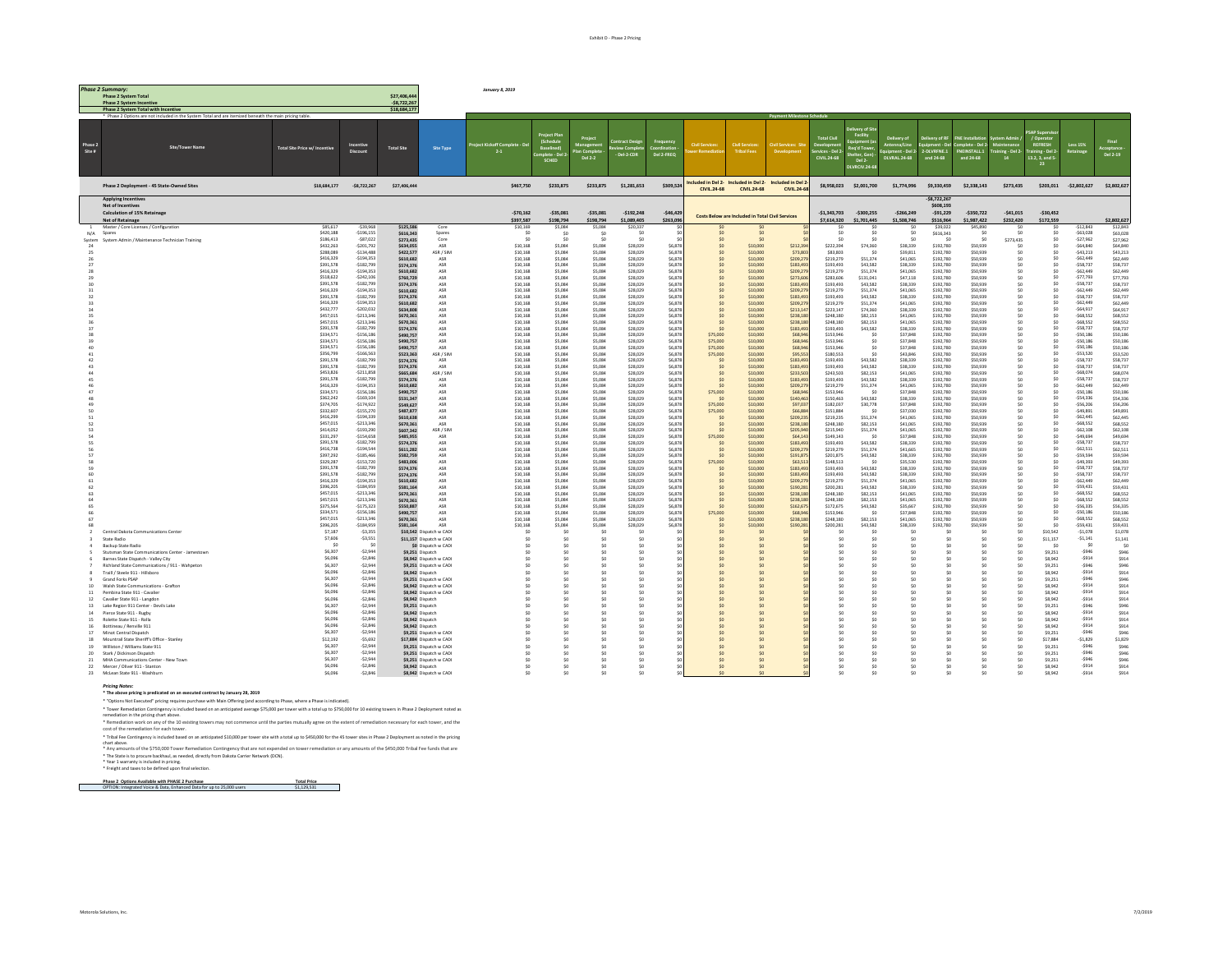| <b>Phase 3 Summary</b>   | <b>Phase 3 System Total</b>                                                                         |                                     |                             | \$75,394.51                    |                        | January 8, 2019          |                         |                         |                            |                       |                                                      |                      |                                                        |                        |                                                                         |                                   |                                                                 |                             |                                                    |                                   |                              |                          |
|--------------------------|-----------------------------------------------------------------------------------------------------|-------------------------------------|-----------------------------|--------------------------------|------------------------|--------------------------|-------------------------|-------------------------|----------------------------|-----------------------|------------------------------------------------------|----------------------|--------------------------------------------------------|------------------------|-------------------------------------------------------------------------|-----------------------------------|-----------------------------------------------------------------|-----------------------------|----------------------------------------------------|-----------------------------------|------------------------------|--------------------------|
|                          | <b>Phase 3 System Incentive</b><br><b>Phase 3 System Total with Incentive</b>                       |                                     |                             | $-$10,623,764$<br>\$64,770,750 |                        |                          |                         |                         |                            |                       |                                                      |                      |                                                        |                        |                                                                         |                                   |                                                                 |                             |                                                    |                                   |                              |                          |
|                          | is are not included in the System Total and are itemized bei                                        |                                     |                             |                                |                        |                          |                         |                         |                            |                       |                                                      |                      |                                                        |                        |                                                                         |                                   |                                                                 |                             |                                                    |                                   |                              |                          |
| Phase 3<br>Site #        |                                                                                                     | <b>Total Site Price w/ Incentiv</b> | Incentive<br>Discount       | <b>Total Site</b>              | <b>Site Type</b>       |                          | Base                    | Del 3-2                 | Del-3-CDR                  | Del 3-FREO            |                                                      |                      |                                                        | <b>TVIL 69-162</b>     | ivery of Sit<br>Req'd Tow<br>Shelter, Go<br>Del 3-<br>DI VRCIV.6<br>162 | nt - Del 3<br><b>UVRAL 69-162</b> | aupment - De<br>3-DLVRFNE.1<br>Sat-Pa bos                       | 411.25.4<br>1.44.53, and 69 |                                                    | L-Del:                            | Less 15%<br>Retainage        | $-Del$ 3-19              |
|                          | Phase 3 Deployment - 76 ASR / 18 Simulcas                                                           | \$64,770,750                        | $-$10,623,764$              | \$75,394,514                   |                        | \$1,013,046              | \$506,523               | \$506,523               | \$2,779,937                | \$646,56              | Included in<br>Del 2-CIVIL.24- Del 2-CIVIL.24-<br>68 | Included in<br>68    | <b>Included in Del</b><br>CIVIL.24-6                   |                        | \$22,914,880 \$13,485,110                                               |                                   | \$3,872,743 \$22,838,013                                        | \$5,051,158 \$1,330,020     |                                                    | \$450,000                         |                              | -\$9,715,612 \$9,715,612 |
|                          | <b>Contract Incentive</b><br>Milestone Net of Incenti<br>Less 15% Retainage<br><b>Net Milestone</b> |                                     |                             |                                |                        | $-$151,957$<br>\$861,089 | $-575,978$<br>\$430,545 | $-575,978$<br>\$430,545 | $-5416,991$<br>\$2,362,947 | $-596,98$<br>\$549,57 |                                                      |                      | <b>Costs Below are Included in Total Civil Service</b> |                        | -\$3,437,232 -\$2,022,767<br>\$19,477,648 \$11,462,344                  | $-5580,911$<br>\$3,291,831        | $-510.623.764$<br>\$12,214,249<br>$-51,832,137$<br>\$10,382,111 |                             | $-5757,674$ $-5199,503$<br>\$4,293,484 \$1,130,517 | $-567,500$<br>\$382,500           |                              | \$9,715,612              |
| System<br>$\overline{1}$ | Coverage Testing<br>Master / Core Licenses and Configuration                                        | \$1,142,608                         | $-5187,412$                 | \$1,330,020                    | Core<br>Core           | S <sub>0</sub>           | SC                      | S0                      | S <sub>0</sub><br>S0       |                       |                                                      |                      |                                                        | \$0                    |                                                                         | S0                                |                                                                 |                             | \$1,330,020                                        | S0                                | $-5171.391$<br>S0            | \$171.391                |
| System                   | Spare                                                                                               | \$239,261                           | $-$ \$39,244                | \$278,505                      | Spares                 |                          |                         |                         |                            |                       |                                                      |                      |                                                        |                        | \$0                                                                     |                                   | \$278,505                                                       |                             |                                                    |                                   | \$35,889                     | \$35,889                 |
| 25<br>41                 |                                                                                                     | \$607,899<br>\$556,669              | $-599.708$<br>$-591,305$    | \$707,607<br>\$647,974         | SIM PRIME<br>SIM PRIME | \$10,337<br>\$10,337     | \$5,169<br>\$5,169      | \$5,169<br>\$5,169      | \$28,367<br>\$28,367       |                       | 50<br>SO                                             |                      |                                                        | 50<br>S <sub>0</sub>   | Sn.<br>S <sub>0</sub>                                                   | 50<br>SO                          | S607.024<br>\$547,390                                           | \$51.542<br>\$51.542        |                                                    | so.<br>S0                         | $-591,185$<br>$-583.500$     | \$91.185<br>\$83,500     |
| 53                       |                                                                                                     | \$556,669<br>\$556,669              | $-591,305$<br>$-591,305$    | \$647,974<br>\$647,97          | SIM PRIME<br>SIM PRIME | \$10,337<br>\$10,337     | \$5,169<br>\$5,169      | \$5,169<br>\$5,169      | \$28,367<br>\$28,367       |                       |                                                      |                      |                                                        | S <sub>0</sub>         | S <sub>0</sub>                                                          | S0<br>so                          | \$547,390<br>\$547,390                                          | \$51,542<br>\$51,542        |                                                    | SO.<br>so                         | $-$ \$83,500<br>$-$ \$83,500 | \$83,500<br>\$83,500     |
| 70                       |                                                                                                     | S472.907<br>S472.954                | $-577.567$<br>$-577.574$    | \$550,473<br>\$550,528         | ASR<br>ASR             | \$10,337<br>\$10,337     | \$5,169<br>\$5,169      | \$5,169<br>\$5,169      | \$28,367<br>\$28,367       | \$6,87<br>\$6.87      | \$75,000<br>\$75,000                                 | \$10,000<br>\$10,000 | \$141.73<br>\$141.73                                   | \$226,735<br>\$226,735 | \$133,927<br>\$133.927                                                  | \$40,547<br>\$40,602              | \$41,802<br>\$41,802                                            | \$51.542<br>\$51.542        | -SO                                                | \$0<br>SO.                        | $-570.936$<br>$-570.943$     | \$70,936<br>\$70.943     |
|                          |                                                                                                     | \$480,901                           | $-578,878$                  | \$559,779                      | ASR                    | \$10,337                 | \$5,169                 | \$5,169                 | \$28,367                   | \$6,87                | \$75,000                                             | \$10,000             | \$148,47                                               | \$233,478              | \$133,927                                                               | \$43,110                          | \$41,802                                                        | \$51,542                    |                                                    |                                   | $-572,135$                   | \$72,135                 |
| $72*$<br>73              |                                                                                                     | \$626,791<br>\$618,523              | $-5102.807$<br>$-5101.451$  | \$729,59<br>\$719,973          | ASR<br>ASR             | \$10,337<br>\$10,337     | \$5,169<br>\$5,169      | \$5,169<br>\$5,169      | \$28,367<br>\$28,367       | \$6,87<br>\$6,87      | \$75,000<br>\$75,000                                 | \$10,000<br>\$10,000 | \$155,04<br>\$148.06                                   | \$240,043<br>\$233,063 | \$133,927<br>\$133,927                                                  | \$45,700<br>\$43,055              | \$202,466<br>\$202,466                                          | \$51,542<br>\$51.542        |                                                    | \$0                               | $-$ \$94,019<br>$-592,778$   | \$94,019<br>\$92,778     |
| $74*$<br>$75*$           |                                                                                                     | \$612,429<br>\$622,652              | $-$100,451$<br>$-5102, 128$ | \$712,880<br>\$724,781         | ASR<br>ASR             | \$10,337<br>\$10,337     | \$5,169<br>\$5,169      | \$5,169<br>\$5,169      | \$28,367<br>\$28,367       | \$6.87<br>\$6,87      | \$75,000<br>\$75,000                                 | \$10,000<br>\$10,000 | \$142,87<br>\$151,39                                   | \$227,878<br>\$236,398 | \$133,927<br>\$133,927                                                  | S41.147<br>\$44,528               | \$202,466<br>\$202,466                                          | \$51.542<br>\$51,542        | -SO<br>S <sub>0</sub>                              | SO <sub>1</sub><br>SO             | $-591.864$<br>$-593,398$     | \$91.864<br>\$93,398     |
|                          |                                                                                                     | \$626,599                           | $-5102.775$                 | \$729,37                       | ASR                    | \$10,337                 | \$5,169                 | \$5,169                 | \$28,367                   | \$6,87                | \$75,000                                             | \$10,000             | \$154,7                                                | \$239,710              | \$133,927                                                               | \$45,809                          | \$202,466                                                       | \$51,542                    |                                                    | \$0                               | $-593,990$                   | \$93,990                 |
| 78                       |                                                                                                     | \$606,886<br>\$614,819              | $-999542$<br>$-5100,843$    | \$706,429<br>\$715,662         | ASR<br>ASR             | \$10,337<br>\$10,337     | \$5,169<br>\$5,169      | \$5,169<br>\$5,169      | \$28,367<br>\$28,367       | \$6,87<br>\$6.87      | \$75,000<br>\$75,000                                 | \$10,000<br>\$10,000 | \$138,51<br>\$144.95                                   | \$223,580<br>\$229.951 | \$133,927<br>\$133,927                                                  | \$38,993<br>\$41,856              | \$202,466<br>\$202,466                                          | \$51,542<br>\$51.542        | -SO                                                | \$0<br>SO.                        | $-591,033$<br>$-592.223$     | \$91,033<br>\$92.223     |
| 79*                      |                                                                                                     | \$615,992<br>\$620.037              | $-$101,036$<br>$-5101.699$  | \$717,028<br>\$721,736         | ASR<br>ASR             | \$10,337<br>\$10,337     | \$5,169<br>\$5,169      | \$5,169<br>\$5,169      | \$28,367<br>\$28,367       | \$6,87<br>\$6,87      | \$75,000<br>\$75,000                                 | \$10,000<br>\$10,000 | \$145,93<br>\$149,30                                   | \$230,936<br>\$234,307 | \$133,927<br>\$133,927                                                  | \$42,237<br>\$43,573              | \$202,466<br>\$202,466                                          | \$51,542<br>\$51,542        | - Sn                                               | SO.                               | $-592,399$<br>$-593,005$     | \$92,399<br>\$93,005     |
| 82                       |                                                                                                     | \$630,612<br>\$612,785              | $-5103.434$<br>$-5100,510$  | \$734,046<br>\$713,295         | ASR<br>ASR             | \$10,337<br>\$10,337     | \$5,169<br>\$5,169      | \$5,169<br>\$5,169      | \$28,367<br>\$28,367       | \$6,87<br>\$6.87      | \$75,000<br>\$75,000                                 | \$10,000<br>\$10,000 | \$158.07<br>\$143.23                                   | \$243,073<br>\$228,238 | \$133,927<br>\$133,927                                                  | \$47,118<br>S41.201               | \$202,466<br>\$202,466                                          | \$51.542<br>\$51.542        |                                                    | $\infty$                          | $-$ \$94,592<br>$-591.918$   | \$94.592<br>\$91.918     |
| 83                       |                                                                                                     | \$616,514                           | $-$101,121$                 | \$717,635                      | ASR                    | \$10,337                 | \$5,169                 | \$5,169                 | \$28,367                   | \$6.87                | \$75,000                                             | \$10,000             | \$145.26                                               | \$230.261              | \$133,927                                                               | \$43.519                          | \$202,466                                                       | \$51.542                    | - Sn                                               | \$0<br>SO.                        | $-592.477$                   | \$92,477                 |
| $85*$                    |                                                                                                     | \$626,427<br>9803.639               | $-$102,747$<br>$-999.010$   | \$729,175<br>\$702,64          | ASR<br>ASR             | \$10,337<br>\$10,337     | \$5,169<br>\$5,169      | \$5,169<br>\$5,169      | \$28,367<br>\$28,367       | \$6,878<br>\$6,87     | \$75,000<br>\$75,000                                 | \$10,000<br>\$10,000 | \$154,70<br>\$135,78                                   | \$239,701<br>\$220,782 | \$133,927<br>\$133,927                                                  | \$45,618<br>\$38,011              | \$202,466<br>\$202,466                                          | \$51,542<br>\$51,542        |                                                    |                                   | $-593,964$<br>$-$ \$90,546   | \$93,964<br>\$90,546     |
| 86<br>87                 |                                                                                                     | \$613,482<br>\$613,482              | $-5100,624$<br>$-$100,624$  | \$714,106<br>\$714,106         | ASR<br>ASR             | \$10,337<br>\$10,337     | \$5,169<br>\$5,169      | \$5,169<br>\$5,169      | \$28,367<br>\$28,367       | \$6.87<br>\$6.87      | \$75,000<br>\$75,000                                 | \$10,000<br>\$10,000 | \$143.91<br>\$143.91                                   | \$228.913<br>\$228.913 | \$133.927<br>\$133,927                                                  | \$41,338<br>\$41,338              | \$202,466<br>\$202,466                                          | \$51.542<br>\$51.542        | S <sub>0</sub><br>-SO                              | SO<br>SO <sub>1</sub>             | $-592.022$<br>$-592.022$     | \$92.022<br>\$92.022     |
| $88*$                    |                                                                                                     | \$612,785                           | $-$100,510$<br>$-598.638$   | \$713,295                      | ASR                    | \$10,337                 | \$5,169                 | \$5,169                 | \$28,367                   | \$6,87                | \$75,000                                             | \$10,000             | \$143,23                                               | \$228,238              | \$133,927                                                               | \$41,201                          | \$202,466                                                       | \$51,542                    |                                                    |                                   | $-591,918$                   | \$91,918                 |
| 89<br>00 <sub>0</sub>    |                                                                                                     | \$601.373<br>\$618,503              | $-5101.448$                 | \$700,01<br>\$719.951          | ASR<br>ASR             | \$10,337<br>\$10,337     | \$5,169<br>\$5.169      | \$5,169<br>\$5.169      | \$28,367<br>\$28,367       | \$6,87<br>\$6.87      | \$75,000<br>\$75,000                                 | \$10,000<br>\$10,000 | \$133,79<br>\$147.95                                   | \$218,799<br>\$232,958 | \$133,927<br>\$133.927                                                  | \$37,357<br>\$43,137              | \$202,466<br>\$202,466                                          | \$51,542<br>\$51.542        |                                                    | S0                                | $-$ \$90,206<br>$-592775$    | \$90,206<br>\$92.775     |
| $91*$                    |                                                                                                     | \$618,339<br>\$615,156              | $-5101,421$<br>$-$100,898$  | \$719,760<br>\$716,054         | ASR<br>ASR             | \$10,337<br>\$10,337     | \$5,169<br>\$5,169      | \$5,169<br>\$5,169      | \$28,367<br>\$28,367       | \$6.87<br>\$6,87      | \$75,000<br>\$75,000                                 | \$10,000<br>\$10,000 | \$147.95<br>\$145,26                                   | \$232.958<br>\$230,261 | \$133.927<br>\$133,927                                                  | S42.946<br>\$41,938               | \$202,466<br>\$202,466                                          | \$51.542<br>\$51,542        | S <sub>0</sub>                                     | SO                                | $-592.751$<br>$-$ \$92,273   | \$92.751<br>\$92.273     |
| $93*$                    |                                                                                                     | \$607,871<br>\$615.085              | $-$ S99.704<br>$-5100.887$  | \$707,574<br>\$715.972         | ASR<br>ASR             | \$10,337<br>\$10,337     | \$5,169<br>\$5.169      | \$5,169<br>651.72       | \$28,367<br>\$28,367       | \$6,87<br>\$6.87      | \$75,000<br>\$75,000                                 | \$10,000<br>\$10,000 | \$139,15<br>\$145.26                                   | \$224,154<br>\$230.261 | \$133,927<br>\$133.927                                                  | \$39,566<br>\$41,856              | \$202,466<br>\$202,466                                          | \$51,542<br>\$51.542        | -SO                                                | SO <sub>1</sub>                   | $-591,181$<br>$-592263$      | \$91,181<br>\$92.263     |
|                          |                                                                                                     | \$624,964                           | $-5102,507$                 | \$727,472                      | ASR                    | \$10,337                 | \$5,169                 | \$5,169                 | \$28,367                   | \$6,87                | \$75,000                                             | \$10,000             | \$153,35                                               | \$238,353              | \$133,927                                                               | \$45,264                          | \$202,466                                                       | \$51,542                    |                                                    |                                   | $-593,745$                   | \$93,745                 |
|                          |                                                                                                     | \$614,389<br>\$694,603              | $-$100,77$<br>$-5113930$    | \$715,162<br>\$808,533         | ASR<br>SIM             | \$10,337<br>\$10,337     | \$5,169<br>\$5,169      | \$5,169<br>\$5,169      | \$28,367<br>\$28,367       | \$6,87<br>\$6,87      | \$75,000<br>\$75,000                                 | \$10,000<br>\$10,000 | \$144,58<br>\$137,1                                    | \$229,587<br>\$222,170 | \$133,927<br>\$133,927                                                  | \$41,719<br>\$38,611              | \$202,466<br>\$306,362                                          | \$51,542<br>\$51,542        |                                                    | \$0                               | $-592,158$<br>$-$104,190$    | \$92.158<br>\$104,190    |
| $98*$<br>$99*$           |                                                                                                     | S623.197<br>\$625,661               | $-5102.217$<br>$-5102.622$  | \$725,414<br>\$728,282         | ASR<br>ASR             | \$10,337<br>\$10,337     | \$5,169<br>\$5,169      | \$5,169<br>\$5,169      | \$28,367<br>\$28,367       | \$6,87<br>\$6,87      | \$75,000<br>\$75,000                                 | \$10,000<br>\$10,000 | \$152.00<br>\$154,02                                   | \$237,004<br>\$239,027 | \$133.927<br>\$133,927                                                  | \$44,555<br>\$45,400              | \$202,466<br>\$202,466                                          | \$51.542<br>\$51,542        | - Sn                                               | SO <sub>1</sub><br>SO.            | $-593.480$<br>$-593,849$     | \$93,480<br>\$93,849     |
| 100                      |                                                                                                     | \$613,294<br>\$626,498              | $-$100,593$<br>$-5102.759$  | \$713,887                      | ASR                    | \$10,337                 | \$5,169                 | \$5,169                 | \$28,367                   | \$6,87                | \$75,000                                             | \$10,000             | \$143,31                                               | \$228,313              | \$133,927                                                               | \$41,719                          | \$202,466                                                       | \$51,542                    |                                                    |                                   | $-591,994$                   | \$91,994                 |
| $101*$<br>102"           |                                                                                                     | \$607.871                           | $-599.704$                  | \$729,256<br>\$707,574         | ASR<br>ASR             | \$10,337<br>\$10,337     | \$5,169<br>\$5,169      | \$5,169<br>\$5,169      | \$28,367<br>\$28,367       | \$6,87<br>\$6,87      | \$75,000<br>\$75,000                                 | \$10,000<br>\$10,000 | \$154,7<br>\$139.19                                    | \$239,701<br>\$224,154 | \$133,927<br>\$133.927                                                  | \$45,700<br>\$39,566              | \$202,466<br>\$202,466                                          | \$51,542<br>\$51.542        |                                                    | SO <sub>1</sub>                   | -\$93,975<br>$-591,181$      | \$93,975<br>\$91.181     |
| $103*$<br>104            |                                                                                                     | \$623,337<br>\$611,845              | $-$102,240$<br>$-$100,355$  | \$725,578<br>\$712,200         | ASR<br>ASR             | \$10,337<br>\$10,337     | \$5,169<br>\$5,169      | \$5,169<br>\$5,169      | \$28,367<br>\$28,367       | \$6.87<br>\$6,87      | \$75,000<br>\$75,000                                 | \$10,000<br>\$10,000 | \$152.00<br>\$142,52                                   | \$237.004<br>\$227,525 | \$133,927<br>\$133,927                                                  | \$44,719<br>\$40,820              | \$202,466<br>\$202,466                                          | \$51.542<br>\$51,542        | -SO                                                | S <sub>0</sub>                    | $-593.501$<br>$-591,777$     | \$93,501<br>\$91,777     |
| 105<br>$106*$            |                                                                                                     | \$612.621<br>\$614,389              | $-5100.483$<br>$-5100.773$  | \$713,104                      | ASR<br>ASR             | \$10,337<br>\$10,337     | \$5,169                 | \$5,169<br>\$5,169      | \$28,367<br>\$28,367       | \$6,87                | \$75,000<br>\$75,000                                 | \$10,000<br>\$10,000 | \$143,2<br>\$144,58                                    | \$228,238<br>\$229,587 | \$133,927<br>\$133,927                                                  | \$41,011                          | \$202,466<br>\$202,466                                          | \$51,542<br>\$51,542        |                                                    | \$0<br>\$0                        | $-591,893$<br>$-592,158$     | \$91,893<br>\$92,158     |
| 107                      |                                                                                                     | \$617,685                           | $-$101,313$                 | \$715,162<br>\$718,998         | ASR                    | \$10,337                 | \$5,169<br>\$5,169      | \$5,169                 | \$28,367                   | \$6,87<br>\$6.87      | \$75,000                                             | \$10,000             | \$146.70                                               | \$231,706              | \$133.927                                                               | \$41,719<br>\$43,437              | \$202,466                                                       | \$51.542                    | -SO                                                | SO <sub>1</sub>                   | $-592.653$                   | \$92,653                 |
| 108<br>109*              |                                                                                                     | \$608,661<br>\$614,389              | $-599,833$<br>$-5100.773$   | \$708,494<br>\$715,162         | ASR<br>ASR             | \$10,337<br>\$10,337     | \$5,169<br>\$5,169      | \$5,169<br>\$5,169      | \$28,367<br>\$28,367       | \$6,87<br>\$6,87      | \$75,000<br>\$75,000                                 | \$10,000<br>\$10,000 | \$139,82<br>\$144,51                                   | \$224,828<br>\$229,587 | \$133,927<br>\$133,927                                                  | \$39,811<br>\$41,719              | \$202,466<br>\$202,466                                          | \$51,542<br>\$51,542        |                                                    | S <sub>0</sub>                    | $-591,299$<br>\$92,158       | \$91,299<br>\$92,158     |
| 110<br>$111*$            |                                                                                                     | \$612,668<br>\$612,762              | $-5100.490$<br>$-$100,506$  | \$713,159<br>\$713,268         | ASR<br>ASR             | \$10,337<br>\$10,337     | \$5,169<br>\$5,169      | \$5,169<br>\$5,169      | \$28,367<br>\$28,367       | \$6,87<br>\$6.87      | \$75,000<br>\$75,000                                 | \$10,000<br>\$10,000 | \$143,23<br>\$143.23                                   | \$228,238<br>\$228,238 | \$133,927<br>\$133,927                                                  | \$41,065<br>S41.174               | \$202,466<br>\$202,466                                          | \$51,542<br>\$51.542        |                                                    | SO <sub>1</sub><br>SO             | $-591,900$<br>$-591.914$     | \$91,900<br>\$91.914     |
| 112                      |                                                                                                     | \$612,668<br>\$612,668              | $-5100.490$<br>$-$100,490$  | \$713,159                      | ASR                    | \$10,337                 | \$5,169                 | \$5,169                 | \$28,367                   | \$6.87                | \$75,000                                             | \$10,000             | \$143.23                                               | \$228,238              | \$133,927                                                               | \$41,065                          | \$202,466                                                       | \$51.542                    | - Sn                                               | SO.                               | $-591.900$                   | \$91,900                 |
| 113<br>114               |                                                                                                     | \$607,801                           | $-999692$                   | \$713,159<br>\$707,493         | ASR<br>ASR             | \$10,337<br>\$10,337     | \$5,169<br>\$5,169      | \$5,169<br>\$5,169      | \$28,367<br>\$28,367       | \$6,87<br>\$6,87      | \$75,000<br>\$75,000                                 | \$10,000<br>\$10,000 | \$143,23<br>\$139,15                                   | \$228,238<br>\$224,154 | \$133,927<br>\$133,927                                                  | \$41,065<br>\$39,484              | \$202,466<br>\$202,466                                          | \$51,542<br>\$51,542        |                                                    | \$0                               | $-591,900$<br>$-591, 170$    | \$91,900<br>\$91,170     |
| 115<br>116               |                                                                                                     | \$611,915<br>\$614,365              | $-$100,367$<br>$-$100,769$  | \$712,282<br>\$715,134         | ASR<br>ASR             | \$10,337<br>\$10,337     | \$5,169<br>\$5,169      | \$5,169<br>\$5,169      | \$28,367<br>\$28,367       | \$6.87<br>\$6.87      | \$75,000<br>\$75,000                                 | \$10,000<br>\$10,000 | \$142.52<br>\$144.58                                   | \$227.525<br>\$229,587 | \$133.927<br>\$133,927                                                  | \$40,902<br>\$41.692              | \$202,466<br>\$202,466                                          | \$51.542<br>\$51.542        | S <sub>0</sub><br>-SO                              | SO<br>SO <sub>1</sub>             | $-591.787$<br>$-592.155$     | \$91.787<br>\$92.155     |
| 117<br>118               |                                                                                                     | \$620,107<br>\$699.380              | $-$101,711$<br>$-5114.713$  | \$721,817<br>\$814,094         | ASP<br>SIM             | \$10,337<br>\$10,337     | \$5,169<br>\$5,169      | \$5,169<br>\$5,169      | \$28,367<br>\$28,367       | \$6,878<br>\$6.87     | \$75,000<br>\$75,000                                 | \$10,000<br>\$10,000 | \$149,30<br>\$141.17                                   | \$234,307<br>S226.177  | \$133,927<br>\$133.927                                                  | \$43,655<br>S40.165               | \$202,466<br>\$306,362                                          | \$51,542<br>\$51.542        | -SO                                                | so                                | $-593,010$<br>$-5104.907$    | \$93,016<br>\$104,907    |
| 119                      |                                                                                                     | \$706.039                           | $-5115.805$                 | \$821,844                      | SIM                    | \$10,337                 | \$5.169                 | \$5.169                 | \$28,367                   | \$6.87                | \$75,000                                             | \$10,000             | \$146.61                                               | \$231,610              | \$133,927                                                               | \$42,483                          | \$306,362                                                       | \$51,542                    | -SO                                                | SO <sub>1</sub>                   | $-5105.906$                  | \$105,906                |
| 120<br>121               |                                                                                                     | \$901,667<br>\$661,238              | $-$147,892$<br>$-$108,457$  | \$1,049,560<br>\$769,69        | SIM PRIME<br>SIM       | \$10,337<br>\$10,337     | \$5,169<br>\$5,169      | \$5,169<br>\$5,169      | \$28,367<br>\$28,367       | \$6,87<br>\$6,87      | \$75,000<br>\$75,000                                 | \$10,000<br>\$10,000 | \$133,83<br>\$133,19                                   | \$218,837<br>\$218,195 | \$133,927<br>\$133,927                                                  | \$37,957<br>\$37,303              | \$551,377<br>\$272,808                                          | \$51,542<br>\$51,542        |                                                    |                                   | $-$135,250$<br>$-599,180$    | \$135,250<br>\$99,186    |
| 122<br>123               |                                                                                                     | \$682.154<br>\$706.536              | $-5111.888$<br>$-5115.887$  | \$794,042<br>\$822.422         | SIM<br>SIM             | \$10,337<br>\$10,337     | \$5,169<br>\$5.169      | \$5,169<br>\$5.169      | \$28,367<br>\$28,367       | \$6,87<br>\$6.87      | \$75,000<br>\$75,000                                 | \$10,000<br>\$10,000 | \$150.61<br>\$186.87                                   | \$235,617<br>\$271,877 | \$133,927<br>\$133.927                                                  | \$44,228<br>\$36,348              | \$272,808<br>\$272,808                                          | \$51.542<br>\$51.542        | -SO                                                | S0<br>SO <sub>1</sub>             | $-5102.323$<br>$-5105.980$   | \$102.323<br>\$105,980   |
| 124                      |                                                                                                     | \$669,751<br>\$914,021              | $-5109,853$<br>$-$149,919$  | \$779,604                      | SIM                    | \$10,337                 | \$5,169                 | \$5,169                 | \$28,367                   | \$6,878               | \$75,000                                             | \$10,000             | \$140,54<br>\$147.67                                   | \$225,541              | \$133,927                                                               | \$39,865<br>\$38,502              | \$272,808                                                       | \$51,542                    |                                                    |                                   | $-$100,463$                  | \$100,463<br>\$137.103   |
| 125<br>126               |                                                                                                     | \$669,667                           | $-5109.839$                 | \$1,063,940<br>\$779,506       | SIM PRIME<br>SIM       | \$10,337<br>\$10,337     | \$5,169<br>\$5,169      | \$5,169<br>\$5,169      | \$28,367<br>\$28,367       | \$6,87<br>\$6,87      | \$75,000<br>\$75,000                                 | \$10,000<br>\$10,000 | \$142,21                                               | \$232,672<br>\$227,216 | \$133,927<br>\$133,927                                                  | \$38,093                          | \$551,377<br>\$272,808                                          | \$51.542<br>\$51,542        |                                                    |                                   | $-5137.103$<br>$-$100,450$   | \$100,450                |
| 127<br>128               |                                                                                                     | \$748,325<br>\$914,041              | $-5122.741$<br>$-$149,922$  | \$871,066<br>\$1,063,963       | SIM<br>SIM PRIME       | \$10,337<br>\$10,337     | \$5,169<br>\$5,169      | \$5.169<br>\$5,169      | \$28,367<br>\$28,367       | \$6.87<br>\$6,87      | \$75,000<br>\$75,000                                 | \$10,000<br>\$10,000 | \$234.43<br>\$144,58                                   | \$319,430<br>\$229,587 | \$133.927<br>\$133,927                                                  | \$37,439<br>\$41,610              | \$272,808<br>\$551,377                                          | \$51.542<br>\$51,542        |                                                    | SO <sub>1</sub><br>S <sub>0</sub> | $-5112249$<br>$-$137,106$    | \$112,249<br>\$137,106   |
| 129<br>130               |                                                                                                     | \$655,814<br>\$655,908              | $-$107,567$<br>$-5107583$   | \$763,381<br>\$763,491         | SIM<br>SIM             | \$10,337<br>\$10,337     | \$5,169<br>\$5,169      | \$5,169<br>\$5,169      | \$28,367<br>\$28,367       | \$6,87<br>\$6,87      | \$75,000<br>\$75,000                                 | \$10,000<br>\$10,000 | \$128,0<br>\$128,02                                    | \$213,027<br>\$213,027 | \$133,927<br>\$133,927                                                  | \$36,157<br>\$36,266              | \$272,808<br>\$272,808                                          | \$51,542<br>\$51,542        |                                                    |                                   | $-598,372$<br>$-598,380$     | \$98,372<br>\$98,386     |
| 131                      |                                                                                                     | \$668,734                           | $-5109.686$                 | \$778,420                      | ASR                    | \$10,337                 | \$5,169                 | \$5,169                 | \$28,367                   | \$6.87                | 50                                                   | \$10,000             | \$310.99                                               | \$320,995              | \$264,969                                                               | S43.192                           | \$41,802                                                        | \$51.542                    |                                                    | SO <sub>1</sub>                   | $-5100.310$                  | \$100,310                |
| $132*$<br>133            |                                                                                                     | \$739,776<br>\$872,187              | $-$121,339$<br>$-$143,05$   | \$861,115<br>\$1,015,244       | ASR<br>ASR             | \$10,337<br>\$10,337     | \$5.169<br>\$5,169      | \$5,169<br>\$5,169      | \$28,367<br>\$28,367       | \$6.87<br>\$6,87      | 50<br>\$0                                            | \$10,000<br>\$10,000 | \$255.19<br>\$383,23                                   | \$265.199<br>\$393,230 | \$242,469<br>\$264,969                                                  | \$43,519<br>\$47,118              | \$202,466<br>\$202,466                                          | \$51.542<br>\$51,542        |                                                    |                                   | $-5110.966$<br>$-$130,828$   | \$110,966<br>\$130,828   |
| $134*$<br>135            |                                                                                                     | \$752,308<br>\$767,412              | $-5123394$<br>$-5125.872$   | \$875,702<br>\$893,284         | ASR<br>ASR             | \$10,337<br>\$10,337     | \$5,169<br>\$5,169      | \$5,169<br>\$5,169      | \$28,367<br>\$28,367       | \$6,87<br>\$6,87      | SO <sub>2</sub><br>SO                                | \$10,000<br>\$10,000 | \$269,9<br>\$287.53                                    | \$279,950<br>\$297.532 | \$242,469<br>\$242,469                                                  | \$43,355<br>\$43,355              | \$202,466<br>\$202,466                                          | \$51,542<br>\$51.542        |                                                    |                                   | $-5112,840$<br>$-$115,112$   | \$112,846<br>\$115,112   |
| 136                      |                                                                                                     | \$741,255                           | $-5121,581$<br>$-$127,053$  | \$862,837                      | ASR                    | \$10,337                 | \$5,169                 | \$5,169                 | \$28,367                   | \$6.87                | 50                                                   | \$10,000             | \$319.75                                               | \$329,759              | \$185,302                                                               | \$37,848                          | \$202,466                                                       | \$51.542                    |                                                    |                                   | $-5111.188$                  | \$111.188                |
| 137<br>138*              |                                                                                                     | \$774,615<br>\$794,401              | $-5130.298$                 | \$901,668<br>\$924,69          | ASR<br>ASR             | \$10,337<br>\$10,337     | \$5,169<br>\$5,169      | \$5,169<br>\$5,169      | \$28,367<br>\$28,367       | \$6,87<br>\$6,87      |                                                      | \$10,000<br>\$10,000 | \$355,31<br>\$378,35                                   | \$365,319<br>\$388,350 | \$185,302<br>\$185,302                                                  | \$41,120<br>\$41,120              | \$202,466<br>\$202,466                                          | \$51,542<br>\$51,542        |                                                    |                                   | $-5116, 192$<br>$-$119,160$  | \$116,192<br>\$119,160   |
| $139*$<br>$140*$         |                                                                                                     | \$755.192<br>\$607,581              | $-5123.867$<br>$-599,656$   | \$879,059<br>\$707,237         | ASR<br>ASR             | \$10,337<br>\$10,337     | \$5,169<br>\$5,169      | \$5,169<br>\$5,169      | \$28,367<br>\$28,367       | \$6,87<br>\$6.87      | \$75,000                                             | \$10,000<br>\$10,000 | \$332,71<br>\$141.29                                   | \$342,710<br>\$226,298 | \$185,302<br>\$133,927                                                  | \$41,120<br>\$37.084              | \$202,466<br>\$202,466                                          | \$51,542<br>\$51.542        |                                                    |                                   | $-$113,279$<br>$-591.137$    | \$113,279<br>\$91.137    |
| 141<br>142"              |                                                                                                     | \$599,032<br>\$599,243              | $-598.254$<br>$-598,288$    | \$697,286<br>\$697,53          | ASR<br>ASP             | \$10,337<br>\$10,337     | \$5,169<br>\$5,169      | \$5,169<br>\$5,169      | \$28,367<br>\$28,367       | \$6,87                | \$75,000<br>\$75,000                                 | \$10,000<br>\$10,000 | \$133,47<br>\$133,47                                   | \$218,473<br>\$218,473 | \$133,927<br>\$133,927                                                  | \$34,958<br>\$35,203              | \$202,466<br>\$202,466                                          | \$51,542<br>\$51,542        |                                                    |                                   | $-589,855$                   | \$89,855<br>\$89,886     |
| 143                      |                                                                                                     | \$606,855                           | $-699537$                   | \$706.392                      | ASR                    | \$10,337                 | \$5,169                 | \$5.169                 | \$28,367                   | \$6,878<br>\$6.87     | \$75,000                                             | \$10,000             | \$141.29                                               | \$226,298              | \$133.927                                                               | \$36,239                          | \$202,466                                                       | \$51.542                    |                                                    | SO <sub>1</sub>                   | $-$ \$89,886<br>$-591.028$   | \$91,028                 |
| 144<br>$145*$            |                                                                                                     | \$619,198<br>\$608,190              | $-5101,562$<br>$-599,756$   | \$720,760<br>\$707,946         | ASR<br>ASR             | \$10,337<br>\$10,337     | \$5,169<br>\$5,169      | \$5,169<br>\$5,169      | \$28,367<br>\$28,367       | \$6.87<br>\$6,878     | \$75,000<br>\$75,000                                 | \$10,000<br>\$10,000 | \$150,24<br>\$141,29                                   | \$235.240<br>\$226,298 | \$133.927<br>\$133,927                                                  | \$41,665<br>\$37,793              | \$202,466<br>\$202,466                                          | \$51.542<br>\$51,542        | S <sub>0</sub>                                     | \$0                               | $-592.880$<br>$-591,229$     | \$92,880<br>\$91.229     |
| 146<br>147               |                                                                                                     | \$608,425<br>\$618,893              | $-599.794$<br>$-5101.511$   | \$708,219<br>\$720,404         | ASR<br>ASR             | \$10,337<br>\$10,337     | \$5,169<br>\$5,169      | \$5,169<br>\$5,169      | \$28,367<br>\$28,367       | \$6,878<br>\$6,878    | \$75,000<br>\$75,000                                 | \$10,000<br>\$10,000 | \$141,29<br>\$150,23                                   | \$226,298<br>\$235.239 | \$133,927<br>\$133,927                                                  | \$38,066<br>\$41,310              | \$202,466<br>\$202,466                                          | \$51,542<br>\$51.542        |                                                    | Sn.                               | $-591,264$<br>$-592.834$     | \$91,264<br>\$92.834     |
|                          |                                                                                                     |                                     |                             |                                |                        |                          |                         |                         |                            |                       |                                                      |                      |                                                        |                        |                                                                         |                                   |                                                                 |                             |                                                    |                                   |                              |                          |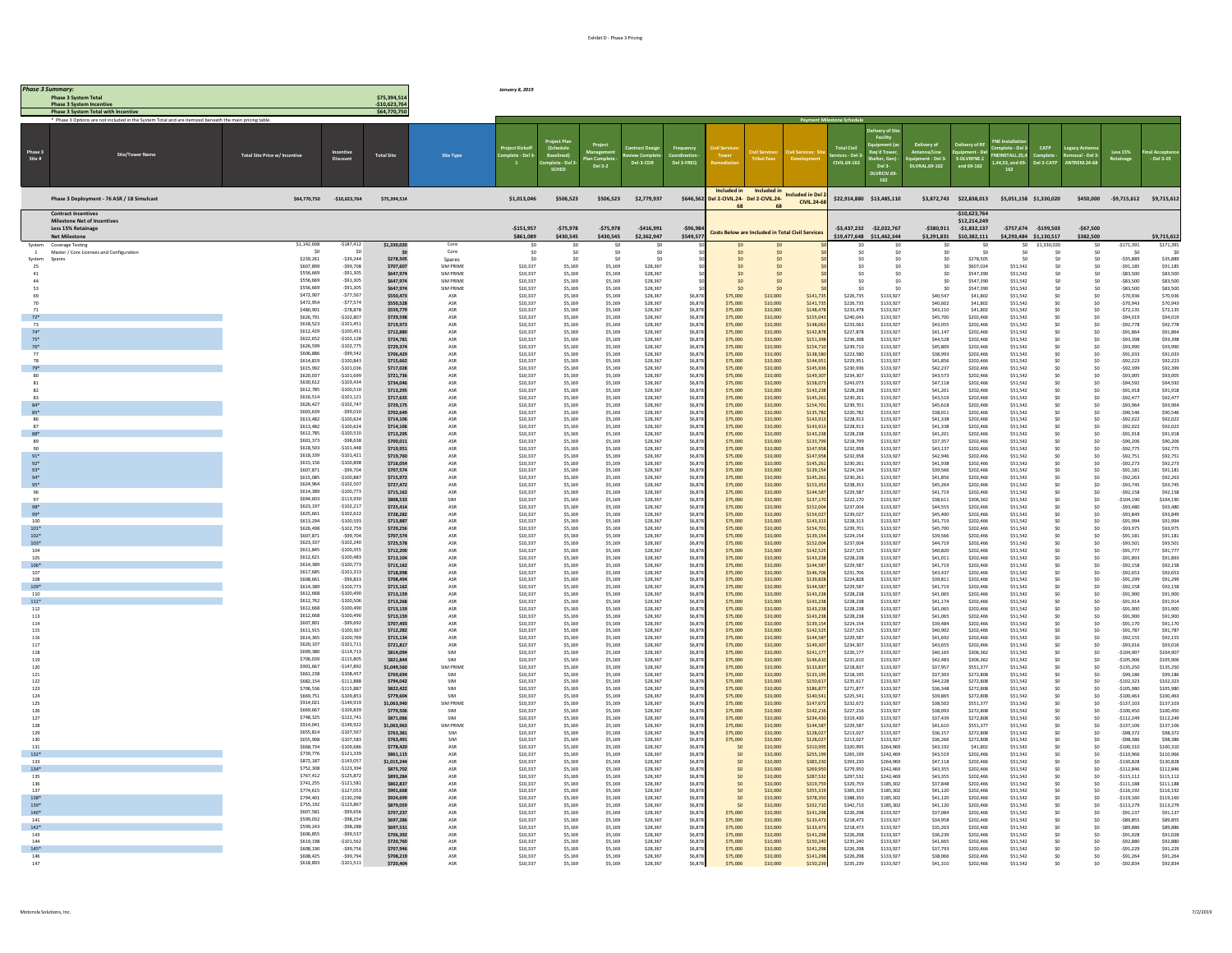| 148  | \$615,123 | $-$100,893$  | \$716,016 | ASR | \$10,337        | \$5,169        | \$5,169        | \$28,367 | \$6,878 | \$75,000 | \$10,000       | \$146,887 | \$231,887      | \$133,927      | \$40,274       | \$202,466       | \$51,542       | SO             | S <sub>0</sub> | $-592,268$   | \$92,268  |
|------|-----------|--------------|-----------|-----|-----------------|----------------|----------------|----------|---------|----------|----------------|-----------|----------------|----------------|----------------|-----------------|----------------|----------------|----------------|--------------|-----------|
| 149  | \$623,343 | $-$102,241$  | \$725,584 | ASR | \$10,337        | \$5,169        | \$5,169        | \$28,367 | \$6,878 | \$75,000 | \$10,000       | \$154,710 | \$239,710      | \$133,927      | \$42,019       | \$202,466       | \$51,542       | SO             | SO             | $-593,501$   | \$93,501  |
| 150* | \$608,307 | $-$ \$99,775 | \$708,083 | ASR | \$10,337        | \$5,169        | \$5,169        | \$28,367 | \$6,878 | \$75,000 | \$10,000       | \$141,298 | \$226,298      | \$133,927      | \$37,930       | \$202,466       | \$51,542       | S0             | SO             | $-591,246$   | \$91,246  |
| 151  | \$618,354 | $-$101,423$  | \$719,777 | ASR | \$10,337        | \$5,169        | \$5,169        | \$28,367 | \$6,878 | \$75,000 | \$10,000       | \$150,239 | \$235,239      | \$133,927      | \$40,683       | \$202,466       | \$51,542       | SO.            | SO.            | $-592,753$   | \$92,753  |
| 152  | \$619,244 | $-$101,569$  | \$720,813 | ASR | \$10,337        | \$5,169        | \$5,169        | \$28,367 | \$6,878 | \$75,000 | \$10,000       | \$150,239 | \$235,239      | \$133,927      | \$41,719       | \$202,466       | \$51,542       | S0             | SO             | $-592,887$   | \$92,887  |
|      |           |              |           |     |                 |                |                |          |         |          |                |           |                |                |                |                 |                |                |                |              |           |
| 153  | \$623,085 | $-$102,199$  | \$725,284 | ASR | \$10,337        | \$5,169        | \$5,169        | \$28,367 | \$6,878 | \$75,000 | \$10,000       | \$154,710 | \$239,710      | \$133,927      | \$41,719       | \$202,466       | \$51,542       | S <sub>0</sub> | SO             | $-593,463$   | \$93,463  |
| 154  | \$618,776 | $-5101,492$  | \$720,268 | ASR | \$10,337        | \$5,169        | \$5,169        | \$28,367 | \$6,878 | \$75,000 | \$10,000       | \$150,239 | \$235,239      | \$133,927      | \$41,174       | \$202,466       | \$51,542       | S0             | SO             | $-592,816$   | \$92,816  |
| 155* | \$614,631 | $-$100,812$  | \$715,444 | ASR | \$10,337        | \$5,169        | \$5,169        | \$28,367 | \$6,878 | \$75,000 | \$10,000       | \$146,887 | \$231,887      | \$133,927      | \$39,702       | \$202,466       | \$51,542       | S0             | SO             | $-$ \$92,195 | \$92,195  |
| 156* | \$613,740 | $-$100,666$  | \$714,407 | ASR | \$10,337        | \$5,169        | \$5,169        | \$28,367 | \$6,878 | \$75,000 | \$10,000       | \$146,886 | \$231,886      | \$133,927      | \$38,666       | \$202,466       | \$51,542       | \$0            | SO             | $-592,061$   | \$92,061  |
| 157  | \$618,543 | $-$101,454$  | \$719,996 | ASR | \$10,337        | \$5,169        | \$5,169        | \$28,367 | \$6,878 | \$75,000 | \$10,000       | \$150,240 | \$235,240      | \$133,927      | \$40,902       | \$202,466       | \$51,542       | S <sub>0</sub> | SO             | $-592,781$   | \$92,781  |
| 158  | \$757,557 | $-$124,255$  | \$881,812 | ASR | \$10,337        | \$5,169        | \$5,169        | \$28,367 | \$6,878 | \$0      | \$10,000       | \$335,463 | \$345,463      | \$185,302      | \$41,120       | \$202,466       | \$51,542       | S <sub>0</sub> | SO             | $-5113,634$  | \$113,634 |
| 159  | \$757,557 | $-$124,255$  | \$881,812 | ASR | \$10,337        | \$5,169        | \$5,169        | \$28,367 | \$6,878 | \$0      | \$10,000       | \$335,463 | \$345,463      | \$185,302      | \$41,120       | \$202,466       | \$51,542       | \$0            | \$0            | $-5113,634$  | \$113,634 |
| 160  | \$624,327 | $-$102,403$  | \$726,729 | ASR | \$10,337        | \$5,169        | \$5,169        | \$28,367 | \$6,878 | \$75,000 | \$10,000       | \$154,710 | \$239,710      | \$133,927      | \$43,165       | \$202,466       | \$51,542       | \$0            | \$0            | $-593,649$   | \$93,649  |
| 161  | \$633,753 | $-$103,949$  | \$737,702 | ASR | \$10,337        | \$5,169        | \$5,169        | \$28,367 | \$6,878 | \$75,000 | \$10,000       | \$163,092 | \$248,092      | \$133,927      | \$45,755       | \$202,466       | \$51,542       | \$0            | \$0            | $-595,063$   | \$95,063  |
| 162  | \$624,303 | $-$102,399$  | \$726,702 | ASR | \$10,337        | \$5,169        | \$5,169        | \$28,367 | \$6,878 | \$75,000 | \$10,000       | \$154,710 | \$239,710      | \$133,927      | \$43,137       | \$202,466       | \$51,542       | SO             | SO             | $-593,646$   | \$93,646  |
| 2d   | \$8,591   | $-51,409$    | \$10,000  | ASR | SO              | S <sub>0</sub> | \$0            | \$0      |         | SO       | \$0            |           | S <sub>0</sub> | \$0            | \$0            | SC              | \$0            | \$0            | \$10,000       | $-51,289$    | \$1,289   |
|      | \$8,591   | $-51,409$    | \$10,000  | ASR | SO              | S <sub>0</sub> | \$0            | \$0      |         | SO       | \$0            |           | S <sub>0</sub> | \$0            | S <sub>0</sub> | \$0             | S <sub>0</sub> | S <sub>0</sub> | \$10,000       | $-51,289$    | \$1,289   |
|      | \$8,591   | $-51,409$    | \$10,000  | ASR | S <sub>0</sub>  | S <sub>0</sub> | SO             | \$0      |         | \$0      | SO             |           | S <sub>0</sub> | SO             | S <sub>0</sub> | S0              | \$0            | SO             | \$10,000       | $-51,289$    | \$1,289   |
|      | \$8,591   | $-51,409$    | \$10,000  | ASR | SO              | S <sub>0</sub> | \$0            | \$0      |         | \$0      | SO             |           | S <sub>0</sub> | \$0            | S0             | SO              | S <sub>0</sub> | SO             | \$10,000       | $-51,289$    | \$1,289   |
|      | \$8,591   | $-$1,409$    | \$10,000  | ASR | S <sub>0</sub>  |                | S <sub>0</sub> | \$0      |         | \$0      | SO             |           | S <sub>0</sub> | SO             | S <sub>0</sub> | \$0             | \$0            | SO.            | \$10,000       | $-51,289$    | \$1,289   |
|      | \$8,591   | $-$1,409$    | \$10,000  | ASR | S <sub>0</sub>  | S0             | \$0            | SO       |         | \$0      | SO             |           | S <sub>0</sub> | S <sub>0</sub> | S <sub>0</sub> | S <sub>0</sub>  | S <sub>0</sub> | SO             | \$10,000       | $-51,289$    | \$1,289   |
|      | \$8,591   | $-$1,409$    | \$10,000  | ASR | S <sub>0</sub>  | S0             | SO.            | S0       |         | \$0      | SO             |           | SO             | SO             | S <sub>0</sub> | SO              | \$0            | SO             | \$10,000       | $-51,289$    | \$1,289   |
|      | \$8,591   | $-$1,409$    | \$10,000  | ASR | S <sub>0</sub>  | S0             | SO.            | \$0      |         | SO       | SO             |           | \$0            | \$0            | \$0            | SO              | \$0            | \$0            | \$10,000       | $-$1,289$    | \$1,289   |
| 32   | \$8,591   | $-$1,409$    | \$10,000  | ASR | 50              | S.             | SO.            | \$0      |         | SO       | S <sub>0</sub> |           | SO             | SO             | S0             | SO <sub>1</sub> | \$0            | SO             | \$10,000       | $-51,289$    | \$1,289   |
|      | \$8,591   | $-$1,409$    |           |     |                 |                |                |          |         |          |                |           |                |                |                |                 |                |                |                |              |           |
|      | \$8,591   |              | \$10,000  | ASR | S <sub>0</sub>  | S <sub>0</sub> | SO.            | S0       |         | \$0      | SO             |           | SO             | \$0            | S <sub>0</sub> | S <sub>0</sub>  | \$0            | SO             | \$10,000       | $-51,289$    | \$1,289   |
|      |           | $-51,409$    | \$10,000  | ASR | 50              | SO.            | SO.            | SO       |         | \$0      | SO             |           | S <sub>0</sub> | SO             | S <sub>0</sub> | S <sub>0</sub>  | \$0            | S <sub>0</sub> | \$10,000       | $-51,289$    | \$1,289   |
|      | \$8,591   | $-51,409$    | \$10,000  | ASR | S0              | S <sub>0</sub> | SO.            | \$0      |         | \$0      | \$0            |           | \$0            | \$0            | \$0            | \$0             | \$0            | \$0            | \$10,000       | $-51,289$    | \$1,289   |
|      | \$8,591   | $-51,409$    | \$10,000  | ASR | 50              | SO.            | SO             | \$0      |         | SO       | S <sub>0</sub> |           | S <sub>0</sub> | se.            | S0             | SO              | SO             | SO             | \$10,000       | $-51,289$    | \$1,289   |
|      | \$8,591   | $-$1,409$    | \$10,000  | ASR | S <sub>0</sub>  | S <sub>0</sub> | SO             | \$0      |         | \$0      | SO             |           | SO             | S <sub>0</sub> | S <sub>0</sub> | S <sub>0</sub>  | \$0            | SO             | \$10,000       | $-51,289$    | \$1,289   |
|      | \$8,591   | $-$1,409$    | \$10,000  | ASR | 50              | S <sub>0</sub> | SO.            | SO       |         | \$0      | SO             |           | S <sub>0</sub> | S <sub>0</sub> | S <sub>0</sub> | SO              | S <sub>0</sub> | SO             | \$10,000       | $-51,289$    | \$1,289   |
|      | \$8,591   | $-$1,409$    | \$10,000  | ASR | 50              | S <sub>0</sub> | SO             | \$0      |         | \$0      | \$0            |           | \$0            | SO             | S <sub>0</sub> | \$0             | \$0            | SO             | \$10,000       | $-51,289$    | \$1,289   |
|      | \$8,591   | $-51,409$    | \$10,000  | ASR | 50              | Sn             | SO.            | \$0      |         | SO       | SO             |           | S <sub>0</sub> | \$0            | -SO            | SO              | SO             | SO             | \$10,000       | $-51,289$    | \$1,289   |
|      | \$8,591   | $-$1,409$    | \$10,000  | ASR | S <sub>0</sub>  | SO.            | SO             | S0       |         | \$0      | SO             |           | S <sub>0</sub> | SO             | S <sub>0</sub> | \$0             | \$0            | SO.            | \$10,000       | $-51,289$    | \$1,289   |
|      | \$8,591   | $-$1,409$    | \$10,000  | ASR | S <sub>0</sub>  | S0             | SO.            | S0       |         | \$0      | SO             |           | S <sub>0</sub> | S <sub>0</sub> | S <sub>0</sub> | S <sub>0</sub>  | S <sub>0</sub> | SO             | \$10,000       | $-51,289$    | \$1,289   |
|      | \$8,591   | $-$1,409$    | \$10,000  | ASR | 50              | SO.            | SO             | \$0      |         | S0       | S <sub>0</sub> |           | S <sub>0</sub> | se.            | S0             | S0              | \$0            | Sn.            | \$10,000       | $-$1,289$    | \$1,289   |
|      | \$8,591   | $-$1,409$    | \$10,000  | ASR | S <sub>0</sub>  | S0             | SO.            | \$0      |         | SO       | SO             |           | \$0            | \$0            | \$0            | SO              | \$0            | \$0            | \$10,000       | $-51,289$    | \$1,289   |
|      | \$8,591   | $-$1,409$    | \$10,000  | ASR | S <sub>0</sub>  | SO.            | SO             | S0       |         | SO       | SO             |           | S <sub>0</sub> | SO             | S <sub>0</sub> | S0              | \$0            | SO             | \$10,000       | $-$1,289$    | \$1,289   |
|      | \$8,591   | $-51,409$    | \$10,000  | ASR | S <sub>0</sub>  | S0             | SO.            | S0       |         | \$0      | SO             |           | S <sub>0</sub> | \$0            | S <sub>0</sub> | S <sub>0</sub>  | \$0            | S <sub>0</sub> | \$10,000       | $-51,289$    | \$1,289   |
|      | \$8,591   | $-$1,409$    | \$10,000  | ASR | SO <sub>1</sub> | SO.            | SO.            | \$0      |         | S0       | SO             |           | S <sub>0</sub> | \$0            | S0             | SO <sub>1</sub> | \$0            | \$0            | \$10,000       | $-$1,289$    | \$1,289   |
|      | \$8,591   | $-51,409$    | \$10,000  | ASR | S0              | S <sub>0</sub> | SO.            | \$0      |         | SO       | \$0            |           | \$0            | \$0            | S <sub>0</sub> | \$0             | \$0            | \$0            | \$10,000       | $-51,289$    | \$1,289   |
|      | \$8,591   | $-51,409$    | \$10,000  | ASR | S <sub>0</sub>  | SO.            | SO             | S0       |         | SO       | S <sub>0</sub> |           | S <sub>0</sub> | SO             | S <sub>0</sub> | SO              | SO             | SO             | \$10,000       | $-51,289$    | \$1,289   |
|      | \$8,591   | $-51,409$    | \$10,000  | ASR | S <sub>0</sub>  | S0             | SO             | S0       |         | \$O      | SO             |           | S <sub>0</sub> | SO             | S <sub>0</sub> | \$0             | \$0            | \$0            | \$10,000       | $-$1,289$    | \$1,289   |
|      | \$8,591   | $-51.409$    | \$10,000  | ASR | SO <sub>1</sub> | SO.            | SO.            | \$0      |         | S0       | S <sub>0</sub> |           | S <sub>0</sub> | \$0            | S <sub>0</sub> | SO              | SO             | Sn.            | \$10,000       | $-51,289$    | \$1,289   |
|      | \$8,591   | $-$1,409$    | \$10,000  | ASR | 50              | SO.            | S <sub>0</sub> | \$0      |         | \$O      | SO             |           | \$0            | SO.            | S <sub>0</sub> | \$0             | \$0            | \$0            | \$10,000       | $-51,289$    | \$1,289   |
| 53   | \$8,591   | $-51,409$    | \$10,000  | ASR | S <sub>0</sub>  | SO.            | SO             | \$0      |         | \$0      | SO             |           | S <sub>0</sub> | SO             | S <sub>0</sub> | S <sub>0</sub>  | \$0            | S <sub>0</sub> | \$10,000       | $-51,289$    | \$1,289   |
|      | \$8,591   | $-51,409$    | \$10,000  | ASR | 50              | SO.            | SO             | SO       |         | \$0      | SO             |           | S <sub>0</sub> | SO.            | S <sub>0</sub> | SO              | \$0            | Sn             | \$10,000       | $-51,289$    | \$1,289   |
|      | \$8,591   | $-$1,409$    | \$10,000  | ASR | S <sub>0</sub>  | S.             | SO.            | S0       |         | \$0      | SO             |           | S <sub>0</sub> | SO             | S <sub>0</sub> | SO              | \$0            | SO             | \$10,000       | $-51,289$    | \$1,289   |
|      | \$8,591   | $-$1,409$    |           |     |                 |                | SO             | S0       |         |          |                |           | S <sub>0</sub> |                |                | SO              | SO             |                |                |              |           |
| 57   |           |              | \$10,000  | ASR | S <sub>0</sub>  | S <sub>0</sub> |                |          |         | \$0      | SO             |           | S <sub>0</sub> | S <sub>0</sub> | S <sub>0</sub> | SO              | SO             | SO             | \$10,000       | $-$1,289$    | \$1,289   |
|      | \$8,591   | $-51,409$    | \$10,000  | ASR | S <sub>0</sub>  | S <sub>0</sub> | SO.            | \$0      |         | \$0      | SO             |           |                | \$0            | S <sub>0</sub> |                 |                | \$0            | \$10,000       | $-51,289$    | \$1,289   |
|      | \$8,591   | $-51,409$    | \$10,000  | ASR | 50              | S.             | SO             | SO       |         | SO       | S <sub>0</sub> |           | S <sub>0</sub> | SO             | S0             | S0              | \$0            | Sn.            | \$10,000       | $-$1,289$    | \$1,289   |
|      | \$8,591   | $-$1,409$    | \$10,000  | ASR | S <sub>0</sub>  | S.             | SO.            | \$0      |         | \$O      | \$0            |           | \$0            | \$0            | S <sub>0</sub> | S <sub>0</sub>  | \$0            | \$0            | \$10,000       | $-51,289$    | \$1,289   |
|      | \$8,591   | $-$1,409$    | \$10,000  | ASR | 50              | S <sub>0</sub> | SO.            | S0       |         | SO       | SO             |           | S <sub>0</sub> | SO             | S <sub>0</sub> | SO              | \$0            | SO             | \$10,000       | $-51,289$    | \$1,289   |
| 61   | \$8,591   | $-51,409$    | \$10,000  | ASR | S <sub>0</sub>  | S <sub>0</sub> | \$0            | \$0      |         | \$O      | \$0            |           | \$0            | \$0            | S <sub>0</sub> | S <sub>0</sub>  | \$0            | \$0            | \$10,000       | $-51,289$    | \$1,289   |
| 62   | \$8,591   | $-51,409$    | \$10,000  | ASR | SO <sub>1</sub> | SO.            | SO.            | \$0      |         | SO       | S <sub>0</sub> |           | S <sub>0</sub> | SO             | S0             | SO <sub>1</sub> | SO             | SO             | \$10,000       | $-51,289$    | \$1,289   |
|      | \$8,591   | $-$1,409$    | \$10,000  | ASR | S0              | Sn.            | SO             | \$0      |         | \$O      | S <sub>0</sub> |           | \$0            | SO             | S <sub>0</sub> | \$0             | \$0            | Sn.            | \$10,000       | $-51,289$    | \$1,289   |
|      | \$8,591   | $-51,409$    | \$10,000  | ASR | S0              | SO.            | S <sub>0</sub> | SO       |         | \$0      | SO             |           | S <sub>0</sub> | S <sub>0</sub> | S <sub>0</sub> | \$0             | \$0            | Sn.            | \$10,000       | $-51,289$    | \$1,289   |
|      | \$8,591   | $-$1,409$    | \$10,000  | ASR | S0              | S <sub>0</sub> | S <sub>0</sub> | \$0      |         | \$0      | \$0            |           | \$0            | SO             | S <sub>0</sub> | \$0             | \$0            | \$0            | \$10,000       | $-51,289$    | \$1,289   |
|      | \$8,591   | $-$1,409$    | \$10,000  | ASR | S0              | Sn.            | SO             | \$0      |         | SO       | S <sub>0</sub> |           | S <sub>0</sub> | se.            | S0             | \$0             | \$0            | S0             | \$10,000       | $-$1,289$    | \$1,289   |
|      | \$8,591   | $-$1,409$    | \$10,000  | ASR | S0              |                | SO             | SO       |         | 50       | SO             |           | \$0            | se.            | S0             | S0              | \$0            | SO             | \$10,000       | $-51,289$    | \$1,289   |
|      | \$8,591   | $-$1,409$    | \$10,000  | ASR |                 |                | SO.            | ٩n       |         |          |                |           | S0             | cn.            | -SO            | ¢n              | S0             | cn.            | \$10,000       | $-51.289$    | \$1,289   |

Pricina Motes:<br>\* The above pricing is predicated on an executed contract by January 28, 2019<br>\* "Opions Not Executed" pricing eurobase with Main Offering (End according to Phase, where a Phase is indicated). Opions in the p

### chart above.

\* Remediation work on any of the 83 existing towers may not commence until the parties mutually agree on the extent of remediation necessary for each tower, and the cost of the

remediation for each tower.

\* Tribal Fee Contingency is included based on an anticipated S10,000 per tower site with a total up to S940,000 for the 94 tower sites in the Phase 3 Deployment as noted in the pricing chart above.<br>\* Any amounts of the S6, shall not be paid to, the CONTRACTOR.

\* The State is to procure backhaul, as needed, directly from Dakota Carrier Network (DCN). \* Year 1 warranty is included in pricing.

**Phase 3 Options Available with PHASE 3 Purchase Total Price** OPTION: OVER THE AIR RE-KEYING with KMF for 25,000 users - Infrastructure / OPTION: OVER THE AIR RE-RETING WITH KMF TOT 25,000 USETS - INTRISTructure /<br>Consoles Only (requires IV&D) \$543,452 OPTION: BAFO CIVIL: Upgrade proposed new guyed towers (quantity 11) to support additional loading requirements; tower site maintenance not included. \$1,479,580 OPTION: Coaxial Transmit Transmission Line Upgrade to 1 5/8" (from 7/8") for Additional \$3.89 per linear foot of line equipment and install.<br>OPTION: 3.2.4 CORE RADIO INFRASTRUCTURE ISSI Gateway (5 interfaces) to Primont: 3.2.4 CORE RADIO INFRASTRUCTUR<br>Neighboring Systems - Equipment/Services required for equipment and installation. OPTION: Deduct SDM3000 per site Deduct \$1,161 per site; 94 sites = \$109,134 Should the State elect to implement 95%/95% mobile coverage by Region in<br>Phase 2, the following Phase 3 sites will be required to be implemented in Phase<br>2 (the sites are also highlighted in the Phase 3 pricing table above **Site # Site Name Deduct Cost from Phase 3 / Add Cost to Phase 2:**  \* Freight and taxes to be defined upon final selection.

 $\vert$  5  $\vert$  626,791  $\vert$  626,791  $\vert$  5  $\vert$  626,791  $\vert$  5  $\vert$  626,791  $\vert$  626,791  $\vert$  $\vert$  5  $\vert$  612,429  $\vert$  612,429  $\vert$  5  $\vert$  612,429  $\vert$  612,429  $\vert$  612,429  $\vert$  612,429  $\vert$  612,429  $\vert$  612,429  $\vert$  612,429  $\vert$  612,429  $\vert$  612,429  $\vert$  612,429  $\vert$  612,429  $\vert$  612,429  $\vert$  612,429  $\vert$  612, 75 \$ 622,652  $\sim$  622,652  $\sim$  622,652  $\sim$  622,652  $\sim$  622,652  $\sim$  622,652  $\sim$  622,652  $\sim$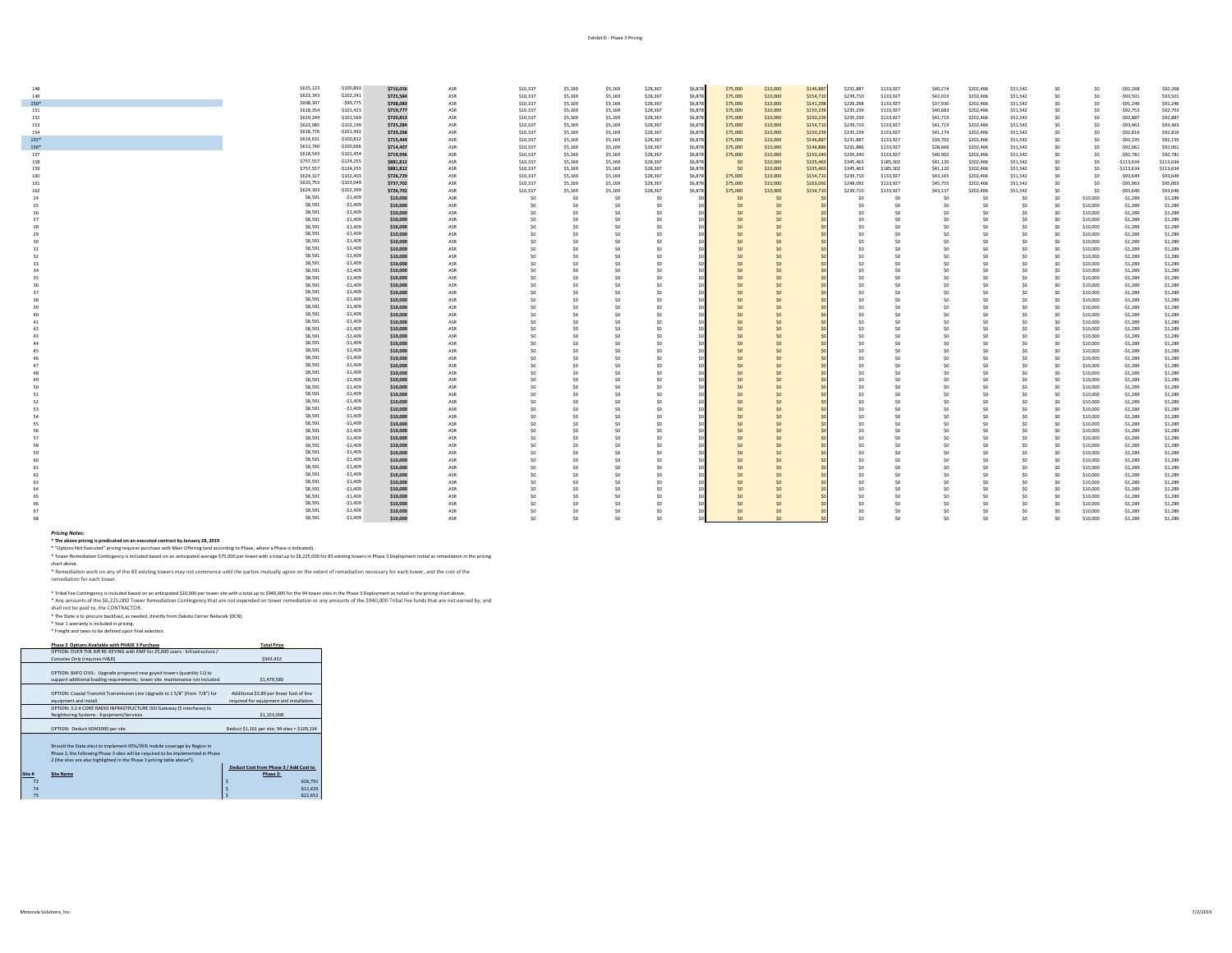## *Not Yet Executed Options Pricing*

| Options Include Year 1 Warranty Only.                                                                                                                                                                                                                                                                                                                                                                                         |                                         |
|-------------------------------------------------------------------------------------------------------------------------------------------------------------------------------------------------------------------------------------------------------------------------------------------------------------------------------------------------------------------------------------------------------------------------------|-----------------------------------------|
| Phase 1 Core / Dispatch Options<br>Additional Position at an Existing PSAP                                                                                                                                                                                                                                                                                                                                                    | <b>Total Price</b><br>\$55,290          |
| OPTION: Dispatch Console 24" Touchscreen Monitor in place of the proposed Dispatch Position Non - Touch 24" monitor (per unit adder to<br>main offering)                                                                                                                                                                                                                                                                      | \$880 per unit                          |
| OPTION: KVM switch for proposed new dispatch consoles (per unit).                                                                                                                                                                                                                                                                                                                                                             | \$383 per unit<br>\$30,000 per dispatch |
| CSSL- Console Interface<br>Optional Logging Recorder Quote to be provided separately upon further requirements definition.                                                                                                                                                                                                                                                                                                    | operator dispatch                       |
| Phase 2 Core / RF Site Options                                                                                                                                                                                                                                                                                                                                                                                                |                                         |
| OPTION: GPS Feature for up to 25,000 users per Original RFP scope (includes Infrastructure Only - see subscriber option for additional pricing)<br>NOTE: This infrastructure option also requires the IV&D/Enhanced Data option and subscriber options.<br>- Optional 3rd party mapping is not included but, can be provided separately upon request<br>- Additional users above 25,000 can be quoted separately upon request | \$982.087                               |
| OPTION: Over the Air Programming for 25,000 users per Original RFP scope (Infrastructure / Consoles Only - see subscriber option for<br>additional pricing).                                                                                                                                                                                                                                                                  | \$23,642                                |
| OPTION: Fire Station Alerting: Includes 1 Replacement Consolette with antenna and line for integration with the proposed console offering.                                                                                                                                                                                                                                                                                    | \$8,423                                 |
| Phase 3 Core / RF Site Options<br>OPTION: Geo Redundant Prime Sites @ 7 Locations                                                                                                                                                                                                                                                                                                                                             | \$1,857,603                             |
| Additional Maintenance Technician and System Administrator Training Options (up to 12 attendees):                                                                                                                                                                                                                                                                                                                             |                                         |
| Dynamic System Resilience Overview Training - System Administrator ACS 715023 (Online)                                                                                                                                                                                                                                                                                                                                        | \$2,323                                 |
| Dynamic System Resilience Overview Training - 1st Echelon Technical ACS715023 (Online)                                                                                                                                                                                                                                                                                                                                        | \$2.323                                 |
| ASTRO IV&D Logger Integration - 1st Echelon Technical AST 1002 (On-site)                                                                                                                                                                                                                                                                                                                                                      | \$24,487                                |
| ASTRO 25 IV&D Secure Communications Workshop (OTAR) to include KMF ACS7171207 (On-site)                                                                                                                                                                                                                                                                                                                                       | \$24,487                                |
| APX Technical Subscriber Academy APX010 (On-site)                                                                                                                                                                                                                                                                                                                                                                             | \$24,487                                |

### *Motorola Solutions' complete training catalog with current course agendas, pricing and scheduling can be located at the following link:* https://www.motorolasolutions.com/en\_us/products/training/technology-portfolio.html

**Motorola Solutions Subscriber Pricing**<br>\* Motorola will provide 40% discount off the current list price for all current production APX mobile, portable radios, and consolette/control stations. Above the 40% discount, the TDMA option and Five Year Extended Warranty "Service From The Start" option for these radios are included at no charge. \* Additionally, a spare battery will be provided at no charge for each portable radio ordered.

\* Accessories as listed in our BAFO response will remain at 37% off current list price, all other accessories will be at 25% off current list price.

\* The LEX LTE Smartphone and VML products will be offered at 37% off current list price

\* All qualified and identified agencies within the State Of North Dakota, including any federal, state or local governmental entity or<br>emergency service provider in the state of North Dakota that uses the State's System ca

allow access to the price catalog. https://www.motorolasolutions.com/en\_us/how-to-buy.html Motorola Solutions or its authorized

Manufacturer Representatives can assist in setting up accounts as needed.

| Motorola Solutions Radio Subscriber Train-the-Trainer Training            |                         |          |          |
|---------------------------------------------------------------------------|-------------------------|----------|----------|
| Class Name                                                                | No. of Trainers /       | Duration | Price    |
|                                                                           | <b>Students</b>         | / Days   |          |
| APX6000 Portable (3 Models) and APX6500 Mobiles (1 Model)                 | Up to 15 State Trainers | I day    | \$10,660 |
| <b>Train-the-Trainer</b>                                                  |                         |          |          |
| Utilizing the Interactive End User Tool Kit                               |                         |          |          |
| (Instructor-led)                                                          |                         |          |          |
| <b>Materials Include:</b>                                                 |                         |          |          |
| 15 CDs of the tailored files                                              |                         |          |          |
| 3 Interactive End User Tool Kits (Portables 1.5 and 2&3) (Mobile 1 Model) |                         |          |          |
| APX6000 Portable Model 1.5                                                |                         |          |          |
| 15 Tailored Instructor Guides                                             |                         |          |          |
| 15 Tailored Quick Reference Cards                                         |                         |          |          |
| APX6000 Portable (Model 2)                                                |                         |          |          |
| 15 Tailored Instructor Guides                                             |                         |          |          |
| 15 Tailored Quick Reference Cards                                         |                         |          |          |
| APX6000 Portable (Model 3)                                                |                         |          |          |
| 15 Tailored Instructor Guides                                             |                         |          |          |
| 15 Tailored Quick Reference Cards                                         |                         |          |          |
| APX6500 Mobile (1 Model)                                                  |                         |          |          |
| 15 Tailored Instructor Guides                                             |                         |          |          |
| 15 Tailored Quick Reference Cards                                         |                         |          |          |
| Total for one (1) Train-the-Trainer Session                               | Up to 15                | 1 day    | \$10,660 |

*Pricing Notes:* **\* The above pricing is predicated on an executed contract by January 28, 2019**

\* "Options Not Executed" pricing requires purchase with Main Offering (and according to Phase, where a Phase is indicated).

\* The State is to procure backhaul, as needed, directly from Dakota Carrier Network (DCN).

\* Year 1 warranty is included in pricing. \* Freight and taxes to be defined upon final selection.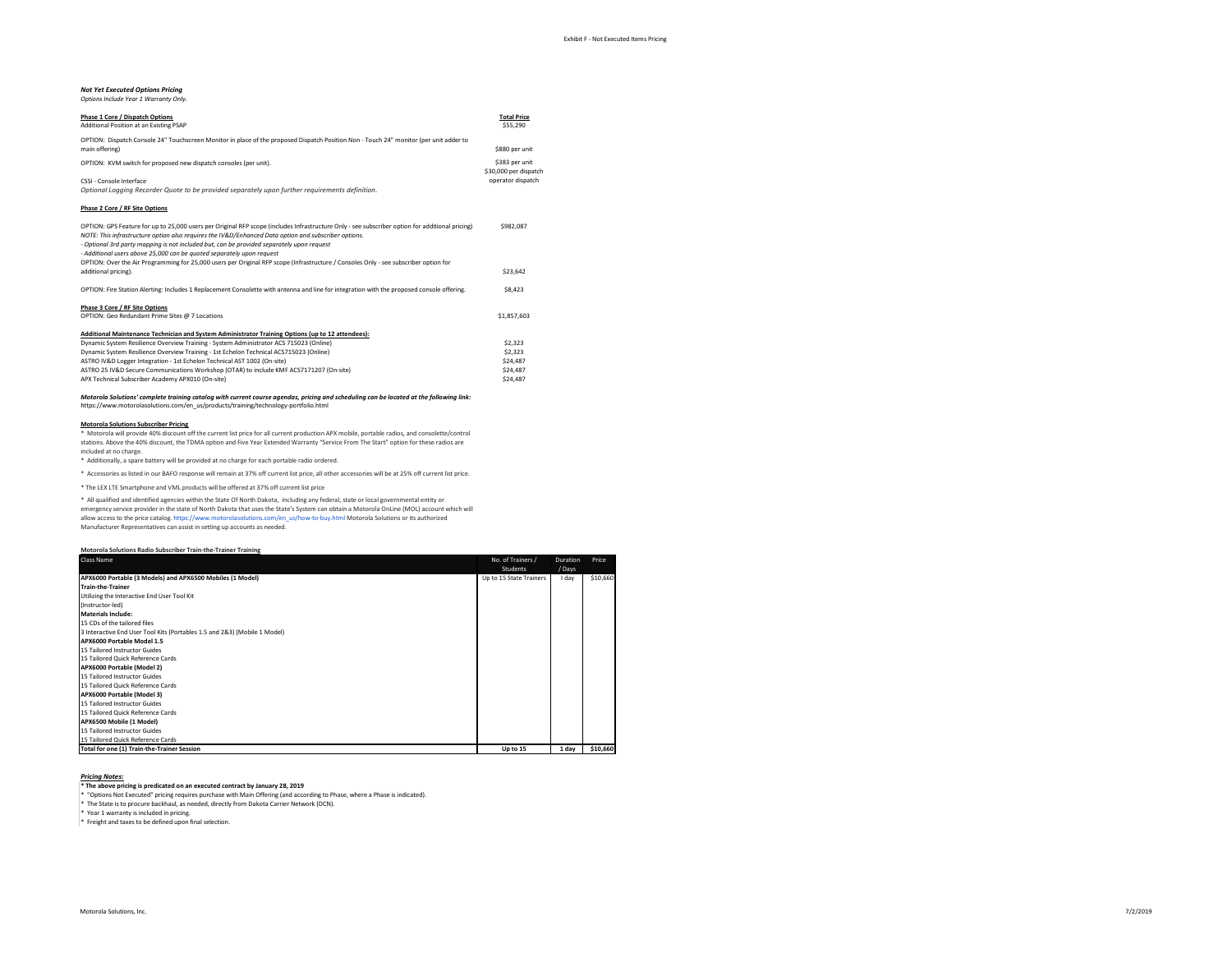**Maintenance and System Upgrade Agreement Pricing**<br>- The maintenance costs provided in this table reflect the start of maintenance after the warranty year.<br>- Maintenance pricina below are estimates only based on estimated

|        | Section DESCRIPTION:                                                                                                                                                                           | <b>ESTIMATED</b><br><b>ROLLOUT</b> | *TOTAL PRICE Years 1-<br>9 | <b>Warranty Year</b>   | <b>Year 2 Maintenance</b>       | Year 3<br>Maintenance                  | <b>Year 4 Maintenance</b>     | Year 5<br>Maintenance     | Year 6 Maintenance<br>w/ SUA | Year 7<br>Maintenance     | Year 8<br>Maintenance | Year 9<br>Maintenance     |
|--------|------------------------------------------------------------------------------------------------------------------------------------------------------------------------------------------------|------------------------------------|----------------------------|------------------------|---------------------------------|----------------------------------------|-------------------------------|---------------------------|------------------------------|---------------------------|-----------------------|---------------------------|
| 3.2.4  | Single Zone Core + Network Management Client (1)                                                                                                                                               | PHASE 1                            | \$1,090,523                | Included with Purchase | \$46,447                        | \$47,607                               | \$48,798                      | \$50,018                  | \$695,452                    | \$65,743                  | \$67,387              | \$69,071                  |
| 3.2.8  | Dispatch - 22 dispatch sites                                                                                                                                                                   |                                    |                            |                        |                                 |                                        |                               |                           |                              |                           |                       |                           |
|        | <b>State Radio</b>                                                                                                                                                                             | PHASE 1                            | \$330,192                  | Included with Purchase | \$29,076                        | \$29,831                               | \$30.577                      | \$31,341                  | \$103,359                    | \$34,467                  | \$35,329              | \$36,212                  |
|        | Backup State Radio                                                                                                                                                                             | PHASE 1                            | \$194,816                  | Included with Purchase | \$17,792                        | \$18,237                               | \$18,693                      | \$19,160                  | \$59,023                     | \$20,130                  | \$20,633              | \$21.149                  |
|        | <b>Barnes County Dispatch</b>                                                                                                                                                                  | PHASE 1                            | \$146,659                  | Included with Purchase | \$13,140                        | \$13,497                               | \$13,834                      | \$14,180                  | \$44,670                     | \$15,392                  | \$15,776              | \$16,171                  |
|        | Bottineau / Renville 911                                                                                                                                                                       | PHASE 1                            | \$95,161                   | Included with Purchase | \$7,534                         | \$7,723                                | \$7,916                       | \$8,114                   | \$36,137                     | \$9,019                   | \$9,244               | \$9,475                   |
|        | Cavalier County 911                                                                                                                                                                            | PHASE 1                            | \$95.161                   | Included with Purchase | \$7,534                         | \$7.723                                | \$7,916                       | \$8,114                   | \$36,137                     | \$9.019                   | \$9,244               | \$9,475                   |
|        |                                                                                                                                                                                                | PHASE 1                            | \$288,524                  | Included with Purchase | \$25,092                        | \$25,748                               | \$26,391                      | \$27.051                  | \$92,902                     | \$29,698                  | \$30,441              | \$31,202                  |
|        | Central Dakota Communications Center<br>Grand Forks Public Safety Answering Point                                                                                                              | PHASE 1                            | \$241,332                  | Included with Purchase | \$21,339                        | \$21,901                               | \$22,448                      | \$23,010                  | \$75,959                     | \$24,930                  | \$25,553              | \$26,192                  |
|        | Lake Region 911 Center                                                                                                                                                                         | PHASE 1                            | \$119,238                  | Included with Purchase | \$9,526                         | \$9,765                                | \$10,009                      | \$10,259                  | \$44,608                     | \$11,403                  | \$11,688              | \$11,980                  |
|        |                                                                                                                                                                                                | PHASE 1                            | \$146,659                  | Included with Purchase | \$13,140                        | \$13,497                               | \$13,834                      | \$14,180                  | \$44,670                     | \$15,392                  | \$15,776              | \$16,171                  |
|        | McLean County 911                                                                                                                                                                              |                                    |                            |                        |                                 | \$9.765                                |                               | \$10.259                  |                              |                           | \$11,688              | \$11,980                  |
|        | Mercer / Oliver 911                                                                                                                                                                            | PHASE 1<br>PHASE 1                 | \$117,941                  | Included with Purchase | \$9,526                         |                                        | \$10,009                      |                           | \$43,311                     | \$11,403                  |                       |                           |
|        | <b>MHA Communications Center</b>                                                                                                                                                               |                                    | \$190,921                  | Included with Purchase | \$17,124                        | \$17,580                               | \$18,020                      | \$18,470                  | \$57,721                     | \$20,161                  | \$20,665              | \$21,181                  |
|        | Minot Central Dispatch                                                                                                                                                                         | PHASE 1                            | \$217,592                  | Included with Purchase | \$19,116                        | \$19,622                               | \$20,113                      | \$20,615                  | \$68,786                     | \$22,545                  | \$23,109              | \$23,686                  |
|        | Mountrail County Sheriffs Office                                                                                                                                                               | PHASE 1                            | \$145,362                  | Included with Purchase | \$13,140                        | \$13.497                               | \$13,834                      | \$14,180                  | \$43,373                     | \$15,392                  | \$15,776              | \$16,171                  |
|        | Pembina County 911                                                                                                                                                                             | PHASE 1                            | \$146,659                  | Included with Purchase | \$13,140                        | \$13,497                               | \$13,834                      | \$14,180                  | \$44,670                     | \$15,392                  | \$15,776              | \$16,171                  |
|        | Pierce County 911                                                                                                                                                                              | PHASE 1                            | \$95,161                   | Included with Purchase | \$7,534                         | \$7,723                                | \$7,916                       | \$8,114                   | \$36,137                     | \$9,019                   | \$9,244               | \$9,475                   |
|        | Richland County Communications / 911                                                                                                                                                           | PHASE 1                            | \$172,033                  | Included with Purchase | \$15,132                        | \$15,538                               | \$15,927                      | \$16,325                  | \$54,438                     | \$17,776                  | \$18,221              | \$18,676                  |
|        | Rolette County 911                                                                                                                                                                             | PHASE 1                            | \$95,161                   | Included with Purchase | \$7,534                         | \$7,723                                | \$7,916                       | \$8,114                   | \$36,137                     | \$9,019                   | \$9,244               | \$9,475                   |
|        | Stark / Dickinson Dispatch                                                                                                                                                                     | PHASE 1                            | \$192,218                  | Included with Purchase | \$17,124                        | \$17,580                               | \$18,020                      | \$18,470                  | \$59,018                     | \$20,161                  | \$20,665              | \$21,181                  |
|        | <b>Stutsman County Communications Center</b>                                                                                                                                                   | PHASE 1                            | \$119,238                  | Included with Purchase | \$9,526                         | \$9,765                                | \$10,009                      | \$10,259                  | \$44,608                     | \$11,403                  | \$11,688              | \$11,980                  |
|        | Traill / Steele 911                                                                                                                                                                            | PHASE 1                            | \$96,458                   | Included with Purchase | \$7,534                         | \$7.723                                | \$7,916                       | \$8,114                   | \$37,434                     | \$9,019                   | \$9,244               | \$9,475                   |
|        | <b>Walsh County Communications</b>                                                                                                                                                             | PHASE 1                            | \$146,659                  | Included with Purchase | \$13,140                        | \$13,497                               | \$13,834                      | \$14,180                  | \$44,670                     | \$15,392                  | \$15,776              | \$16,171                  |
|        | Williston / Williams County 911                                                                                                                                                                | PHASE 1                            | \$194,812                  | Included with Purchase | \$17,124                        | \$17,580                               | \$18,020                      | \$18,470                  | \$61,612                     | \$20,161                  | \$20,665              | \$21,181                  |
|        | 3.2.3 45 RF Sites                                                                                                                                                                              | PHASE 2                            | \$2,839,011                | Included with Purchase | \$212,459                       | \$217,770                              | \$223,214                     | \$228,794                 | \$1,217,465                  | \$240,377                 | \$246,386             | \$252,546                 |
|        |                                                                                                                                                                                                |                                    |                            |                        |                                 |                                        | Yr 1 Warranty                 |                           |                              |                           |                       |                           |
|        |                                                                                                                                                                                                |                                    |                            |                        | Not Deployed - Final            | Not Deployed                           | Included with                 |                           |                              |                           |                       |                           |
|        | 3.2.3 76 RF Sites + 18 Simulcast Sites                                                                                                                                                         | PHASE 3                            | \$5,438,936                | Included with Purchase | Release                         | <b>Final Release</b>                   | Purchase                      | \$625.062                 | \$2,847,401                  | \$639,373                 | \$655,358             | \$671,742                 |
|        | TOTAL MAIN OFFERING - includes Technical Support, Dispatch,<br>Network Monitoring, Security Update Service, Security Monitoring,<br>Infrastructure Repair; with 1st Echelon performed by State |                                    | \$12,956,431               | Included with Purchase | \$569,776                       | \$584,385                              | \$598.994                     | \$1,239,031               | \$5.929.699                  | \$1.311.781               | \$1,344.576           | \$1,378,190               |
|        |                                                                                                                                                                                                |                                    |                            |                        |                                 |                                        |                               |                           |                              |                           |                       |                           |
|        | Should the State elect to implement 95%/95% mobile coverage by<br>Region in Phase 2 by deploying 31 sites from Phase 3 in Phase 2, the                                                         |                                    |                            |                        |                                 |                                        |                               |                           |                              |                           |                       |                           |
|        | following adjustments would be made to the maintenance pricing for<br><b>OPTION: each Phase:</b>                                                                                               |                                    |                            |                        |                                 |                                        |                               |                           |                              |                           |                       |                           |
| 3.2.3  | 45 Phase 2 RF Sites + 31 Original Phase 3 Sites = 76 Sites                                                                                                                                     | PHASE 2                            | \$4,794,775                | Included with Purchase | \$358,818.80                    | \$367,789.12                           | \$376,983.85<br>Yr 1 Warranty | \$386,408.45              | \$2,056,163,00               | \$405,969.95              | \$416.119.20          | \$426,522.18              |
| 3.2.3  | 76 RF Sites + 18 Simulcast Sites Less 31 Original Phase 3 Sites Deployed<br>in Phase 2 = 45 RF Sites + 18 Simulcast Sites                                                                      | PHASE 3                            | \$3,933,322                | Included with Purchase | Not Deployed - Final<br>Release | Not Deployed -<br><b>Final Release</b> | Included with<br>Purchase     | \$467,448                 | \$2,008,703                  |                           | \$485,625             |                           |
|        |                                                                                                                                                                                                |                                    |                            |                        |                                 |                                        |                               |                           |                              | \$473,780                 |                       | \$497,766                 |
| 3.2.4  | BAFO - Maintenance/SUA - Optional DSR                                                                                                                                                          | PH <sub>1</sub>                    | \$605,701                  | Included with Purchase | \$39,181                        | \$40,160                               | \$41,164                      | \$42.194                  | \$306,663                    | \$44,329                  | \$45,437              | \$46,573                  |
|        |                                                                                                                                                                                                |                                    |                            |                        | No charge if                    | No charge if                           | No charge if                  | No charge if              | No charge if                 | No charge if              | No charge if          | No charge if              |
|        | BAFO - Maintenance/SUA -Optional Integrated Voice & Data, Enhanced                                                                                                                             |                                    |                            |                        | purchased with Core             | purchased with                         | purchased with Core           | purchased with            | purchased with Core          | purchased with            | purchased with        | purchased with            |
|        | 3.2.4 Data for up to 25,000 users (Infrastructure Only)                                                                                                                                        | PH <sub>2</sub>                    | \$0                        | Included with Purchase | Offering                        | <b>Core Offering</b>                   | Offering                      | <b>Core Offering</b>      | Offering                     | <b>Core Offering</b>      | <b>Core Offering</b>  | <b>Core Offering</b>      |
|        | BAFO - Maintenance/SUA - Optional ISSI (ISSI Gateway (5 interfaces) to                                                                                                                         |                                    |                            |                        |                                 |                                        |                               |                           |                              |                           |                       |                           |
|        |                                                                                                                                                                                                |                                    |                            |                        |                                 |                                        |                               |                           |                              |                           |                       |                           |
| 3.2.4  | Neighbor System)                                                                                                                                                                               | PH <sub>2</sub>                    | \$770,313                  | Included with Purchase | \$76,561                        | \$78,857                               | \$81,224                      | \$83,660                  | \$175,679                    | \$88,755                  | \$91,417              | \$94,160                  |
| 3.2.11 |                                                                                                                                                                                                | Initial                            |                            | Included with Purchase |                                 | \$46,190                               |                               |                           | \$68,991                     |                           | \$53.547              |                           |
|        | BAFO - Maintenance/SUA - Optional Encryption                                                                                                                                                   |                                    | \$417,293                  |                        | \$44,845<br>No Additional       | No Additional                          | \$47,576<br>No Additional     | \$49,003<br>No Additional | No Additional                | \$51,987<br>No Additional | No Additional         | \$55,153<br>No Additional |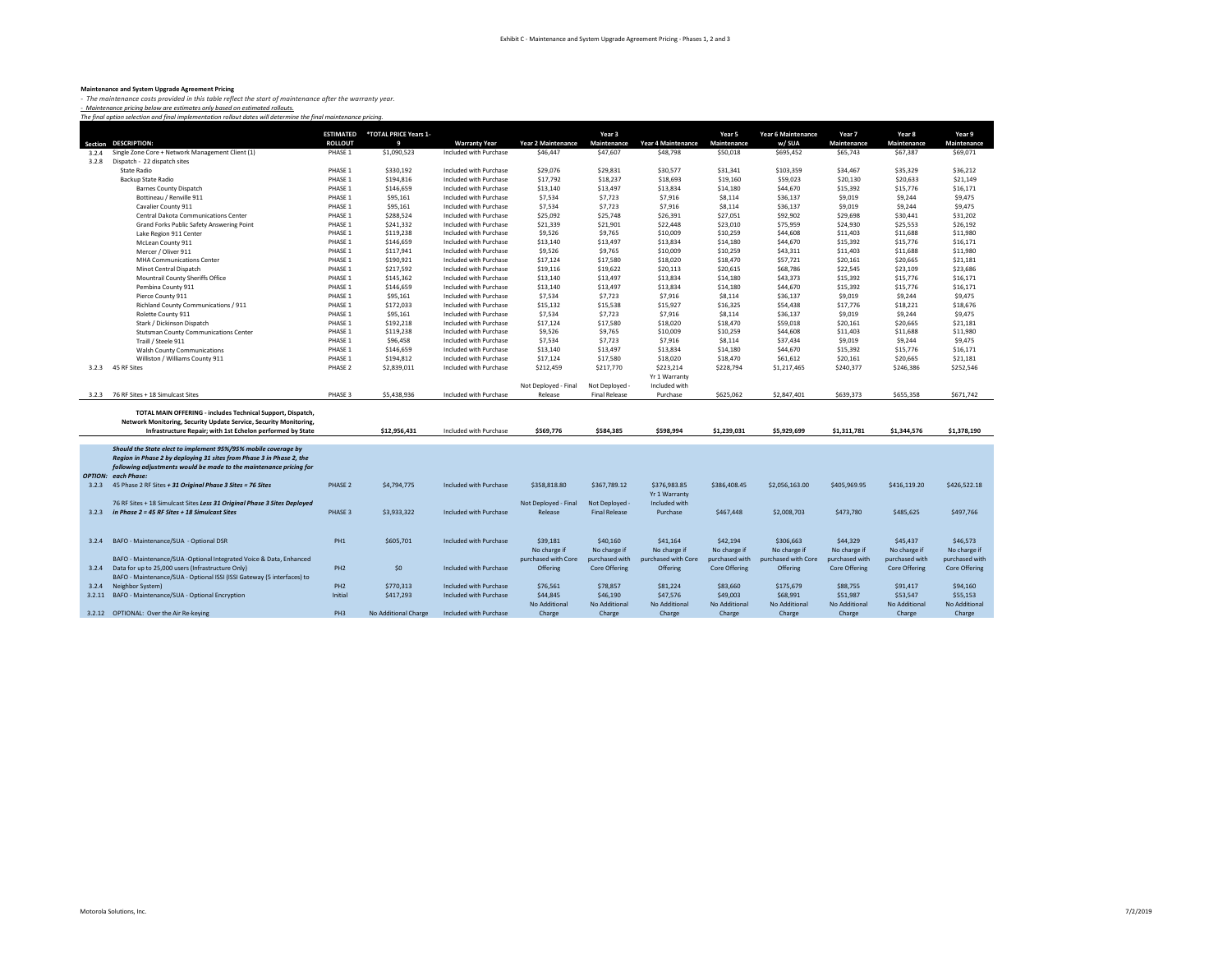## **Motorola Solutions' Site Facility and Tower Maintenance Plan includes:**

- Maintenance and repairs, as required, for new generator, ATS, HVAC, UPS, antenna, transmission line equipment provided by Motorola in this contract.<br>- The maintenance costs provided in this table reflect the start of mai

|                    |                    | *TOTAL PRICE         | Year 1 Maintenance Year 2 Maintenance Year 3 Maintenance |                    |                    | Year 4 Maintenance ·<br>w/ UPS Battery |                    | Year 5 Maintenance Year 6 Maintenance Year 7 Maintenance |                    | Year 8 Maintenance<br>w/ UPS Battery | <b>Year 9 Maintenance</b> |
|--------------------|--------------------|----------------------|----------------------------------------------------------|--------------------|--------------------|----------------------------------------|--------------------|----------------------------------------------------------|--------------------|--------------------------------------|---------------------------|
| <b>DESCRIPTION</b> | ESTIMATED ROLLOUT  | Years 1-9            |                                                          |                    |                    | Replacement                            |                    |                                                          |                    | <b>Replacement</b>                   |                           |
| 24                 | PHASE 2<br>PHASE 2 | \$28,281<br>\$21,966 | \$2,515<br>\$1,758                                       | \$2,590<br>\$1,811 | \$2,668<br>\$1,865 | \$4,115<br>\$3,973                     | \$2,830<br>\$1,979 | \$2,915<br>\$2,038                                       | \$3,003<br>\$2,100 | \$4,460<br>\$4,214                   | \$3,185<br>\$2,227        |
| 25<br>26           | PHASE 2            | \$20,226             | \$1,722                                                  | \$1,773            | \$1,827            | \$3,249                                | \$1,938            | \$1,996                                                  | \$2,056            | \$3,485                              | \$2,181                   |
| 27                 | PHASE 2            | \$20,226             | \$1,722                                                  | \$1,773            | \$1,827            | \$3,249                                | \$1,938            | \$1,996                                                  | \$2,056            | \$3,485                              | \$2,181                   |
| 28                 | PHASE 2            | \$20,226             | \$1,722                                                  | \$1,773            | \$1,827            | \$3,249                                | \$1,938            | \$1,996                                                  | \$2,056            | \$3,485                              | \$2,181                   |
| 29                 | PHASE 2            | \$20,226             | \$1,722                                                  | \$1,773            | \$1,827            | \$3,249                                | \$1,938            | \$1,996                                                  | \$2,056            | \$3,485                              | \$2,181                   |
| 30                 | PHASE 2            | \$20,226             | \$1,722                                                  | \$1,773            | \$1,827            | \$3,249                                | \$1,938            | \$1,996                                                  | \$2,056            | \$3,485                              | \$2,181                   |
| 31                 | PHASE 2            | \$20,226             | \$1,722                                                  | \$1,773            | \$1,827            | \$3,249                                | \$1,938            | \$1,996                                                  | \$2,056            | \$3,485                              | \$2,181                   |
| 32                 | PHASE 2            | \$20,226             | \$1,722                                                  | \$1,773            | \$1,827            | \$3,249                                | \$1,938            | \$1,996                                                  | \$2,056            | \$3,485                              | \$2,181                   |
| 33                 | PHASE 2            | \$20,226             | \$1,722                                                  | \$1,773            | \$1,827            | \$3,249                                | \$1,938            | \$1,996                                                  | \$2,056            | \$3.485                              | \$2,181                   |
| 34                 | PHASE 2            | \$28,281             | \$2,515                                                  | \$2,590            | \$2,668            | \$4,115                                | \$2,830            | \$2,915                                                  | \$3,003            | \$4,460                              | \$3,185                   |
| 35                 | PHASE 2            | \$28,281             | \$2,515                                                  | \$2,590            | \$2,668            | \$4.115                                | \$2,830            | \$2,915                                                  | \$3,003            | \$4,460                              | \$3,185                   |
| 36                 | PHASE 2            | \$28,281             | \$2,515                                                  | \$2,590            | \$2,668            | \$4,115                                | \$2,830            | \$2,915                                                  | \$3,003            | \$4,460                              | \$3,185                   |
| 37                 | PHASE 2            | \$20,226             | \$1,722                                                  | \$1,773            | \$1,827            | \$3,249                                | \$1,938            | \$1,996                                                  | \$2,056            | \$3,485                              | \$2,181                   |
| 38<br>39           | PHASE 2<br>PHASE 2 | \$20,226<br>\$20,226 | \$1,722<br>\$1,722                                       | \$1,773<br>\$1,773 | \$1,827<br>\$1,827 | \$3,249<br>\$3,249                     | \$1,938<br>\$1,938 | \$1,996<br>\$1,996                                       | \$2,056<br>\$2,056 | \$3,485<br>\$3,485                   | \$2,181<br>\$2,181        |
| 40                 | PHASE 2            | \$20,226             | \$1,722                                                  | \$1,773            | \$1,827            | \$3,249                                | \$1,938            | \$1,996                                                  | \$2,056            | \$3,485                              | \$2,181                   |
| 41                 | PHASE 2            | \$21,966             | \$1,758                                                  | \$1,811            | \$1,865            | \$3,973                                | \$1,979            | \$2,038                                                  | \$2,100            | \$4,214                              | \$2,227                   |
| 42                 | PHASE 2            | \$20,226             | \$1,722                                                  | \$1,773            | \$1,827            | \$3,249                                | \$1,938            | \$1,996                                                  | \$2,056            | \$3,485                              | \$2,181                   |
| 43                 | PHASE 2            | \$20,226             | \$1,722                                                  | \$1,773            | \$1,827            | \$3,249                                | \$1,938            | \$1,996                                                  | \$2,056            | \$3,485                              | \$2,181                   |
| 44                 | PHASE 2            | \$30,021             | \$2,551                                                  | \$2,628            | \$2,707            | \$4,839                                | \$2,871            | \$2,958                                                  | \$3,046            | \$5,189                              | \$3,232                   |
| 45                 | PHASE 2            | \$20,226             | \$1,722                                                  | \$1,773            | \$1,827            | \$3,249                                | \$1,938            | \$1,996                                                  | \$2,056            | \$3,485                              | \$2,181                   |
| 46                 | PHASE 2            | \$20,226             | \$1,722                                                  | \$1,773            | \$1,827            | \$3,249                                | \$1,938            | \$1,996                                                  | \$2,056            | \$3,485                              | \$2,181                   |
| 47                 | PHASE 2            | \$20,226             | \$1,722                                                  | \$1,773            | \$1,827            | \$3,249                                | \$1,938            | \$1,996                                                  | \$2,056            | \$3,485                              | \$2,181                   |
| 48                 | PHASE 2<br>PHASE 2 | \$20,226<br>\$28,281 | \$1,722<br>\$2,515                                       | \$1,773<br>\$2,590 | \$1,827            | \$3,249<br>\$4,115                     | \$1,938<br>\$2,830 | \$1,996                                                  | \$2,056<br>\$3,003 | \$3,485                              | \$2,181<br>\$3,185        |
| 49<br>50           | PHASE 2            | \$20,226             | \$1,722                                                  | \$1,773            | \$2,668<br>\$1,827 | \$3,249                                | \$1,938            | \$2,915<br>\$1,996                                       | \$2,056            | \$4,460<br>\$3,485                   | \$2,181                   |
| 51                 | PHASE 2            | \$20,226             | \$1,722                                                  | \$1,773            | \$1,827            | \$3,249                                | \$1,938            | \$1,996                                                  | \$2,056            | \$3,485                              | \$2,181                   |
| 52                 | PHASE 2            | \$28,281             | \$2,515                                                  | \$2,590            | \$2,668            | \$4,115                                | \$2,830            | \$2,915                                                  | \$3,003            | \$4,460                              | \$3,185                   |
| 53                 | PHASE 2            | \$21,966             | \$1,758                                                  | \$1,811            | \$1,865            | \$3,973                                | \$1,979            | \$2,038                                                  | \$2,100            | \$4,214                              | \$2,227                   |
| 54                 | PHASE 2            | \$20,226             | \$1,722                                                  | \$1,773            | \$1,827            | \$3,249                                | \$1,938            | \$1,996                                                  | \$2,056            | \$3,485                              | \$2,181                   |
| 55                 | PHASE 2            | \$20,226             | \$1,722                                                  | \$1,773            | \$1,827            | \$3,249                                | \$1,938            | \$1,996                                                  | \$2,056            | \$3,485                              | \$2,181                   |
| 56                 | PHASE 2            | \$20,226             | \$1,722                                                  | \$1,773            | \$1,827            | \$3,249                                | \$1,938            | \$1,996                                                  | \$2,056            | \$3,485                              | \$2,181                   |
| 57                 | PHASE 2            | \$20,226             | \$1,722                                                  | \$1,773            | \$1,827            | \$3,249                                | \$1,938            | \$1,996                                                  | \$2,056            | \$3,485                              | \$2,181                   |
| 58                 | PHASE 2            | \$20,226             | \$1,722                                                  | \$1,773            | \$1,827            | \$3,249                                | \$1,938            | \$1,996                                                  | \$2,056            | \$3,485                              | \$2,181                   |
| 59<br>60           | PHASE 2<br>PHASE 2 | \$20,226<br>\$20,226 | \$1,722<br>\$1,722                                       | \$1,773<br>\$1,773 | \$1,827<br>\$1,827 | \$3,249<br>\$3,249                     | \$1,938<br>\$1,938 | \$1,996<br>\$1,996                                       | \$2,056<br>\$2,056 | \$3,485<br>\$3,485                   | \$2,181<br>\$2,181        |
| 61                 | PHASE 2            | \$20,226             | \$1,722                                                  | \$1,773            | \$1,827            | \$3,249                                | \$1,938            | \$1,996                                                  | \$2,056            | \$3,485                              | \$2,181                   |
| 62                 | PHASE 2            | \$20,226             | \$1,722                                                  | \$1,773            | \$1,827            | \$3,249                                | \$1,938            | \$1,996                                                  | \$2,056            | \$3,485                              | \$2,181                   |
| 63                 | PHASE 2            | \$28,281             | \$2,515                                                  | \$2,590            | \$2,668            | \$4,115                                | \$2,830            | \$2,915                                                  | \$3,003            | \$4,460                              | \$3,185                   |
| 64                 | PHASE 2            | \$28,281             | \$2,515                                                  | \$2,590            | \$2,668            | \$4,115                                | \$2,830            | \$2,915                                                  | \$3,003            | \$4,460                              | \$3,185                   |
| 65                 | PHASE 2            | \$20,226             | \$1,722                                                  | \$1,773            | \$1,827            | \$3,249                                | \$1,938            | \$1,996                                                  | \$2,056            | \$3,485                              | \$2,181                   |
| 66                 | PHASE 2            | \$20,226             | \$1,722                                                  | \$1,773            | \$1,827            | \$3,249                                | \$1,938            | \$1,996                                                  | \$2,056            | \$3,485                              | \$2,181                   |
| 67                 | PHASE 2            | \$28,281             | \$2,515                                                  | \$2,590            | \$2,668            | \$4,115                                | \$2,830            | \$2,915                                                  | \$3,003            | \$4,460                              | \$3,185                   |
| 68                 | PHASE 2            | \$20,226             | \$1,722                                                  | \$1,773            | \$1,827            | \$3,249                                | \$1,938            | \$1,996                                                  | \$2,056            | \$3,485                              | \$2,181                   |
| 69                 | PHASE 3            | \$28,281             | \$2,515                                                  | \$2,590            | \$2,668            | \$4,115                                | \$2,830            | \$2,915                                                  | \$3,003            | \$4,460                              | \$3,185                   |
| 70                 | PHASE 3            | \$28,281             | \$2,515                                                  | \$2,590            | \$2,668            | \$4,115                                | \$2,830            | \$2,915                                                  | \$3,003            | \$4,460                              | \$3,185                   |
| 71                 | PHASE 3            | \$28,281             | \$2,515                                                  | \$2,590            | \$2,668            | \$4,115                                | \$2,830            | \$2,915                                                  | \$3,003            | \$4,460                              | \$3,185                   |
| 72                 | PHASE 3            | \$28,281             | \$2,515                                                  | \$2,590            | \$2,668            | \$4,115                                | \$2,830            | \$2,915                                                  | \$3,003            | \$4,460                              | \$3,185                   |
| 73                 | PHASE 3            | \$28,281             | \$2,515                                                  | \$2,590            | \$2,668            | \$4,115                                | \$2,830            | \$2,915                                                  | \$3,003            | \$4,460                              | \$3,185                   |
| 74                 | PHASE 3            | \$28,281             | \$2,515                                                  | \$2,590            | \$2,668            | \$4,115                                | \$2,830            | \$2,915                                                  | \$3,003            | \$4,460                              | \$3,185                   |
| 75                 | PHASE 3            | \$28,281             | \$2,515                                                  | \$2,590            | \$2,668            | \$4,115                                | \$2,830            | \$2,915                                                  | \$3,003            | \$4,460                              | \$3,185                   |
| 76                 | PHASE 3            | \$28,281             | \$2,515                                                  | \$2,590            | \$2,668            | \$4,115                                | \$2,830            | \$2,915                                                  | \$3,003            | \$4,460                              | \$3,185                   |
| 77<br>78           | PHASE 3<br>PHASE 3 | \$28,281             | \$2,515                                                  | \$2,590            | \$2,668            | \$4,115                                | \$2,830<br>\$2,830 | \$2,915                                                  | \$3,003            | \$4,460                              | \$3,185                   |
| 79                 | PHASE 3            | \$28,281<br>\$28,281 | \$2,515<br>\$2,515                                       | \$2,590<br>\$2,590 | \$2,668<br>\$2,668 | \$4,115<br>\$4,115                     | \$2,830            | \$2,915<br>\$2,915                                       | \$3,003<br>\$3,003 | \$4,460<br>\$4,460                   | \$3,185<br>\$3,185        |
| 80                 | PHASE 3            | \$28,281             | \$2,515                                                  | \$2,590            | \$2,668            | \$4,115                                | \$2,830            | \$2,915                                                  | \$3,003            | \$4,460                              | \$3,185                   |
| 81                 | PHASE 3            | \$28,281             | \$2,515                                                  | \$2,590            | \$2,668            | \$4,115                                | \$2,830            | \$2,915                                                  | \$3,003            | \$4,460                              | \$3,185                   |
| 82                 | PHASE 3            | \$28,281             | \$2,515                                                  | \$2,590            | \$2,668            | \$4,115                                | \$2,830            | \$2,915                                                  | \$3,003            | \$4,460                              | \$3,185                   |
| 83                 | PHASE 3            | \$28,281             | \$2,515                                                  | \$2,590            | \$2,668            | \$4,115                                | \$2,830            | \$2,915                                                  | \$3,003            | \$4,460                              | \$3,185                   |
| 84                 | PHASE 3            | \$28,281             | \$2,515                                                  | \$2,590            | \$2,668            | \$4,115                                | \$2,830            | \$2,915                                                  | \$3,003            | \$4,460                              | \$3,185                   |
| 85                 | PHASE 3            | \$28,281             | \$2,515                                                  | \$2,590            | \$2,668            | \$4,115                                | \$2,830            | \$2,915                                                  | \$3,003            | \$4,460                              | \$3,185                   |
| 86                 | PHASE 3            | \$28,281             | \$2,515                                                  | \$2,590            | \$2,668            | \$4,115                                | \$2,830            | \$2,915                                                  | \$3,003            | \$4,460                              | \$3,185                   |
| 87                 | PHASE 3            | \$28,281             | \$2,515                                                  | \$2,590            | \$2,668            | \$4,115                                | \$2,830            | \$2,915                                                  | \$3,003            | \$4,460                              | \$3,185                   |
| 88                 | PHASE 3<br>PHASE 3 | \$28,281             | \$2,515                                                  | \$2,590            | \$2,668            | \$4,115                                | \$2,830            | \$2,915                                                  | \$3,003            | \$4,460                              | \$3,185                   |
| 89<br>90           | PHASE 3            | \$28,281<br>\$28,281 | \$2,515<br>\$2,515                                       | \$2,590<br>\$2,590 | \$2,668<br>\$2,668 | \$4,115<br>\$4,115                     | \$2,830<br>\$2,830 | \$2,915<br>\$2,915                                       | \$3,003<br>\$3,003 | \$4,460<br>\$4,460                   | \$3,185<br>\$3,185        |
| 91                 | PHASE 3            | \$28,281             | \$2,515                                                  | \$2,590            | \$2,668            | \$4,115                                | \$2,830            | \$2,915                                                  | \$3,003            | \$4,460                              | \$3,185                   |
| 92                 | PHASE 3            | \$28,281             | \$2,515                                                  | \$2,590            | \$2,668            | \$4,115                                | \$2,830            | \$2,915                                                  | \$3,003            | \$4,460                              | \$3,185                   |
| 93                 | PHASE 3            | \$28,281             | \$2,515                                                  | \$2,590            | \$2,668            | \$4,115                                | \$2,830            | \$2,915                                                  | \$3,003            | \$4,460                              | \$3,185                   |
| 94                 | PHASE 3            | \$28,281             | \$2,515                                                  | \$2,590            | \$2,668            | \$4,115                                | \$2,830            | \$2,915                                                  | \$3,003            | \$4,460                              | \$3,185                   |
| 95                 | PHASE 3            | \$28,281             | \$2,515                                                  | \$2,590            | \$2,668            | \$4,115                                | \$2,830            | \$2,915                                                  | \$3,003            | \$4,460                              | \$3,185                   |

T.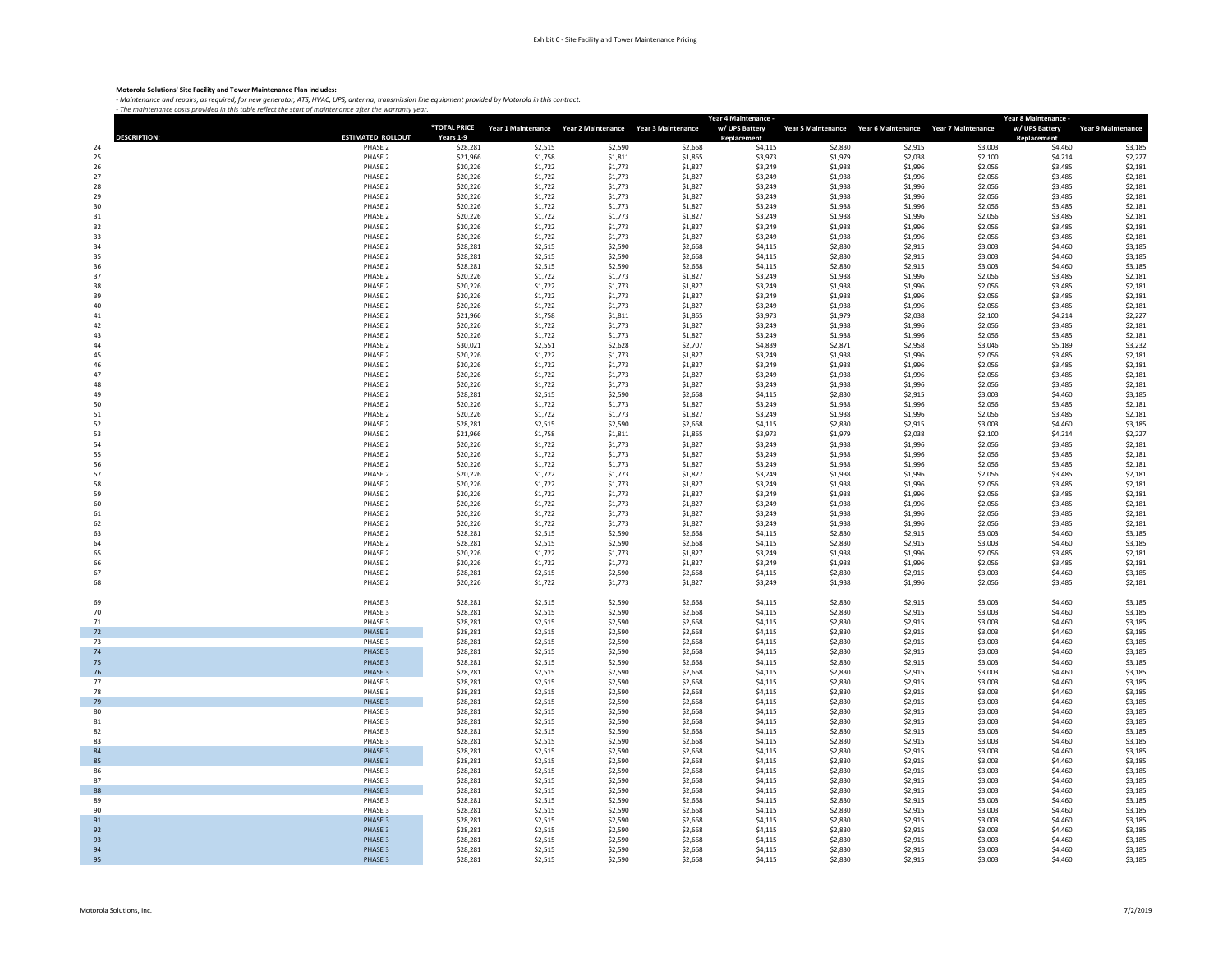| 96  | PHASE 3 | \$28,281 | \$2,515 | \$2,590 | \$2,668 | \$4,115 | \$2,830 | \$2,915 | \$3,003 | \$4,460 | \$3,185 |
|-----|---------|----------|---------|---------|---------|---------|---------|---------|---------|---------|---------|
| 97  | PHASE 3 | \$28,281 | \$2,515 | \$2,590 | \$2,668 | \$4,115 | \$2,830 | \$2,915 | \$3,003 | \$4,460 | \$3,185 |
|     |         |          |         |         |         |         |         |         |         |         |         |
| 98  | PHASE 3 | \$28,281 | \$2,515 | \$2,590 | \$2,668 | \$4,115 | \$2,830 | \$2,915 | \$3,003 | \$4,460 | \$3,185 |
| 99  | PHASE 3 | \$28,281 | \$2,515 | \$2,590 | \$2,668 | \$4,115 | \$2,830 | \$2,915 | \$3,003 | \$4,460 | \$3,185 |
| 100 | PHASE 3 | \$28,281 | \$2,515 | \$2,590 | \$2,668 | \$4,115 | \$2,830 | \$2,915 | \$3,003 | \$4,460 | \$3,185 |
|     |         |          |         |         |         |         |         |         |         |         |         |
| 101 | PHASE 3 | \$28,281 | \$2,515 | \$2,590 | \$2,668 | \$4,115 | \$2,830 | \$2,915 | \$3,003 | \$4,460 | \$3,185 |
| 102 | PHASE 3 | \$28,281 | \$2,515 | \$2,590 | \$2,668 | \$4,115 | \$2,830 | \$2,915 | \$3,003 | \$4,460 | \$3,185 |
| 103 | PHASE 3 | \$28,281 | \$2,515 | \$2,590 | \$2,668 | \$4,115 | \$2,830 | \$2,915 | \$3,003 | \$4,460 | \$3,185 |
|     |         |          |         |         |         |         |         |         |         |         |         |
| 104 | PHASE 3 | \$28,281 | \$2,515 | \$2,590 | \$2,668 | \$4,115 | \$2,830 | \$2,915 | \$3,003 | \$4,460 | \$3,185 |
| 105 | PHASE 3 | \$28,281 | \$2,515 | \$2,590 | \$2,668 | \$4,115 | \$2,830 | \$2,915 | \$3,003 | \$4,460 | \$3,185 |
| 106 | PHASE 3 | \$28,281 | \$2,515 | \$2,590 | \$2,668 | \$4,115 | \$2,830 | \$2,915 | \$3,003 | \$4,460 | \$3,185 |
| 107 | PHASE 3 | \$28,281 | \$2,515 | \$2,590 | \$2,668 | \$4,115 | \$2,830 | \$2,915 | \$3,003 | \$4,460 | \$3,185 |
|     |         |          |         |         |         |         |         |         |         |         |         |
| 108 | PHASE 3 | \$28,281 | \$2,515 | \$2,590 | \$2,668 | \$4,115 | \$2,830 | \$2,915 | \$3,003 | \$4,460 | \$3,185 |
| 109 | PHASE 3 | \$28,281 | \$2,515 | \$2,590 | \$2,668 | \$4,115 | \$2,830 | \$2,915 | \$3,003 | \$4,460 | \$3,185 |
| 110 | PHASE 3 | \$28,281 | \$2,515 | \$2,590 | \$2,668 | \$4,115 | \$2,830 | \$2,915 | \$3,003 | \$4,460 | \$3,185 |
|     |         |          |         |         |         |         |         |         |         |         |         |
| 111 | PHASE 3 | \$28,281 | \$2,515 | \$2,590 | \$2,668 | \$4,115 | \$2,830 | \$2,915 | \$3,003 | \$4,460 | \$3,185 |
| 112 | PHASE 3 | \$28,281 | \$2,515 | \$2,590 | \$2,668 | \$4,115 | \$2,830 | \$2,915 | \$3,003 | \$4,460 | \$3,185 |
| 113 | PHASE 3 | \$28,281 | \$2,515 | \$2,590 | \$2,668 | \$4,115 | \$2,830 | \$2,915 | \$3,003 | \$4,460 | \$3,185 |
|     |         |          |         |         |         |         |         |         |         |         | \$3,185 |
| 114 | PHASE 3 | \$28,281 | \$2,515 | \$2,590 | \$2,668 | \$4,115 | \$2,830 | \$2,915 | \$3,003 | \$4,460 |         |
| 115 | PHASE 3 | \$28,281 | \$2,515 | \$2,590 | \$2,668 | \$4,115 | \$2,830 | \$2,915 | \$3,003 | \$4,460 | \$3,185 |
| 116 | PHASE 3 | \$28,281 | \$2,515 | \$2,590 | \$2,668 | \$4,115 | \$2,830 | \$2,915 | \$3,003 | \$4,460 | \$3,185 |
| 117 | PHASE 3 | \$28,281 | \$2,515 | \$2,590 | \$2,668 | \$4,115 | \$2,830 | \$2,915 | \$3,003 | \$4,460 | \$3,185 |
|     |         |          |         |         |         |         |         |         |         |         |         |
| 118 | PHASE 3 | \$28,281 | \$2,515 | \$2,590 | \$2,668 | \$4,115 | \$2,830 | \$2,915 | \$3,003 | \$4,460 | \$3,185 |
| 119 | PHASE 3 | \$30,021 | \$2,551 | \$2,628 | \$2,707 | \$4,839 | \$2,871 | \$2,958 | \$3,046 | \$5,189 | \$3,232 |
| 120 | PHASE 3 | \$30,021 | \$2,551 | \$2,628 | \$2,707 | \$4,839 | \$2,871 | \$2,958 | \$3,046 | \$5,189 | \$3,232 |
|     |         |          |         |         |         |         |         |         |         |         |         |
| 121 | PHASE 3 | \$30,021 | \$2,551 | \$2,628 | \$2,707 | \$4,839 | \$2,871 | \$2,958 | \$3,046 | \$5,189 | \$3,232 |
| 122 | PHASE 3 | \$28,281 | \$2,515 | \$2,590 | \$2,668 | \$4,115 | \$2,830 | \$2,915 | \$3,003 | \$4,460 | \$3,185 |
| 123 | PHASE 3 | \$30,021 | \$2,551 | \$2,628 | \$2,707 | \$4,839 | \$2,871 | \$2,958 | \$3,046 | \$5,189 | \$3,232 |
| 124 | PHASE 3 | \$30,021 | \$2,551 | \$2,628 | \$2,707 | \$4,839 | \$2,871 | \$2,958 | \$3,046 | \$5,189 | \$3,232 |
|     |         |          |         |         |         |         |         |         |         |         |         |
| 125 | PHASE 3 | \$30,021 | \$2,551 | \$2,628 | \$2,707 | \$4,839 | \$2,871 | \$2,958 | \$3,046 | \$5,189 | \$3,232 |
| 126 | PHASE 3 | \$30,021 | \$2,551 | \$2,628 | \$2,707 | \$4,839 | \$2,871 | \$2,958 | \$3,046 | \$5,189 | \$3,232 |
| 127 | PHASE 3 | \$30,021 | \$2,551 | \$2,628 | \$2,707 | \$4,839 | \$2,871 | \$2,958 | \$3,046 | \$5,189 | \$3,232 |
|     |         |          |         |         |         |         |         |         |         |         |         |
| 128 | PHASE 3 | \$30,021 | \$2,551 | \$2,628 | \$2,707 | \$4,839 | \$2,871 | \$2,958 | \$3,046 | \$5,189 | \$3,232 |
| 129 | PHASE 3 | \$30,021 | \$2,551 | \$2,628 | \$2,707 | \$4,839 | \$2,871 | \$2,958 | \$3,046 | \$5,189 | \$3,232 |
| 130 | PHASE 3 | \$28,281 | \$2,515 | \$2,590 | \$2,668 | \$4,115 | \$2,830 | \$2,915 | \$3,003 | \$4,460 | \$3,185 |
| 131 | PHASE 3 | \$28,281 | \$2,515 | \$2,590 | \$2,668 | \$4,115 | \$2,830 | \$2,915 | \$3,003 | \$4,460 | \$3,185 |
|     |         |          |         |         |         |         |         |         |         |         |         |
| 132 | PHASE 3 | \$28,281 | \$2,515 | \$2,590 | \$2,668 | \$4,115 | \$2,830 | \$2,915 | \$3,003 | \$4,460 | \$3,185 |
| 133 | PHASE 3 | \$28,281 | \$2,515 | \$2,590 | \$2,668 | \$4,115 | \$2,830 | \$2,915 | \$3,003 | \$4,460 | \$3,185 |
| 134 | PHASE 3 | \$28,281 | \$2,515 | \$2,590 | \$2,668 | \$4,115 | \$2,830 | \$2,915 | \$3,003 | \$4,460 | \$3,185 |
|     |         |          |         |         |         |         |         |         |         |         | \$3,185 |
| 135 | PHASE 3 | \$28,281 | \$2,515 | \$2,590 | \$2,668 | \$4,115 | \$2,830 | \$2,915 | \$3,003 | \$4,460 |         |
| 136 | PHASE 3 | \$28,281 | \$2,515 | \$2,590 | \$2,668 | \$4,115 | \$2,830 | \$2,915 | \$3,003 | \$4,460 | \$3,185 |
| 137 | PHASE 3 | \$28,281 | \$2,515 | \$2,590 | \$2,668 | \$4,115 | \$2,830 | \$2,915 | \$3,003 | \$4,460 | \$3,185 |
| 138 | PHASE 3 | \$28,281 | \$2,515 | \$2,590 | \$2,668 | \$4,115 | \$2,830 | \$2,915 | \$3,003 | \$4,460 | \$3,185 |
|     |         |          |         |         |         |         |         |         |         |         |         |
| 139 | PHASE 3 | \$28,281 | \$2,515 | \$2,590 | \$2,668 | \$4,115 | \$2,830 | \$2,915 | \$3,003 | \$4,460 | \$3,185 |
| 140 | PHASE 3 | \$28,281 | \$2,515 | \$2,590 | \$2,668 | \$4,115 | \$2,830 | \$2,915 | \$3,003 | \$4,460 | \$3,185 |
| 141 | PHASE 3 | \$28,281 | \$2,515 | \$2,590 | \$2,668 | \$4,115 | \$2,830 | \$2,915 | \$3,003 | \$4,460 | \$3,185 |
| 142 | PHASE 3 | \$28,281 | \$2,515 | \$2,590 | \$2,668 | \$4,115 | \$2,830 | \$2,915 | \$3,003 | \$4,460 | \$3,185 |
|     |         |          |         |         |         |         |         |         |         |         |         |
| 143 | PHASE 3 | \$28,281 | \$2,515 | \$2,590 | \$2,668 | \$4,115 | \$2,830 | \$2,915 | \$3,003 | \$4,460 | \$3,185 |
| 144 | PHASE 3 | \$28,281 | \$2,515 | \$2,590 | \$2,668 | \$4,115 | \$2,830 | \$2,915 | \$3,003 | \$4,460 | \$3,185 |
| 145 | PHASE 3 | \$28,281 | \$2,515 | \$2,590 | \$2,668 | \$4,115 | \$2,830 | \$2,915 | \$3,003 | \$4,460 | \$3,185 |
| 146 | PHASE 3 | \$28,281 | \$2,515 | \$2,590 | \$2,668 | \$4,115 | \$2,830 | \$2,915 | \$3,003 | \$4,460 | \$3,185 |
|     |         |          |         |         |         |         |         |         |         |         |         |
| 147 | PHASE 3 | \$28,281 | \$2,515 | \$2,590 | \$2,668 | \$4,115 | \$2,830 | \$2,915 | \$3,003 | \$4,460 | \$3,185 |
| 148 | PHASE 3 | \$28,281 | \$2,515 | \$2,590 | \$2,668 | \$4,115 | \$2,830 | \$2,915 | \$3,003 | \$4,460 | \$3,185 |
| 149 | PHASE 3 | \$28,281 | \$2,515 | \$2,590 | \$2,668 | \$4,115 | \$2,830 | \$2,915 | \$3,003 | \$4,460 | \$3,185 |
| 150 | PHASE 3 | \$28,281 | \$2,515 | \$2,590 | \$2,668 | \$4,115 | \$2,830 | \$2,915 | \$3,003 | \$4,460 | \$3,185 |
|     |         |          |         |         |         |         |         |         |         |         |         |
| 151 | PHASE 3 | \$28,281 | \$2,515 | \$2,590 | \$2,668 | \$4,115 | \$2,830 | \$2,915 | \$3,003 | \$4,460 | \$3,185 |
| 152 | PHASE 3 | \$28,281 | \$2,515 | \$2,590 | \$2,668 | \$4,115 | \$2,830 | \$2,915 | \$3,003 | \$4,460 | \$3,185 |
| 153 | PHASE 3 | \$28,281 | \$2,515 | \$2,590 | \$2,668 | \$4,115 | \$2,830 | \$2,915 | \$3,003 | \$4,460 | \$3,185 |
|     |         |          |         |         |         |         |         |         |         |         |         |
| 154 | PHASE 3 | \$28,281 | \$2,515 | \$2,590 | \$2,668 | \$4,115 | \$2,830 | \$2,915 | \$3,003 | \$4,460 | \$3,185 |
| 155 | PHASE 3 | \$28,281 | \$2,515 | \$2,590 | \$2,668 | \$4,115 | \$2,830 | \$2,915 | \$3,003 | \$4,460 | \$3,185 |
| 156 | PHASE 3 | \$28,281 | \$2,515 | \$2,590 | \$2,668 | \$4,115 | \$2,830 | \$2,915 | \$3,003 | \$4,460 | \$3,185 |
| 157 | PHASE 3 | \$28,281 | \$2,515 | \$2,590 | \$2,668 | \$4,115 | \$2,830 | \$2,915 | \$3,003 | \$4,460 | \$3,185 |
|     |         |          |         |         |         |         |         |         |         |         |         |
| 158 | PHASE 3 | \$28,281 | \$2,515 | \$2,590 | \$2,668 | \$4,115 | \$2,830 | \$2,915 | \$3,003 | \$4,460 | \$3,185 |
| 159 | PHASE 3 | \$28,281 | \$2,515 | \$2,590 | \$2,668 | \$4,115 | \$2,830 | \$2,915 | \$3,003 | \$4,460 | \$3,185 |
|     |         |          |         |         |         |         | \$2,830 |         | \$3,003 |         | \$3,185 |
|     |         |          |         |         |         |         |         |         |         |         |         |
| 160 | PHASE 3 | \$28,281 | \$2,515 | \$2,590 | \$2,668 | \$4,115 |         | \$2,915 |         | \$4,460 |         |
| 161 | PHASE 3 | \$28,281 | \$2,515 | \$2,590 | \$2,668 | \$4,115 | \$2,830 | \$2,915 | \$3,003 | \$4,460 | \$3,185 |
| 162 | PHASE 3 | \$28,281 | \$2,515 | \$2,590 | \$2,668 | \$4,115 | \$2,830 | \$2,915 | \$3,003 | \$4,460 | \$3,185 |

Should the State elect to implement 95%/95% mobile coverage by Region in Phase 2, the Phase 3 sites highlighted above will be required to be implemented in Phase 2.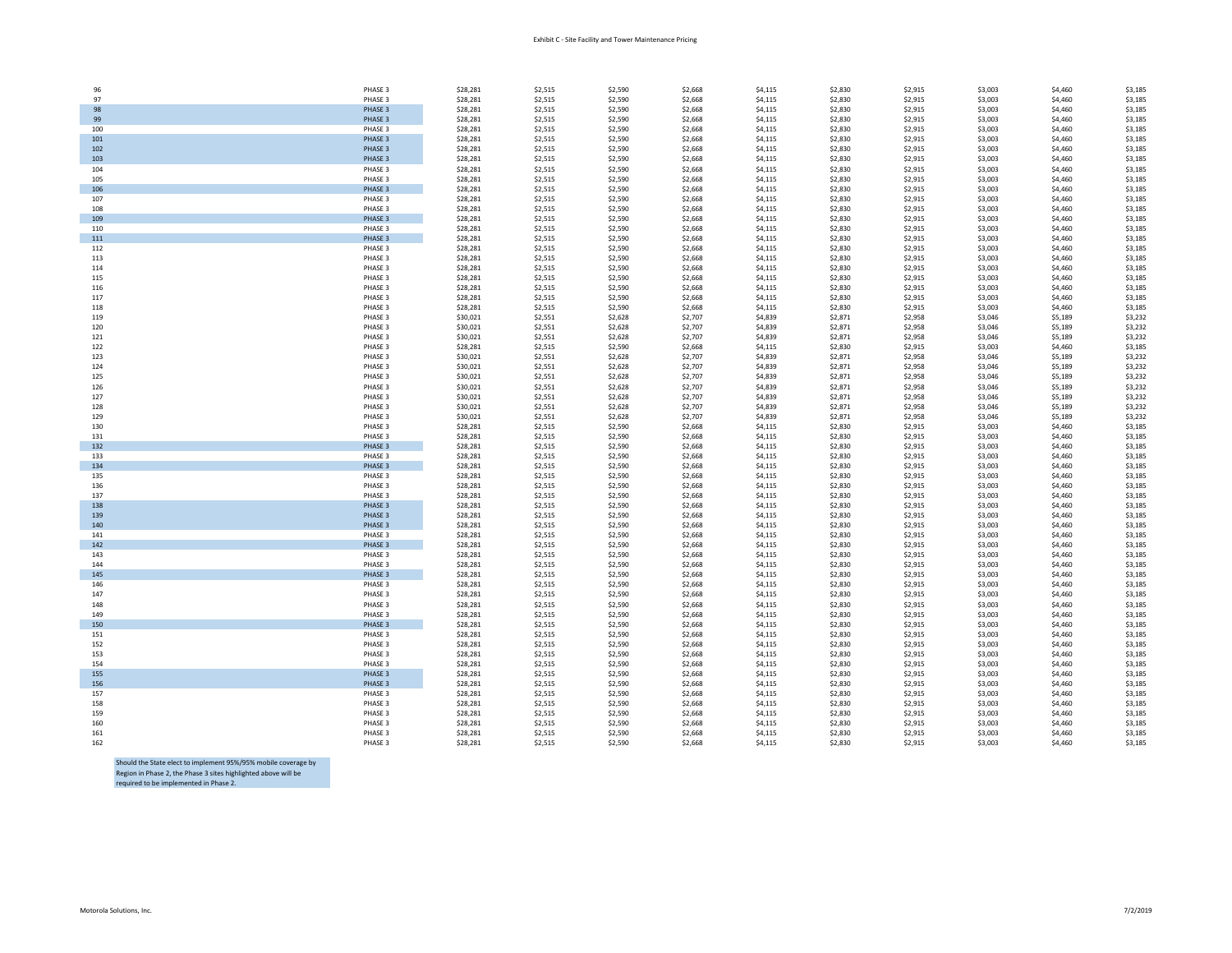## Exhibit C - Maintenance and SUA - Options Not Executed

|        |                                                                                                                                                                                                                           |                  |                       |                                  |                               |                         |                               |                         | Year 6                  |                         |                         |                         |
|--------|---------------------------------------------------------------------------------------------------------------------------------------------------------------------------------------------------------------------------|------------------|-----------------------|----------------------------------|-------------------------------|-------------------------|-------------------------------|-------------------------|-------------------------|-------------------------|-------------------------|-------------------------|
|        |                                                                                                                                                                                                                           | <b>ESTIMATED</b> | *TOTAL PRICE Years 1- |                                  | Year 2                        | Year 3                  | Year 4                        | Year 5                  | <b>Maintenance</b>      | Year 7                  | Year 8                  | Year 9                  |
|        | Section BAFO - MAINTENANCE / SUA YEARS FOR OPTIONS                                                                                                                                                                        | <b>ROLLOUT</b>   | 9                     | <b>Warranty Year</b> Maintenance |                               | Maintenance             | Maintenance                   | Maintenance             | w/ SUA                  | Maintenance             | Maintenance             | Maintenance             |
|        | BAFO - Maintenance/SUA - Optional Geo Prime ((7)                                                                                                                                                                          |                  |                       | Included with                    | Not Deployed - Not Deployed - |                         | Yr1 Warranty<br>Included with |                         |                         |                         |                         |                         |
| 3.2.4  | Geographically Redundant Prime RF Sites)                                                                                                                                                                                  | PH <sub>3</sub>  | \$758,176             | Purchase                         | <b>Final Release</b>          | <b>Final Release</b>    | Purchase                      | \$119,070               | \$248,660               | \$126,321               | \$130,111               | \$134,014               |
|        | BAFO - Maintenance/SUA - Optional Additional Position at                                                                                                                                                                  |                  |                       | Included with                    |                               |                         |                               |                         |                         |                         |                         |                         |
| 3.2.8  | an Existing PSAP (+1 op)                                                                                                                                                                                                  | Initial          | \$23,260              | Purchase                         | \$2,108                       | \$2,160                 | \$2,214                       | \$2,270                 | \$7,174                 | \$2,385                 | \$2,444                 | \$2,505                 |
|        |                                                                                                                                                                                                                           |                  |                       |                                  |                               |                         |                               |                         |                         |                         |                         |                         |
| 3.2.15 | BAFO - Maintenance/SUA - Optional NICE IP Clear Logger<br>Recording Solution (CENTRALIZED IP Logging Solution (Main<br>and DSR) with analog recorders at 22 PSAPs). NOTE: The<br>SUA is only included for the IP Loggers. | Initial          | \$2,266,939           | Included with<br>Purchase        | \$251,758                     | \$259,311               | \$267,090                     | \$275,103               | \$311,577               | \$291,857               | \$300,612               | \$309,631               |
|        |                                                                                                                                                                                                                           |                  |                       |                                  |                               |                         |                               |                         |                         |                         |                         |                         |
| 3.2.14 | <b>OPTIONAL: GPS Location</b>                                                                                                                                                                                             | PH <sub>3</sub>  | No Additional Charge  | Included with<br>Purchase        | No Additional<br>Charge       | No Additional<br>Charge | No Additional<br>Charge       | No Additional<br>Charge | No Additional<br>Charge | No Additional<br>Charge | No Additional<br>Charge | No Additional<br>Charge |
|        |                                                                                                                                                                                                                           |                  |                       | Included with                    | No Additional                 | No Additional           | No Additional                 | No Additional           | No Additional           | No Additional           | No Additional           | No Additional           |
| 3.2.13 | OPTIONAL: Over The Air Programming                                                                                                                                                                                        | PH3              | No Additional Charge  | Purchase                         | Charge                        | Charge                  | Charge                        | Charge                  | Charge                  | Charge                  | Charge                  | Charge                  |
|        | OPTIONAL: Fire Station Alerting - consolette service and<br>maintenance can be provided upon final quantity and                                                                                                           |                  |                       |                                  |                               |                         |                               |                         |                         |                         |                         |                         |
| 3.2.16 | location definition.                                                                                                                                                                                                      | TBD              | <b>TBD</b>            | TBD                              | TBD                           | TBD                     | <b>TBD</b>                    | TBD                     | TBD                     | TBD                     | TBD                     | TBD                     |
|        | TOTAL BAFO ADDITIONAL and OPTIONAL ITEMS (1st                                                                                                                                                                             |                  |                       |                                  |                               |                         |                               |                         |                         |                         |                         |                         |
|        | Echelon performed by State)- includes Technical Support,                                                                                                                                                                  |                  |                       |                                  |                               |                         |                               |                         |                         |                         |                         |                         |
|        | Dispatch, Network Monitoring, Security Update Service,                                                                                                                                                                    |                  |                       |                                  |                               |                         |                               |                         |                         |                         |                         |                         |
|        | Security Monitoring, Infrastructure Repair                                                                                                                                                                                |                  | \$3,048,375           | \$0                              | \$253,866                     | \$261,471               | \$269,305                     | \$396,443               | \$567,410               | \$420,563               | \$433,168               | \$446,150               |
|        |                                                                                                                                                                                                                           |                  |                       |                                  |                               |                         |                               |                         |                         |                         |                         |                         |
|        | Section SUBSCRIBERS - SINGLE UNIT PRICING ONLY<br>OPTIONAL SUBSCRIBER - Annual Preventative Mtnce per                                                                                                                     |                  |                       |                                  |                               |                         |                               |                         |                         |                         |                         |                         |
|        | Mobile at service shop                                                                                                                                                                                                    |                  | \$786                 | \$79                             | \$81                          | \$83                    | \$85                          | \$87                    | \$89                    | \$92                    | \$94                    | \$96                    |
|        | OPTIONAL SUBSCRIBER - Annual Preventative Mtnce per                                                                                                                                                                       |                  |                       |                                  |                               |                         |                               |                         |                         |                         |                         |                         |
|        | Portable at service shop                                                                                                                                                                                                  |                  | \$714                 | \$72                             | \$74                          | \$75                    | \$77                          | \$79                    | \$81                    | \$83                    | \$85                    | \$87                    |

**NOTES:**<br>1 IMPLEMENTATION PLAN: Final Option selection and rollout will determine final maintenance / SUA pricing.

2 FIRE STATION ALERTING: Consolette Replacement Services and maintenance are not included and can be proposed separately upon final quantity and location definition.

3 LOCAL PSAP (22) ANALOG LOGGING RECORDERS: SUA for the NRX analog recorders is not included. If desired this can be quoted separately based upon final selection.

4 UNICATION PAGERS: Manufacturer's Defect 2 year warranty is included for pager and 1 year for accessories, battery

5 TOWER MAINTENANCE: If desired this can be quoted separately.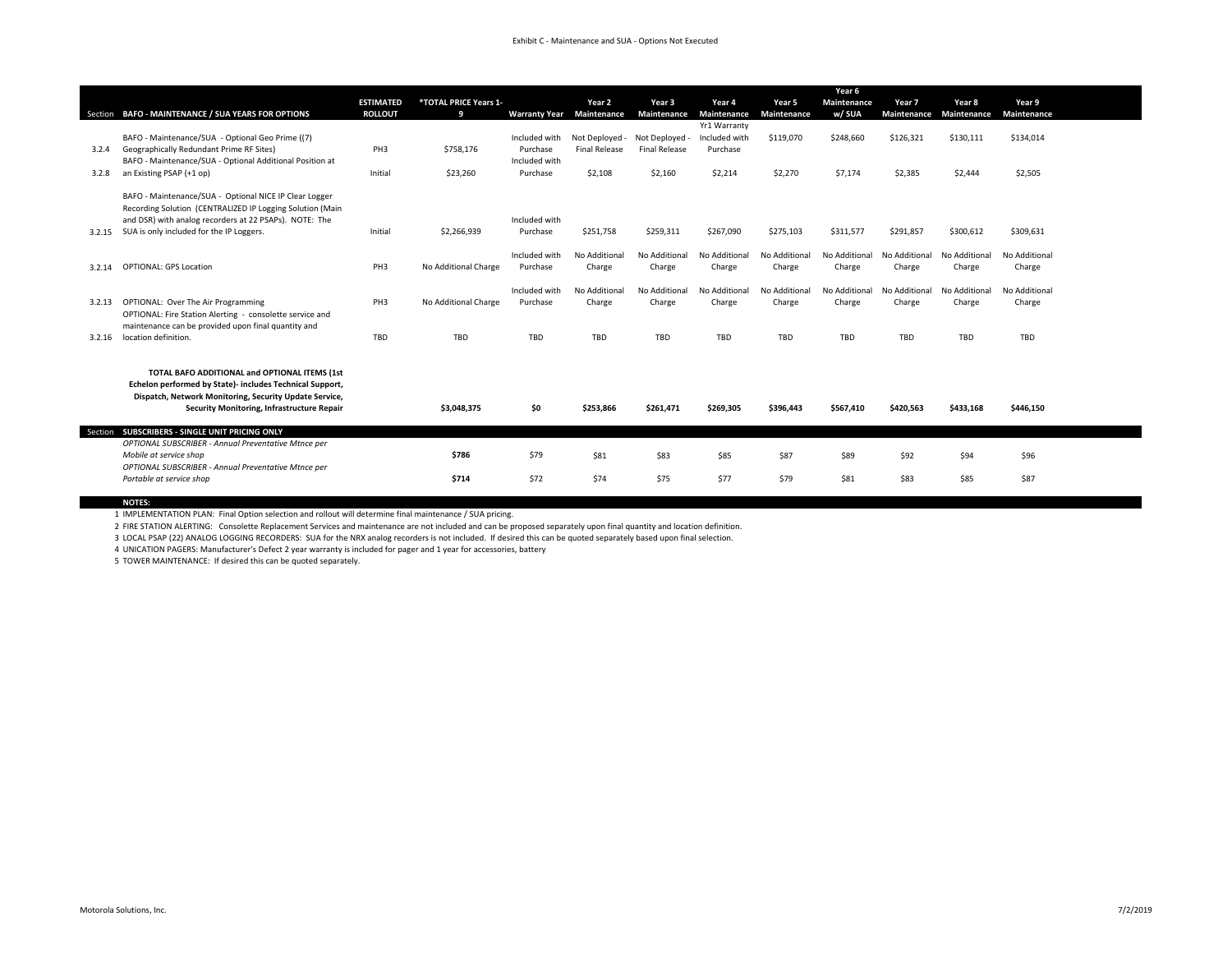# **ASR SITE EQUIPMENT**

- (2) Two Site Gateway Router
- (2) Two LAN Switch
- (3) Three GTR8000 Base Radios with TDMA Trunking Repeater Software
- (1) One SDM3000 Auxillary Input / Output Device
- (1) One GGM8000 Conventional Gateway
- (1) One Radio Frequency Distribution System RFDS
- (1) One Transmit Antenna System
- (2) Two Receive Antenna Systems with Diversity Tower Top Amp TTA
- (1) One TTA Test Line

## **SIMULCAST PRIME SITE EQUIPMENT (CO-LOCATED with a RF SUBSITE)**

- (2) Two Site Gateway Routers
- (2) Two LAN Switch
- (2) Two SubSite Access Gateway Routers
- (2) Two SubSite Backhaul Switches
- (4-5) Four to Five GCM8000 Comparators with TDMA
- (2) Two GCP8000 Simulcast Controllers

# **SIMULCAST RF SUBSITE EQUIPMENT**

- (2) Two Site Gateway Router
- (2) Two LAN Switch
- (4-5) Four to Five GTR8000 Base Radios with TDMA Trunking Repeater Software
- (1) One GPS Reference Device
- (1) One SDM3000 Auxillary Input / Output Device
- (1) One GGM8000 Conventional Gateway
- (1) One Radio Frequency Distribution System RFDS
- (1) One Transmit Antenna System
- (2) Two Receive Antenna Systems with Diversity Tower Top Amp TTA
- (1) One TTA Test Line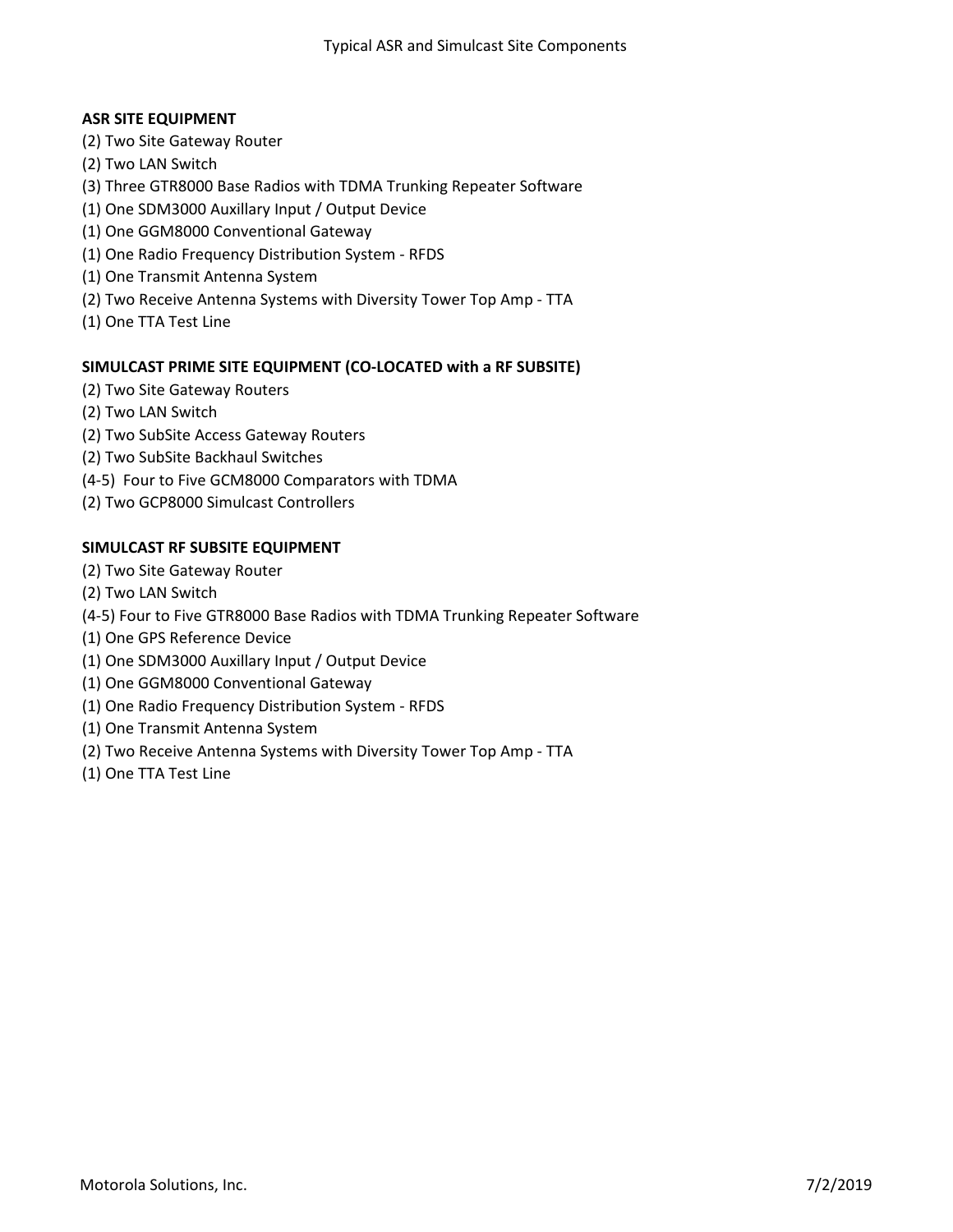## **ATTACHMENT #5 with BAFO Civil Pricing PROPOSED TOWER LIST - Project 25 800MHz**

January 8, 2019

| Latitude<br>Longitude     | $new$                                                                                                                                                                                                                                                 | Retrofitted                                                                                                                                                                                                                                                                          | Structure                                                                                                                                                                                                                                                                                                       | <b>HVAC</b>                                                                                                                                                                                                                                                                                                                                                                                                                                                                                                                 | Wiring | Fuel Type                                                                                                                                                                                                                                       | Generato                           | Owne | <b>Total Site<br/>Construction</b>                                                                                                                                                                                    | Tower<br>mediatio                                                                                                                                        | Site Facility I<br>(as Reg'd Guy<br><b>Tribal Fees</b> |                                                                                                                                                                                                                                                                                                                                                              |                                                                                                                                                                                                                                                                   | BAFO Tower (Guyed)<br>Additional Loading<br>Increase Foundation and                                                                                                                                                                                                                       | <b>BAFO Replace State</b><br>Shelters - 10 Sites                | de Existing<br>Irator, ATS,<br>Shelber Ge<br>HVAC, W         | BAFO State Tower<br>Decommissioning an                                                          | Dec                            | Fuel Tank              |                                                                                                                                                                                                                                                       |                                                                                                                                                                                                                                                                                       |
|---------------------------|-------------------------------------------------------------------------------------------------------------------------------------------------------------------------------------------------------------------------------------------------------|--------------------------------------------------------------------------------------------------------------------------------------------------------------------------------------------------------------------------------------------------------------------------------------|-----------------------------------------------------------------------------------------------------------------------------------------------------------------------------------------------------------------------------------------------------------------------------------------------------------------|-----------------------------------------------------------------------------------------------------------------------------------------------------------------------------------------------------------------------------------------------------------------------------------------------------------------------------------------------------------------------------------------------------------------------------------------------------------------------------------------------------------------------------|--------|-------------------------------------------------------------------------------------------------------------------------------------------------------------------------------------------------------------------------------------------------|------------------------------------|------|-----------------------------------------------------------------------------------------------------------------------------------------------------------------------------------------------------------------------|----------------------------------------------------------------------------------------------------------------------------------------------------------|--------------------------------------------------------|--------------------------------------------------------------------------------------------------------------------------------------------------------------------------------------------------------------------------------------------------------------------------------------------------------------------------------------------------------------|-------------------------------------------------------------------------------------------------------------------------------------------------------------------------------------------------------------------------------------------------------------------|-------------------------------------------------------------------------------------------------------------------------------------------------------------------------------------------------------------------------------------------------------------------------------------------|-----------------------------------------------------------------|--------------------------------------------------------------|-------------------------------------------------------------------------------------------------|--------------------------------|------------------------|-------------------------------------------------------------------------------------------------------------------------------------------------------------------------------------------------------------------------------------------------------|---------------------------------------------------------------------------------------------------------------------------------------------------------------------------------------------------------------------------------------------------------------------------------------|
|                           | New - 200' Guyed                                                                                                                                                                                                                                      |                                                                                                                                                                                                                                                                                      |                                                                                                                                                                                                                                                                                                                 | New                                                                                                                                                                                                                                                                                                                                                                                                                                                                                                                         |        | 1000 gal Above Gnd Propan                                                                                                                                                                                                                       | New Gen and ATS                    |      | \$296,753                                                                                                                                                                                                             |                                                                                                                                                          | \$10,000                                               |                                                                                                                                                                                                                                                                                                                                                              | \$212,394                                                                                                                                                                                                                                                         | \$70,124                                                                                                                                                                                                                                                                                  | \$144,478                                                       | -\$30,778                                                    | \$42,588                                                                                        | \$13,435                       | \$3,059                | \$242,906                                                                                                                                                                                                                                             |                                                                                                                                                                                                                                                                                       |
|                           |                                                                                                                                                                                                                                                       | Roof                                                                                                                                                                                                                                                                                 | bisking<br>bisking<br>bisking<br>bisking<br>bisking<br>bisking<br>bisking<br>bisking<br>bisking<br>bisking<br>bisking<br>bisking<br>bisking<br>bisking<br>bisking<br>bisking<br>bisking<br>bisking<br>bisking<br>bisking<br>bisking<br>bisking<br>bisking<br>bisking<br>bisking<br>bisking<br>bisking<br>biskin |                                                                                                                                                                                                                                                                                                                                                                                                                                                                                                                             |        |                                                                                                                                                                                                                                                 |                                    |      | \$83,803<br>\$270,654                                                                                                                                                                                                 |                                                                                                                                                          |                                                        | $\begin{array}{r} 574,360 \\ 50 \\ 551,374 \end{array}$                                                                                                                                                                                                                                                                                                      | \$73,803<br>\$209,279                                                                                                                                                                                                                                             | 50<br>\$114,646                                                                                                                                                                                                                                                                           |                                                                 |                                                              |                                                                                                 |                                | \$0 No Change          | Cost<br>\$161,940<br>\$112,712                                                                                                                                                                                                                        | $\begin{array}{l} 531.580 \\ 531.590 \\ 543.590 \\ 544.590 \\ 545.590 \\ 546.591 \\ 547.590 \\ 548.591 \\ 549.780 \\ 549.780 \\ 549.780 \\ 540.780 \\ 540.780 \\ 540.780 \\ 540.780 \\ 540.780 \\ 540.780 \\ 540.780 \\ 540.780 \\ 540.780 \\ 540.780 \\ 540.780 \\ 540.780 \\ 540.7$ |
|                           | New - 300' Guyed<br>New - 300' Guyed<br>New - 300' Guyed<br>New - 500' Guyed<br>New - 200' Guyed<br>New - 300' Guyed<br>New - 300' Guyed<br>New - 300' Guyed<br>New - 300' Guyed<br>New - 300' Guyed<br>New - 300' Guyed<br>New - 300' Guyed<br>New - |                                                                                                                                                                                                                                                                                      |                                                                                                                                                                                                                                                                                                                 |                                                                                                                                                                                                                                                                                                                                                                                                                                                                                                                             |        |                                                                                                                                                                                                                                                 |                                    |      | \$237,074<br>\$270,654                                                                                                                                                                                                |                                                                                                                                                          |                                                        | \$43,582<br>\$51,374                                                                                                                                                                                                                                                                                                                                         | \$183,493                                                                                                                                                                                                                                                         | \$70,124<br>\$114,646                                                                                                                                                                                                                                                                     |                                                                 |                                                              | 547,234<br>542,538<br>547,234<br>542,538<br>547,234<br>547,234<br>547,234<br>547,234<br>547,234 |                                |                        |                                                                                                                                                                                                                                                       |                                                                                                                                                                                                                                                                                       |
|                           |                                                                                                                                                                                                                                                       |                                                                                                                                                                                                                                                                                      |                                                                                                                                                                                                                                                                                                                 |                                                                                                                                                                                                                                                                                                                                                                                                                                                                                                                             |        |                                                                                                                                                                                                                                                 |                                    |      | \$414,647<br>\$237,074                                                                                                                                                                                                |                                                                                                                                                          |                                                        | 5131,041<br>\$43,582                                                                                                                                                                                                                                                                                                                                         | $\begin{array}{c} 5.209, 2.79 \\ 5.273, 606 \\ 5.183, 493 \\ 5.209, 2.79 \\ 5.183, 493 \\ 5.209, 2.79 \\ 5.213, 147 \\ 5.238, 180 \\ 5.238, 180 \\ 5.68, 946 \\ 568, 946 \\ 568, 946 \\ \end{array}$                                                              | \$206,116<br>\$70,124                                                                                                                                                                                                                                                                     |                                                                 |                                                              |                                                                                                 |                                |                        | \$161,940<br>\$248,704<br>\$112,712                                                                                                                                                                                                                   |                                                                                                                                                                                                                                                                                       |
|                           |                                                                                                                                                                                                                                                       |                                                                                                                                                                                                                                                                                      |                                                                                                                                                                                                                                                                                                                 |                                                                                                                                                                                                                                                                                                                                                                                                                                                                                                                             |        |                                                                                                                                                                                                                                                 |                                    |      | \$270,654<br>\$237,074                                                                                                                                                                                                |                                                                                                                                                          |                                                        | \$51,374<br>\$43,582                                                                                                                                                                                                                                                                                                                                         |                                                                                                                                                                                                                                                                   | \$114,646<br>\$70,124                                                                                                                                                                                                                                                                     |                                                                 |                                                              |                                                                                                 |                                |                        | $\begin{array}{c} 5161,940 \\ 5112,712 \\ 5161,940 \end{array}$                                                                                                                                                                                       |                                                                                                                                                                                                                                                                                       |
|                           |                                                                                                                                                                                                                                                       |                                                                                                                                                                                                                                                                                      |                                                                                                                                                                                                                                                                                                                 |                                                                                                                                                                                                                                                                                                                                                                                                                                                                                                                             |        | 1000 gal Above Gnd Propan                                                                                                                                                                                                                       | New Gen and ATS                    |      | \$270,654<br>\$297.507                                                                                                                                                                                                |                                                                                                                                                          |                                                        | \$51,374<br>\$74,360<br>\$82,153                                                                                                                                                                                                                                                                                                                             |                                                                                                                                                                                                                                                                   | \$114,646<br>\$70,124                                                                                                                                                                                                                                                                     |                                                                 |                                                              |                                                                                                 | \$13,435                       | \$3,059                | \$242,906                                                                                                                                                                                                                                             |                                                                                                                                                                                                                                                                                       |
|                           |                                                                                                                                                                                                                                                       |                                                                                                                                                                                                                                                                                      |                                                                                                                                                                                                                                                                                                                 | New<br>New<br>New                                                                                                                                                                                                                                                                                                                                                                                                                                                                                                           |        | .<br>1000 gal Above Gnd Propane<br>1000 gal Above Gnd Propane                                                                                                                                                                                   | New Gen and ATS<br>New Gen and ATS |      | \$330,333<br>\$330,333                                                                                                                                                                                                |                                                                                                                                                          |                                                        | \$82,153                                                                                                                                                                                                                                                                                                                                                     |                                                                                                                                                                                                                                                                   | \$114,646<br>\$114,646<br>\$70,124                                                                                                                                                                                                                                                        | $\begin{array}{c} 5144,478 \\ 5144,478 \\ 5144,478 \end{array}$ | $\begin{array}{r} 330,778 \\ 330,778 \\ 330,778 \end{array}$ |                                                                                                 | \$13.435<br>\$13,435           | \$3,059<br>\$3,059     | \$292,134<br>\$292,134                                                                                                                                                                                                                                |                                                                                                                                                                                                                                                                                       |
|                           | New - 200' Guyed                                                                                                                                                                                                                                      |                                                                                                                                                                                                                                                                                      |                                                                                                                                                                                                                                                                                                                 |                                                                                                                                                                                                                                                                                                                                                                                                                                                                                                                             |        |                                                                                                                                                                                                                                                 |                                    |      | \$237.074<br>\$153,946                                                                                                                                                                                                | \$75,000                                                                                                                                                 |                                                        | 543,582                                                                                                                                                                                                                                                                                                                                                      |                                                                                                                                                                                                                                                                   |                                                                                                                                                                                                                                                                                           |                                                                 |                                                              |                                                                                                 |                                |                        | \$112.712<br>50 No Change from Original Site                                                                                                                                                                                                          |                                                                                                                                                                                                                                                                                       |
|                           |                                                                                                                                                                                                                                                       | <b>Remediation</b><br>Remediation<br>Remediation                                                                                                                                                                                                                                     |                                                                                                                                                                                                                                                                                                                 |                                                                                                                                                                                                                                                                                                                                                                                                                                                                                                                             |        |                                                                                                                                                                                                                                                 |                                    |      | \$153,946<br>\$153,946<br>\$180,553                                                                                                                                                                                   | \$75,000<br>\$75,000<br>\$75,000                                                                                                                         |                                                        |                                                                                                                                                                                                                                                                                                                                                              |                                                                                                                                                                                                                                                                   |                                                                                                                                                                                                                                                                                           |                                                                 |                                                              |                                                                                                 |                                |                        | 50 No Change from Original Site Cost<br>50 No Change from Original Site Cost<br>50 No Change from Original Site Cost                                                                                                                                  |                                                                                                                                                                                                                                                                                       |
|                           |                                                                                                                                                                                                                                                       |                                                                                                                                                                                                                                                                                      |                                                                                                                                                                                                                                                                                                                 |                                                                                                                                                                                                                                                                                                                                                                                                                                                                                                                             |        |                                                                                                                                                                                                                                                 |                                    |      | \$237,074<br>\$237,074                                                                                                                                                                                                |                                                                                                                                                          |                                                        | \$43,582                                                                                                                                                                                                                                                                                                                                                     |                                                                                                                                                                                                                                                                   | \$70,124                                                                                                                                                                                                                                                                                  |                                                                 |                                                              | \$42,588                                                                                        |                                |                        | \$112,712<br>\$112,712                                                                                                                                                                                                                                |                                                                                                                                                                                                                                                                                       |
|                           | New - 200' Guyed<br>New - 200' Guyed<br>New - 300' Guyed<br>New - 200' Guyed<br>New - 300' Guyed                                                                                                                                                      |                                                                                                                                                                                                                                                                                      |                                                                                                                                                                                                                                                                                                                 | New                                                                                                                                                                                                                                                                                                                                                                                                                                                                                                                         |        | 1000 gal Above Gnd Propane                                                                                                                                                                                                                      | New Gen and ATS                    |      | \$325,656<br>\$237.074                                                                                                                                                                                                |                                                                                                                                                          |                                                        | \$43,582<br>\$82,153                                                                                                                                                                                                                                                                                                                                         |                                                                                                                                                                                                                                                                   | $$70,124$<br>$$114,646$<br>$$70,124$                                                                                                                                                                                                                                                      | \$149,401                                                       | -\$30,778                                                    | 542,588<br>547,294<br>542,588<br>547,294                                                        | \$13,435                       | \$3,059                | \$297.057<br>5112.712                                                                                                                                                                                                                                 |                                                                                                                                                                                                                                                                                       |
|                           |                                                                                                                                                                                                                                                       | Nemediation                                                                                                                                                                                                                                                                          |                                                                                                                                                                                                                                                                                                                 |                                                                                                                                                                                                                                                                                                                                                                                                                                                                                                                             |        |                                                                                                                                                                                                                                                 |                                    |      | \$270.654<br>\$153,946                                                                                                                                                                                                | \$75,000                                                                                                                                                 |                                                        |                                                                                                                                                                                                                                                                                                                                                              |                                                                                                                                                                                                                                                                   | \$114,646                                                                                                                                                                                                                                                                                 |                                                                 |                                                              |                                                                                                 |                                |                        | \$161,940<br>50 No Change from Original Site Cox                                                                                                                                                                                                      |                                                                                                                                                                                                                                                                                       |
|                           | New - 200' Guyed                                                                                                                                                                                                                                      | Remediation                                                                                                                                                                                                                                                                          |                                                                                                                                                                                                                                                                                                                 | New                                                                                                                                                                                                                                                                                                                                                                                                                                                                                                                         |        | 1000 gal Above Gnd Propane                                                                                                                                                                                                                      | New Gen and ATS                    |      | \$194,045<br>\$212.816                                                                                                                                                                                                |                                                                                                                                                          |                                                        | 582,153<br>543,582<br>551,374<br>50<br>543,582<br>530,778<br>50                                                                                                                                                                                                                                                                                              |                                                                                                                                                                                                                                                                   | \$70,124                                                                                                                                                                                                                                                                                  | \$173,327                                                       |                                                              | \$42,588                                                                                        |                                | \$3,059                | Lost<br>\$112,712<br>\$159,043                                                                                                                                                                                                                        |                                                                                                                                                                                                                                                                                       |
|                           |                                                                                                                                                                                                                                                       |                                                                                                                                                                                                                                                                                      |                                                                                                                                                                                                                                                                                                                 |                                                                                                                                                                                                                                                                                                                                                                                                                                                                                                                             |        |                                                                                                                                                                                                                                                 |                                    |      | \$151,884<br>\$270,610                                                                                                                                                                                                | \$75,000<br>\$75,000                                                                                                                                     |                                                        |                                                                                                                                                                                                                                                                                                                                                              |                                                                                                                                                                                                                                                                   |                                                                                                                                                                                                                                                                                           |                                                                 | $-530,778$                                                   |                                                                                                 | 513,435                        | SO No Change           |                                                                                                                                                                                                                                                       |                                                                                                                                                                                                                                                                                       |
|                           | New - 300' Guyed<br>New - 300' Guyed<br>New - 300' Guyed                                                                                                                                                                                              |                                                                                                                                                                                                                                                                                      |                                                                                                                                                                                                                                                                                                                 | New<br>New<br>New                                                                                                                                                                                                                                                                                                                                                                                                                                                                                                           |        | 1000 gal Above Gnd Propan                                                                                                                                                                                                                       | New Gen and ATS                    |      |                                                                                                                                                                                                                       |                                                                                                                                                          |                                                        | $551,374$<br>$582,153$<br>$551,374$<br>$50$                                                                                                                                                                                                                                                                                                                  |                                                                                                                                                                                                                                                                   | $5114,646$<br>$5114,646$<br>$5114,646$<br>$50$                                                                                                                                                                                                                                            | \$144,478                                                       | $-530,778$                                                   | 547,294<br>547,294<br>547,294<br>50                                                             | 513,435                        | \$3,059                | 5161,940<br>\$292,134<br>\$161,940                                                                                                                                                                                                                    |                                                                                                                                                                                                                                                                                       |
|                           |                                                                                                                                                                                                                                                       |                                                                                                                                                                                                                                                                                      |                                                                                                                                                                                                                                                                                                                 |                                                                                                                                                                                                                                                                                                                                                                                                                                                                                                                             |        |                                                                                                                                                                                                                                                 |                                    |      |                                                                                                                                                                                                                       | \$75,000                                                                                                                                                 |                                                        |                                                                                                                                                                                                                                                                                                                                                              |                                                                                                                                                                                                                                                                   |                                                                                                                                                                                                                                                                                           |                                                                 |                                                              |                                                                                                 |                                |                        |                                                                                                                                                                                                                                                       |                                                                                                                                                                                                                                                                                       |
|                           | New - 200' Guyed<br>New - 300' Guyed<br>New - 200' Guyed                                                                                                                                                                                              |                                                                                                                                                                                                                                                                                      |                                                                                                                                                                                                                                                                                                                 |                                                                                                                                                                                                                                                                                                                                                                                                                                                                                                                             |        |                                                                                                                                                                                                                                                 |                                    |      |                                                                                                                                                                                                                       |                                                                                                                                                          |                                                        | \$43,582<br>\$51,374<br>\$43,582                                                                                                                                                                                                                                                                                                                             |                                                                                                                                                                                                                                                                   | 570,124<br>\$114,646<br>\$70,124                                                                                                                                                                                                                                                          |                                                                 |                                                              | 542,588<br>547,234<br>542,588                                                                   |                                |                        | ou<br>5112,712<br>5161,940<br>5112,712                                                                                                                                                                                                                |                                                                                                                                                                                                                                                                                       |
|                           |                                                                                                                                                                                                                                                       |                                                                                                                                                                                                                                                                                      |                                                                                                                                                                                                                                                                                                                 |                                                                                                                                                                                                                                                                                                                                                                                                                                                                                                                             |        |                                                                                                                                                                                                                                                 |                                    |      |                                                                                                                                                                                                                       | \$75,000                                                                                                                                                 |                                                        |                                                                                                                                                                                                                                                                                                                                                              |                                                                                                                                                                                                                                                                   |                                                                                                                                                                                                                                                                                           |                                                                 |                                                              |                                                                                                 |                                |                        |                                                                                                                                                                                                                                                       |                                                                                                                                                                                                                                                                                       |
|                           |                                                                                                                                                                                                                                                       |                                                                                                                                                                                                                                                                                      |                                                                                                                                                                                                                                                                                                                 |                                                                                                                                                                                                                                                                                                                                                                                                                                                                                                                             |        |                                                                                                                                                                                                                                                 |                                    |      |                                                                                                                                                                                                                       |                                                                                                                                                          |                                                        |                                                                                                                                                                                                                                                                                                                                                              |                                                                                                                                                                                                                                                                   |                                                                                                                                                                                                                                                                                           |                                                                 |                                                              |                                                                                                 |                                |                        | 08<br>5112,712<br>5112,712<br>5161,940<br>5112,712<br>5292,134<br>5112,712<br>5112,712                                                                                                                                                                |                                                                                                                                                                                                                                                                                       |
|                           |                                                                                                                                                                                                                                                       |                                                                                                                                                                                                                                                                                      |                                                                                                                                                                                                                                                                                                                 | $% \mathcal{H}_{\mathrm{N}}\rightarrow \mathcal{H}_{\mathrm{N}}$ New                                                                                                                                                                                                                                                                                                                                                                                                                                                        |        | .<br>1000 gal Above Grid Propani<br>1000 gal Above Grid Propani                                                                                                                                                                                 | New Gen and ATS<br>New Gen and ATS |      |                                                                                                                                                                                                                       |                                                                                                                                                          |                                                        |                                                                                                                                                                                                                                                                                                                                                              |                                                                                                                                                                                                                                                                   |                                                                                                                                                                                                                                                                                           | $5144,478$<br>$5144,478$                                        | -<br>- \$30,778<br>- \$30,778                                |                                                                                                 | $513,435$<br>$513,435$<br>$50$ | sa,oso<br>sa,oso<br>so |                                                                                                                                                                                                                                                       |                                                                                                                                                                                                                                                                                       |
|                           | New - 200' Guyed<br>New - 200' Guyed<br>New - 300' Guyed<br>New - 200' Guyed<br>New - 300' Guyed<br>New - 300' Guyed<br>New - 200' Guyed                                                                                                              |                                                                                                                                                                                                                                                                                      |                                                                                                                                                                                                                                                                                                                 |                                                                                                                                                                                                                                                                                                                                                                                                                                                                                                                             |        |                                                                                                                                                                                                                                                 |                                    |      |                                                                                                                                                                                                                       |                                                                                                                                                          |                                                        | 50<br>543,582<br>543,582<br>543,582<br>582,153<br>582,153<br>543,582<br>543,582                                                                                                                                                                                                                                                                              |                                                                                                                                                                                                                                                                   | $\begin{array}{r} 50 \\ 570,124 \\ 570,124 \\ 5114,646 \\ 570,124 \\ 5114,646 \\ 5114,646 \\ 5114,646 \\ 570,124 \\ 50 \end{array}$                                                                                                                                                       |                                                                 |                                                              | 50<br>542,588<br>542,588<br>547,294<br>547,294<br>547,294<br>542,588                            |                                |                        |                                                                                                                                                                                                                                                       |                                                                                                                                                                                                                                                                                       |
|                           | New - 300' Guyed<br>New - 200' Guyed                                                                                                                                                                                                                  |                                                                                                                                                                                                                                                                                      | Disting<br>Sixting<br>Sixting<br>Sixting<br>Sixting<br>Sixting<br>Sixting<br>Sixting<br>Sixting<br>Sixting<br>Sixting<br>Sixting<br>Sixting<br>Sixting<br>Sixting<br>Sixting<br>Sixting<br>Sixting<br>Sixting<br>Sixting<br>Sixting<br>Sixting<br>Sixting                                                       | New                                                                                                                                                                                                                                                                                                                                                                                                                                                                                                                         |        | 1000 gal Above Gnd Propan                                                                                                                                                                                                                       | New Gen and ATS                    |      | 4310,333<br>5267,314<br>5247,074<br>5237,074<br>5247,074<br>5237,074<br>5237,074<br>5237,074<br>5237,074<br>52310,333<br>5310,333<br>5310,333<br>5310,333<br>5310,333<br>5310,333<br>5310,333<br>5310,333<br>5310,333 | 575,000<br>50<br>50                                                                                                                                      |                                                        | 582,153<br>\$43,582                                                                                                                                                                                                                                                                                                                                          | $\begin{array}{c} 995.533\\ 5183,493\\ 5183,493\\ 5183,493\\ 5233,493\\ 5183,493\\ 5233,509,279\\ 540,463\\ 5200,279\\ 5440,463\\ 560,284\\ 5200,218\\ 5233,493\\ 5233,493\\ 5233,493\\ 5233,493\\ 5233,493\\ 5233,493\\ 5233,493\\ 5233,493\\ 5233,493\\ 5$      | 5114,646<br>570,124                                                                                                                                                                                                                                                                       | \$144,478                                                       | $-530,778$                                                   | 547,294<br>542,588                                                                              | 513,435                        | \$3,059<br>\$0         | ost<br>\$292,134<br>\$112,712                                                                                                                                                                                                                         |                                                                                                                                                                                                                                                                                       |
|                           |                                                                                                                                                                                                                                                       |                                                                                                                                                                                                                                                                                      |                                                                                                                                                                                                                                                                                                                 |                                                                                                                                                                                                                                                                                                                                                                                                                                                                                                                             |        |                                                                                                                                                                                                                                                 |                                    |      |                                                                                                                                                                                                                       |                                                                                                                                                          |                                                        |                                                                                                                                                                                                                                                                                                                                                              |                                                                                                                                                                                                                                                                   |                                                                                                                                                                                                                                                                                           |                                                                 |                                                              |                                                                                                 |                                |                        |                                                                                                                                                                                                                                                       |                                                                                                                                                                                                                                                                                       |
| Int - 94 Additional Sites |                                                                                                                                                                                                                                                       |                                                                                                                                                                                                                                                                                      |                                                                                                                                                                                                                                                                                                                 |                                                                                                                                                                                                                                                                                                                                                                                                                                                                                                                             |        |                                                                                                                                                                                                                                                 |                                    |      |                                                                                                                                                                                                                       |                                                                                                                                                          |                                                        |                                                                                                                                                                                                                                                                                                                                                              |                                                                                                                                                                                                                                                                   |                                                                                                                                                                                                                                                                                           |                                                                 |                                                              |                                                                                                 |                                |                        | 50 No Change from Chiptai Site Cost<br>50 No Change from Chiptai Site Cost<br>50 No Change from Chiptai Site Cost<br>50 No Change from Chiptai Site Cost<br>50 No Change from Chiptai Site Cost<br>50 No Change from Chiptai Site Cost<br>            |                                                                                                                                                                                                                                                                                       |
|                           |                                                                                                                                                                                                                                                       |                                                                                                                                                                                                                                                                                      | $\begin{array}{c} 1253256' \\ 1253256' \\ 1253256' \\ 1253256' \\ 1253256' \\ 1253256' \\ 1253256' \\ 1253256' \\ 1253256' \\ 1253256' \\ 1253256' \\ 1253256' \\ 1253256' \\ 1253256' \end{array}$                                                                                                             | $\begin{tabular}{l} include \textbf{w/Shelter} \\ \textbf{include} & \textbf{w/Shelter} \\ \textbf{include} & \textbf{w/Shelter} \\ \textbf{include} & \textbf{w/Shelter} \\ \textbf{include} & \textbf{w/Shelter} \\ \textbf{include} & \textbf{w/Shelter} \\ \textbf{include} & \textbf{w/Shelter} \\ \textbf{include} & \textbf{w/Shelter} \\ \textbf{include} & \textbf{w/Shelter} \\ \textbf{include} & \textbf{w/Shelter} \\ \textbf{include} & \textbf{w/Shelter} \\ \textbf{include} & \textbf{w/Shelter} \\ \text$ |        |                                                                                                                                                                                                                                                 |                                    |      | $\begin{array}{c} 5360,662 \\ 5360,662 \\ 5367,405 \\ 5373,970 \\ 5366,990 \\ 5361,805 \\ 5370,325 \\ 5373,637 \\ 5373,637 \\ 5353,878 \\ 5364,863 \\ 5368,234 \\ \end{array}$                                        | \$75,000<br>\$75,000<br>\$75,000<br>\$75,000<br>\$75,000<br>\$75,000<br>\$75,000<br>\$75,000<br>\$75,000<br>\$75,000<br>\$75,000<br>\$75,000<br>\$75,000 |                                                        | 5133,927<br>5133,927<br>5133,927<br>5133,927<br>5133,927<br>5133,927<br>5133,927<br>5133,927                                                                                                                                                                                                                                                                 | $\begin{array}{c} 5141, 735 \\ 5141, 735 \\ 5148, 478 \\ 5148, 635 \\ 5145, 043 \\ 5148, 053 \\ 5142, 878 \\ 5151, 386 \\ 5142, 878 \\ 5151, 386 \\ 5148, 957 \\ 5145, 916 \\ 5144, 957 \\ 5154, 701 \\ 5145, 285 \\ 5154, 701 \\ \end{array}$                    |                                                                                                                                                                                                                                                                                           |                                                                 |                                                              |                                                                                                 |                                |                        |                                                                                                                                                                                                                                                       |                                                                                                                                                                                                                                                                                       |
|                           |                                                                                                                                                                                                                                                       |                                                                                                                                                                                                                                                                                      |                                                                                                                                                                                                                                                                                                                 |                                                                                                                                                                                                                                                                                                                                                                                                                                                                                                                             |        |                                                                                                                                                                                                                                                 |                                    |      |                                                                                                                                                                                                                       |                                                                                                                                                          |                                                        |                                                                                                                                                                                                                                                                                                                                                              |                                                                                                                                                                                                                                                                   |                                                                                                                                                                                                                                                                                           |                                                                 |                                                              |                                                                                                 |                                |                        |                                                                                                                                                                                                                                                       |                                                                                                                                                                                                                                                                                       |
|                           |                                                                                                                                                                                                                                                       |                                                                                                                                                                                                                                                                                      |                                                                                                                                                                                                                                                                                                                 |                                                                                                                                                                                                                                                                                                                                                                                                                                                                                                                             |        |                                                                                                                                                                                                                                                 |                                    |      |                                                                                                                                                                                                                       |                                                                                                                                                          |                                                        |                                                                                                                                                                                                                                                                                                                                                              |                                                                                                                                                                                                                                                                   |                                                                                                                                                                                                                                                                                           |                                                                 |                                                              |                                                                                                 |                                |                        |                                                                                                                                                                                                                                                       |                                                                                                                                                                                                                                                                                       |
|                           |                                                                                                                                                                                                                                                       |                                                                                                                                                                                                                                                                                      |                                                                                                                                                                                                                                                                                                                 |                                                                                                                                                                                                                                                                                                                                                                                                                                                                                                                             |        |                                                                                                                                                                                                                                                 |                                    |      |                                                                                                                                                                                                                       |                                                                                                                                                          |                                                        |                                                                                                                                                                                                                                                                                                                                                              |                                                                                                                                                                                                                                                                   |                                                                                                                                                                                                                                                                                           |                                                                 |                                                              |                                                                                                 |                                |                        |                                                                                                                                                                                                                                                       |                                                                                                                                                                                                                                                                                       |
|                           |                                                                                                                                                                                                                                                       |                                                                                                                                                                                                                                                                                      |                                                                                                                                                                                                                                                                                                                 |                                                                                                                                                                                                                                                                                                                                                                                                                                                                                                                             |        |                                                                                                                                                                                                                                                 |                                    |      |                                                                                                                                                                                                                       |                                                                                                                                                          |                                                        | \$133,927<br>\$133,927                                                                                                                                                                                                                                                                                                                                       |                                                                                                                                                                                                                                                                   |                                                                                                                                                                                                                                                                                           |                                                                 |                                                              |                                                                                                 |                                |                        |                                                                                                                                                                                                                                                       |                                                                                                                                                                                                                                                                                       |
|                           |                                                                                                                                                                                                                                                       | Remediation                                                                                                                                                                                                                                                                          | 12'x32'x9'<br>12'x32'x9'                                                                                                                                                                                                                                                                                        |                                                                                                                                                                                                                                                                                                                                                                                                                                                                                                                             |        |                                                                                                                                                                                                                                                 |                                    |      | \$377,00<br>\$362,16                                                                                                                                                                                                  |                                                                                                                                                          |                                                        | \$133,927<br>\$133,927                                                                                                                                                                                                                                                                                                                                       |                                                                                                                                                                                                                                                                   |                                                                                                                                                                                                                                                                                           |                                                                 |                                                              |                                                                                                 |                                |                        |                                                                                                                                                                                                                                                       |                                                                                                                                                                                                                                                                                       |
|                           |                                                                                                                                                                                                                                                       | Remediation                                                                                                                                                                                                                                                                          | 12'x32'x9'<br>12'x32'x9'                                                                                                                                                                                                                                                                                        |                                                                                                                                                                                                                                                                                                                                                                                                                                                                                                                             |        |                                                                                                                                                                                                                                                 |                                    |      | \$364,189<br>\$373,628                                                                                                                                                                                                |                                                                                                                                                          |                                                        | \$133,927<br>\$133,927                                                                                                                                                                                                                                                                                                                                       |                                                                                                                                                                                                                                                                   |                                                                                                                                                                                                                                                                                           |                                                                 |                                                              |                                                                                                 |                                |                        |                                                                                                                                                                                                                                                       |                                                                                                                                                                                                                                                                                       |
|                           |                                                                                                                                                                                                                                                       | Nemediation                                                                                                                                                                                                                                                                          | 12'x32'x9"                                                                                                                                                                                                                                                                                                      |                                                                                                                                                                                                                                                                                                                                                                                                                                                                                                                             |        |                                                                                                                                                                                                                                                 |                                    |      | \$354,710                                                                                                                                                                                                             |                                                                                                                                                          |                                                        | \$133,927                                                                                                                                                                                                                                                                                                                                                    | \$135,782                                                                                                                                                                                                                                                         |                                                                                                                                                                                                                                                                                           |                                                                 |                                                              |                                                                                                 |                                |                        | 50 No Change from Original Site Cost                                                                                                                                                                                                                  |                                                                                                                                                                                                                                                                                       |
|                           |                                                                                                                                                                                                                                                       | Remediation<br>Remediation                                                                                                                                                                                                                                                           | 1253250"<br>1253250"<br>1253250"<br>1253250"                                                                                                                                                                                                                                                                    | Included w/Shelter<br>Included w/Shelter<br>Included w/Shelter<br>Included w/Shelter<br>Included w/Shelter<br>Included w/Shelter<br>Included w/Shelter<br>Included w/Shelter<br>Included w/Shelter<br>Included w/Shelter<br>Included w/Shelter<br>Included w/Sh                                                                                                                                                                                                                                                             |        |                                                                                                                                                                                                                                                 |                                    |      | \$362,840<br>\$362,840                                                                                                                                                                                                |                                                                                                                                                          |                                                        | $5133,927$<br>$5133,927$                                                                                                                                                                                                                                                                                                                                     | 5135,782<br>5143,913<br>5143,913<br>5143,238<br>5133,799<br>5147,958<br>5145,261<br>5139,154<br>5145,261<br>5133,353                                                                                                                                              |                                                                                                                                                                                                                                                                                           |                                                                 |                                                              |                                                                                                 |                                |                        | 50 No Change from Christmas Ste Cost<br>50 No Change from Christmas Ste Cost<br>50 No Change from Christmas Ste Cost<br>50 No Change from Christmas Ste Cost<br>50 No Change from Christmas Ste Cost<br>50 No Change from Christmas Ste Cost<br>      |                                                                                                                                                                                                                                                                                       |
|                           |                                                                                                                                                                                                                                                       |                                                                                                                                                                                                                                                                                      |                                                                                                                                                                                                                                                                                                                 |                                                                                                                                                                                                                                                                                                                                                                                                                                                                                                                             |        |                                                                                                                                                                                                                                                 |                                    |      | \$362,166<br>\$352,726                                                                                                                                                                                                |                                                                                                                                                          |                                                        | \$133,927<br>\$133,927<br>\$133,927                                                                                                                                                                                                                                                                                                                          |                                                                                                                                                                                                                                                                   |                                                                                                                                                                                                                                                                                           |                                                                 |                                                              |                                                                                                 |                                |                        |                                                                                                                                                                                                                                                       |                                                                                                                                                                                                                                                                                       |
|                           |                                                                                                                                                                                                                                                       | Remediation<br>Remediation                                                                                                                                                                                                                                                           | 12'x32'x9                                                                                                                                                                                                                                                                                                       |                                                                                                                                                                                                                                                                                                                                                                                                                                                                                                                             |        |                                                                                                                                                                                                                                                 |                                    |      | \$366,886<br>\$366,886<br>\$364,189                                                                                                                                                                                   |                                                                                                                                                          |                                                        | \$133,927<br>\$133,927                                                                                                                                                                                                                                                                                                                                       |                                                                                                                                                                                                                                                                   |                                                                                                                                                                                                                                                                                           |                                                                 |                                                              |                                                                                                 |                                |                        |                                                                                                                                                                                                                                                       |                                                                                                                                                                                                                                                                                       |
|                           |                                                                                                                                                                                                                                                       | Nemediation<br>Nemediation                                                                                                                                                                                                                                                           | 12'x32'x9'<br>12'x32'x9'                                                                                                                                                                                                                                                                                        |                                                                                                                                                                                                                                                                                                                                                                                                                                                                                                                             |        |                                                                                                                                                                                                                                                 |                                    |      | \$358,08<br>\$364,189                                                                                                                                                                                                 |                                                                                                                                                          |                                                        | \$133,927<br>\$133,927                                                                                                                                                                                                                                                                                                                                       |                                                                                                                                                                                                                                                                   |                                                                                                                                                                                                                                                                                           |                                                                 |                                                              |                                                                                                 |                                |                        | 50 No Change from Original Site Cost                                                                                                                                                                                                                  |                                                                                                                                                                                                                                                                                       |
|                           |                                                                                                                                                                                                                                                       | Remediation<br>Remediation                                                                                                                                                                                                                                                           | 12'x32'x9"<br>12'x32'x9"                                                                                                                                                                                                                                                                                        |                                                                                                                                                                                                                                                                                                                                                                                                                                                                                                                             |        |                                                                                                                                                                                                                                                 |                                    |      | \$372,280<br>\$363,514                                                                                                                                                                                                |                                                                                                                                                          |                                                        | \$133,927<br>\$133,927                                                                                                                                                                                                                                                                                                                                       | \$144,587<br>\$137,170                                                                                                                                                                                                                                            |                                                                                                                                                                                                                                                                                           |                                                                 |                                                              |                                                                                                 |                                |                        | 50 No Change from Original Site Cost<br>50 No Change from Original Site Cost                                                                                                                                                                          |                                                                                                                                                                                                                                                                                       |
|                           |                                                                                                                                                                                                                                                       | Nemediation<br>Remediation<br>Nemediation                                                                                                                                                                                                                                            | 12'x32'x9"<br>12'x32'x9"<br>12'x32'x9"                                                                                                                                                                                                                                                                          | Included w/Shelte<br>Included w/Shelte<br>Included w/Shelte                                                                                                                                                                                                                                                                                                                                                                                                                                                                 |        |                                                                                                                                                                                                                                                 |                                    |      | \$356,09<br>\$370,931<br>\$372,954                                                                                                                                                                                    |                                                                                                                                                          |                                                        | \$133,927<br>\$133,927<br>\$133,927                                                                                                                                                                                                                                                                                                                          | \$152,004<br>\$154,027                                                                                                                                                                                                                                            |                                                                                                                                                                                                                                                                                           |                                                                 |                                                              |                                                                                                 |                                |                        | 50 No Change from Original Site Cost<br>50 No Change from Original Site Cost<br>50 No Change from Original Site Cost                                                                                                                                  |                                                                                                                                                                                                                                                                                       |
|                           |                                                                                                                                                                                                                                                       | Nemediation<br>Nemediation                                                                                                                                                                                                                                                           | 12'x32'x9"<br>12'x32'x9"                                                                                                                                                                                                                                                                                        | Included w/Shelte<br>Included w/Shelte                                                                                                                                                                                                                                                                                                                                                                                                                                                                                      |        |                                                                                                                                                                                                                                                 |                                    |      | \$362,240<br>\$373,628                                                                                                                                                                                                |                                                                                                                                                          |                                                        | \$133,927<br>\$133,927                                                                                                                                                                                                                                                                                                                                       | \$143,313<br>\$154,701                                                                                                                                                                                                                                            |                                                                                                                                                                                                                                                                                           |                                                                 |                                                              |                                                                                                 |                                |                        | 50 No Change from Original Site Cost<br>\$0 No Change from Original Site Cost                                                                                                                                                                         |                                                                                                                                                                                                                                                                                       |
|                           |                                                                                                                                                                                                                                                       | <b>Remediation</b><br>Remediation                                                                                                                                                                                                                                                    | 12'x32'x9<br>12'x32'x9                                                                                                                                                                                                                                                                                          | Included w/Shelte<br>Included w/Shelte                                                                                                                                                                                                                                                                                                                                                                                                                                                                                      |        |                                                                                                                                                                                                                                                 |                                    |      | \$358,081<br>\$370,931                                                                                                                                                                                                |                                                                                                                                                          |                                                        | \$133,927<br>\$133,927                                                                                                                                                                                                                                                                                                                                       | \$139,154<br>\$152,004                                                                                                                                                                                                                                            |                                                                                                                                                                                                                                                                                           |                                                                 |                                                              |                                                                                                 |                                |                        | 50 No Change from Original Site Cost<br>\$0 No Change from Original Site Cost                                                                                                                                                                         |                                                                                                                                                                                                                                                                                       |
|                           |                                                                                                                                                                                                                                                       | Nemediation<br><b>Nemediation</b>                                                                                                                                                                                                                                                    | 12'x32'x9<br>12'x32'x9                                                                                                                                                                                                                                                                                          | Included w/Shelte<br>Included w/Shelte                                                                                                                                                                                                                                                                                                                                                                                                                                                                                      |        |                                                                                                                                                                                                                                                 |                                    |      | \$361,452<br>\$362,166                                                                                                                                                                                                |                                                                                                                                                          |                                                        | \$133,927<br>\$133.927                                                                                                                                                                                                                                                                                                                                       | \$142,525<br>\$143,238                                                                                                                                                                                                                                            |                                                                                                                                                                                                                                                                                           |                                                                 |                                                              |                                                                                                 |                                |                        | \$0 No Change from Original Site Cost<br>50 No Change from Original Site Cost                                                                                                                                                                         |                                                                                                                                                                                                                                                                                       |
|                           |                                                                                                                                                                                                                                                       | Remediation<br><b>Nemediation</b>                                                                                                                                                                                                                                                    | 12'x32'x9<br>12'x32'x9                                                                                                                                                                                                                                                                                          | Included w/Shelte<br>Included w/Shelte                                                                                                                                                                                                                                                                                                                                                                                                                                                                                      |        |                                                                                                                                                                                                                                                 |                                    |      | \$363,514<br>\$365,633                                                                                                                                                                                                |                                                                                                                                                          |                                                        | \$133.927<br>\$133.927                                                                                                                                                                                                                                                                                                                                       | \$144.587<br>\$146,706                                                                                                                                                                                                                                            |                                                                                                                                                                                                                                                                                           |                                                                 |                                                              |                                                                                                 |                                |                        | 50 No Change from Original Site Cor<br>50 No Change from Original Site Cor                                                                                                                                                                            |                                                                                                                                                                                                                                                                                       |
|                           |                                                                                                                                                                                                                                                       | <b>Nemediation</b><br><b>Remediation</b><br>Remediation                                                                                                                                                                                                                              | 12'x32'x9<br>12'x32'x9                                                                                                                                                                                                                                                                                          | Included w/Shelte<br>Included w/Shelte                                                                                                                                                                                                                                                                                                                                                                                                                                                                                      |        |                                                                                                                                                                                                                                                 |                                    |      | \$358,755<br>\$363.514                                                                                                                                                                                                |                                                                                                                                                          |                                                        | \$133.927<br>\$133.927                                                                                                                                                                                                                                                                                                                                       | \$139.820<br>\$144.587                                                                                                                                                                                                                                            |                                                                                                                                                                                                                                                                                           |                                                                 |                                                              |                                                                                                 |                                |                        |                                                                                                                                                                                                                                                       |                                                                                                                                                                                                                                                                                       |
|                           |                                                                                                                                                                                                                                                       |                                                                                                                                                                                                                                                                                      | 12'x32'x9<br>12'x32'x9                                                                                                                                                                                                                                                                                          | Included w/Shelte<br>Included w/Shelte                                                                                                                                                                                                                                                                                                                                                                                                                                                                                      |        |                                                                                                                                                                                                                                                 |                                    |      | \$362.16<br>\$362.16                                                                                                                                                                                                  |                                                                                                                                                          |                                                        | \$133.927<br>\$133,927                                                                                                                                                                                                                                                                                                                                       | \$143.230<br>\$143.238                                                                                                                                                                                                                                            |                                                                                                                                                                                                                                                                                           |                                                                 |                                                              |                                                                                                 |                                |                        | 50 No Change from Original Site Cost<br>50 No Change from Original Site Cost<br>50 No Change from Original Site Cost<br>50 No Change from Original Site Cost<br>50 No Change from Original Site Cost<br>50 No Change from Original Site Cost<br>      |                                                                                                                                                                                                                                                                                       |
|                           |                                                                                                                                                                                                                                                       | <b>Remediation</b><br>Remediation<br>Remediation<br>Remediation                                                                                                                                                                                                                      | 12'x32'x9'<br>12'x32'x9'                                                                                                                                                                                                                                                                                        | Included w/Shelter<br>Included w/Shelter                                                                                                                                                                                                                                                                                                                                                                                                                                                                                    |        |                                                                                                                                                                                                                                                 |                                    |      | \$362,166<br>\$362,166                                                                                                                                                                                                |                                                                                                                                                          |                                                        | 5133,927<br>5133,927                                                                                                                                                                                                                                                                                                                                         | \$143,238<br>\$143,238                                                                                                                                                                                                                                            |                                                                                                                                                                                                                                                                                           |                                                                 |                                                              |                                                                                                 |                                |                        |                                                                                                                                                                                                                                                       |                                                                                                                                                                                                                                                                                       |
|                           |                                                                                                                                                                                                                                                       | <b>Remediation</b><br>Remediation                                                                                                                                                                                                                                                    | 12'x32'x9<br>12'x32'x9<br>12'x32'x9                                                                                                                                                                                                                                                                             | Included w/Shelte<br>Included w/Shelte<br>Included w/Shelte                                                                                                                                                                                                                                                                                                                                                                                                                                                                 |        |                                                                                                                                                                                                                                                 |                                    |      | \$358,081<br>\$361,452<br>\$363,514                                                                                                                                                                                   |                                                                                                                                                          |                                                        | \$133,927<br>\$133.927<br>\$133.927                                                                                                                                                                                                                                                                                                                          | \$139,154<br>\$142.525<br>\$144.587                                                                                                                                                                                                                               |                                                                                                                                                                                                                                                                                           |                                                                 |                                                              |                                                                                                 |                                |                        | \$0 No Change from Original Site Cor<br>50 No Change from Original Site Cor<br>50 No Change from Original Site Cor                                                                                                                                    |                                                                                                                                                                                                                                                                                       |
|                           |                                                                                                                                                                                                                                                       | <b><i><u>Remediation</u></i></b>                                                                                                                                                                                                                                                     | 12'x32'x9<br>12'x32'x9                                                                                                                                                                                                                                                                                          | Included w/Shelte<br>Included w/Shelte                                                                                                                                                                                                                                                                                                                                                                                                                                                                                      |        |                                                                                                                                                                                                                                                 |                                    |      | \$368.234<br>\$360.10                                                                                                                                                                                                 |                                                                                                                                                          |                                                        | \$133,927<br>\$133.927                                                                                                                                                                                                                                                                                                                                       | \$149.50<br>\$141.17                                                                                                                                                                                                                                              |                                                                                                                                                                                                                                                                                           |                                                                 |                                                              |                                                                                                 |                                |                        |                                                                                                                                                                                                                                                       |                                                                                                                                                                                                                                                                                       |
|                           |                                                                                                                                                                                                                                                       | Remediation<br>Remediation                                                                                                                                                                                                                                                           | 12'x32'x9<br>12'x32'x9                                                                                                                                                                                                                                                                                          | Included w/Shelte<br>Included w/Shelte                                                                                                                                                                                                                                                                                                                                                                                                                                                                                      |        |                                                                                                                                                                                                                                                 |                                    |      | \$365,537<br>\$352,764                                                                                                                                                                                                |                                                                                                                                                          |                                                        | \$133.927                                                                                                                                                                                                                                                                                                                                                    | \$146,610<br>\$133.837                                                                                                                                                                                                                                            |                                                                                                                                                                                                                                                                                           |                                                                 |                                                              |                                                                                                 |                                |                        |                                                                                                                                                                                                                                                       |                                                                                                                                                                                                                                                                                       |
|                           |                                                                                                                                                                                                                                                       | <b>Remediation</b><br>Remediation<br>Remediation                                                                                                                                                                                                                                     | 12'x32'x9                                                                                                                                                                                                                                                                                                       | Included w/Shelte                                                                                                                                                                                                                                                                                                                                                                                                                                                                                                           |        |                                                                                                                                                                                                                                                 |                                    |      | \$352,122                                                                                                                                                                                                             |                                                                                                                                                          |                                                        | 5133,927<br>\$133,927<br>\$133,927<br>\$133,927<br>\$133,927                                                                                                                                                                                                                                                                                                 |                                                                                                                                                                                                                                                                   |                                                                                                                                                                                                                                                                                           |                                                                 |                                                              |                                                                                                 |                                |                        | 20 No Change from Original Site Cost<br>20 No Change from Original Site Cost<br>20 No Change from Original Site Cost<br>20 No Change from Original Site Cost<br>20 No Change from Original Site Cost<br>20 No Change from Original Site Cost          |                                                                                                                                                                                                                                                                                       |
|                           |                                                                                                                                                                                                                                                       | <b>Nemediation<br/>Remediation<br/>Remediation<br/>Remediation<br/>Remediation<br/>Remediation<br/>Remediation</b>                                                                                                                                                                   |                                                                                                                                                                                                                                                                                                                 |                                                                                                                                                                                                                                                                                                                                                                                                                                                                                                                             |        |                                                                                                                                                                                                                                                 |                                    |      |                                                                                                                                                                                                                       |                                                                                                                                                          |                                                        |                                                                                                                                                                                                                                                                                                                                                              |                                                                                                                                                                                                                                                                   |                                                                                                                                                                                                                                                                                           |                                                                 |                                                              |                                                                                                 |                                |                        |                                                                                                                                                                                                                                                       |                                                                                                                                                                                                                                                                                       |
|                           |                                                                                                                                                                                                                                                       |                                                                                                                                                                                                                                                                                      |                                                                                                                                                                                                                                                                                                                 |                                                                                                                                                                                                                                                                                                                                                                                                                                                                                                                             |        |                                                                                                                                                                                                                                                 |                                    |      |                                                                                                                                                                                                                       |                                                                                                                                                          |                                                        |                                                                                                                                                                                                                                                                                                                                                              |                                                                                                                                                                                                                                                                   |                                                                                                                                                                                                                                                                                           |                                                                 |                                                              |                                                                                                 |                                |                        |                                                                                                                                                                                                                                                       |                                                                                                                                                                                                                                                                                       |
|                           |                                                                                                                                                                                                                                                       |                                                                                                                                                                                                                                                                                      |                                                                                                                                                                                                                                                                                                                 |                                                                                                                                                                                                                                                                                                                                                                                                                                                                                                                             |        |                                                                                                                                                                                                                                                 |                                    |      |                                                                                                                                                                                                                       |                                                                                                                                                          |                                                        |                                                                                                                                                                                                                                                                                                                                                              |                                                                                                                                                                                                                                                                   |                                                                                                                                                                                                                                                                                           |                                                                 |                                                              |                                                                                                 |                                |                        |                                                                                                                                                                                                                                                       |                                                                                                                                                                                                                                                                                       |
|                           |                                                                                                                                                                                                                                                       |                                                                                                                                                                                                                                                                                      |                                                                                                                                                                                                                                                                                                                 |                                                                                                                                                                                                                                                                                                                                                                                                                                                                                                                             |        |                                                                                                                                                                                                                                                 |                                    |      |                                                                                                                                                                                                                       |                                                                                                                                                          |                                                        |                                                                                                                                                                                                                                                                                                                                                              |                                                                                                                                                                                                                                                                   |                                                                                                                                                                                                                                                                                           |                                                                 |                                                              |                                                                                                 |                                |                        |                                                                                                                                                                                                                                                       |                                                                                                                                                                                                                                                                                       |
|                           | New - 500' Guyed<br>New - 400' Guyed<br>New - 500' Guyed<br>New - 400' Guyed<br>New - 400' Guyed<br>New - 300' Guyed<br>New - 300' Guyed<br>New - 300' Guyed<br>New - 300' Guyed<br>New - 300' Guyed                                                  |                                                                                                                                                                                                                                                                                      | $\begin{array}{l} 12' x 12' x 3' x 3' \\ 12' x 3' 2' x 3' \\ 12' x 3' x 3' x \\ 12' x 3' x 3' x \\ 12' x 3' x 3' x \\ 12' x 3' x 3' x \\ 12' x 3' x 3' x \\ 12' x 3' x 3' x \\ 12' x 3' x 3' x \\ 12' x 3' x 3' x \\ 12' x 3' x 3' x \\ 12' x 3' x 3' x \\ 12' x 3' x 3' x \\ 12' x 3' x 3' x \\ 12' x 3' x 3$  |                                                                                                                                                                                                                                                                                                                                                                                                                                                                                                                             |        |                                                                                                                                                                                                                                                 |                                    |      |                                                                                                                                                                                                                       |                                                                                                                                                          |                                                        |                                                                                                                                                                                                                                                                                                                                                              |                                                                                                                                                                                                                                                                   |                                                                                                                                                                                                                                                                                           |                                                                 |                                                              |                                                                                                 |                                |                        | ost<br>\$206,116<br>\$126,490<br>\$206,116<br>\$126,490<br>\$126,490<br>\$114,646<br>\$114,646<br>\$114,646                                                                                                                                           |                                                                                                                                                                                                                                                                                       |
|                           |                                                                                                                                                                                                                                                       |                                                                                                                                                                                                                                                                                      |                                                                                                                                                                                                                                                                                                                 |                                                                                                                                                                                                                                                                                                                                                                                                                                                                                                                             |        |                                                                                                                                                                                                                                                 |                                    |      |                                                                                                                                                                                                                       |                                                                                                                                                          |                                                        |                                                                                                                                                                                                                                                                                                                                                              |                                                                                                                                                                                                                                                                   |                                                                                                                                                                                                                                                                                           |                                                                 |                                                              |                                                                                                 |                                |                        |                                                                                                                                                                                                                                                       |                                                                                                                                                                                                                                                                                       |
|                           |                                                                                                                                                                                                                                                       |                                                                                                                                                                                                                                                                                      |                                                                                                                                                                                                                                                                                                                 |                                                                                                                                                                                                                                                                                                                                                                                                                                                                                                                             |        |                                                                                                                                                                                                                                                 |                                    |      |                                                                                                                                                                                                                       |                                                                                                                                                          |                                                        |                                                                                                                                                                                                                                                                                                                                                              |                                                                                                                                                                                                                                                                   |                                                                                                                                                                                                                                                                                           |                                                                 |                                                              |                                                                                                 |                                |                        |                                                                                                                                                                                                                                                       |                                                                                                                                                                                                                                                                                       |
|                           |                                                                                                                                                                                                                                                       |                                                                                                                                                                                                                                                                                      |                                                                                                                                                                                                                                                                                                                 |                                                                                                                                                                                                                                                                                                                                                                                                                                                                                                                             |        |                                                                                                                                                                                                                                                 |                                    |      |                                                                                                                                                                                                                       |                                                                                                                                                          |                                                        |                                                                                                                                                                                                                                                                                                                                                              |                                                                                                                                                                                                                                                                   |                                                                                                                                                                                                                                                                                           |                                                                 |                                                              |                                                                                                 |                                |                        |                                                                                                                                                                                                                                                       |                                                                                                                                                                                                                                                                                       |
|                           |                                                                                                                                                                                                                                                       |                                                                                                                                                                                                                                                                                      |                                                                                                                                                                                                                                                                                                                 |                                                                                                                                                                                                                                                                                                                                                                                                                                                                                                                             |        |                                                                                                                                                                                                                                                 |                                    |      |                                                                                                                                                                                                                       |                                                                                                                                                          |                                                        |                                                                                                                                                                                                                                                                                                                                                              |                                                                                                                                                                                                                                                                   |                                                                                                                                                                                                                                                                                           |                                                                 |                                                              |                                                                                                 |                                |                        |                                                                                                                                                                                                                                                       |                                                                                                                                                                                                                                                                                       |
|                           |                                                                                                                                                                                                                                                       |                                                                                                                                                                                                                                                                                      | $\begin{array}{l} 13.938,\\ 13.938,\\ 13.938,\\ 13.938,\\ 13.938,\\ 13.938,\\ 13.938,\\ 13.938,\\ 13.938,\\ 13.938,\\ 13.938,\\ 13.938,\\ 13.938,\\ 13.938,\\ 13.938,\\ 13.938,\\ 13.938,\\ 13.938,\\ 13.938,\\ 13.938,\\ 13.938,\\ 13.938,\\ 13.938,\\ 13.93$                                                  | includes when the state of the state of the state of the state of the state of the state of the state of the state of the state of the state of the state of the state of the state of the state of the state of the state of                                                                                                                                                                                                                                                                                               |        | 1000 pii Propies Alberta (m. 1980)<br>1000 pii Propies Alberta (m. 1980)<br>1000 pii Propies Alberta (m. 1980)<br>1000 pii Propies Alberta (m. 1980)<br>1000 pii Propies Alberta (m. 1980)<br>1000 pii Propies Alberta (m. 1980)<br>1000 pii Pr |                                    |      |                                                                                                                                                                                                                       | \$75,000<br>\$75,000<br>\$75,000<br>\$75,000<br>\$75,000<br>\$75,000<br>\$75,000<br>\$75,000<br>\$75,000<br>\$75,000<br>\$75,000<br>\$75,000<br>\$75,000 |                                                        | $\begin{array}{l} \mathbf{1111121} \\ \mathbf{1311321} \\ \mathbf{1311321} \\ \mathbf{1311321} \\ \mathbf{1311321} \\ \mathbf{1311221} \\ \mathbf{1311221} \\ \mathbf{1311221} \\ \mathbf{1311221} \\ \mathbf{1311221} \\ \mathbf{1311221} \\ \mathbf{1311221} \\ \mathbf{1311221} \\ \mathbf{1311221} \\ \mathbf{1311221} \\ \mathbf{1311221} \\ \mathbf{1$ | $\begin{smallmatrix} 513188870\\ 51348870\\ 5146870\\ 5146870\\ 5146470\\ 5146470\\ 51444870\\ 51444870\\ 51444870\\ 51444870\\ 51340950\\ 5134293\\ 5134293\\ 5134293\\ 5134293\\ 5134293\\ 5134293\\ 5134293\\ 5134293\\ 5134293\\ 5134293\\ 5134293\\ 5134293$ | \$205,116<br>\$205,116<br>\$205,416<br>\$205,416<br>\$125,400<br>\$116,400<br>\$116,400<br>\$114,646<br>\$10.00 \$0.00 \$0.00 \$0.00 \$0.00 \$0.00 \$0.00 \$0.00 \$0.00 \$0.00 \$0.00 \$0.00 \$0.00 \$0.00 \$0.00 \$0.00 \$0.00 \$0.00 \$0.00 \$0.00 \$0.00 \$0.00 \$1.14,646<br>\$114,64 |                                                                 |                                                              |                                                                                                 |                                |                        | 20<br>20<br>20 No Change from Chiptai Sins Cast<br>20<br>20 No Change from Chiptai Sins Cast<br>20<br>20 No Change from Chiptai Sins Cast<br>20<br>20 No Change from Chiptai Sins Cast<br>20<br>20 No Change from Chiptai Sins Cast<br>20<br>20 No Ch |                                                                                                                                                                                                                                                                                       |
|                           |                                                                                                                                                                                                                                                       | remutation<br>Remodiation<br>Remodiation<br>Remodiation<br>Remodiation<br>Remodiation<br>Remodiation<br>Remodiation<br>Remodiation<br>Remodiation<br>Remodiation<br>Remodiation<br>Remodiation<br>Remodiation<br>Remodiation<br>Remodiation<br>Remodiation<br>Remodiation<br>Remodia |                                                                                                                                                                                                                                                                                                                 |                                                                                                                                                                                                                                                                                                                                                                                                                                                                                                                             |        |                                                                                                                                                                                                                                                 |                                    |      |                                                                                                                                                                                                                       |                                                                                                                                                          |                                                        |                                                                                                                                                                                                                                                                                                                                                              |                                                                                                                                                                                                                                                                   |                                                                                                                                                                                                                                                                                           |                                                                 |                                                              |                                                                                                 |                                |                        |                                                                                                                                                                                                                                                       |                                                                                                                                                                                                                                                                                       |
|                           |                                                                                                                                                                                                                                                       |                                                                                                                                                                                                                                                                                      |                                                                                                                                                                                                                                                                                                                 |                                                                                                                                                                                                                                                                                                                                                                                                                                                                                                                             |        |                                                                                                                                                                                                                                                 |                                    |      |                                                                                                                                                                                                                       |                                                                                                                                                          |                                                        |                                                                                                                                                                                                                                                                                                                                                              |                                                                                                                                                                                                                                                                   |                                                                                                                                                                                                                                                                                           |                                                                 |                                                              |                                                                                                 |                                |                        |                                                                                                                                                                                                                                                       |                                                                                                                                                                                                                                                                                       |
|                           |                                                                                                                                                                                                                                                       |                                                                                                                                                                                                                                                                                      |                                                                                                                                                                                                                                                                                                                 |                                                                                                                                                                                                                                                                                                                                                                                                                                                                                                                             |        |                                                                                                                                                                                                                                                 |                                    |      |                                                                                                                                                                                                                       |                                                                                                                                                          |                                                        |                                                                                                                                                                                                                                                                                                                                                              |                                                                                                                                                                                                                                                                   |                                                                                                                                                                                                                                                                                           |                                                                 |                                                              |                                                                                                 |                                |                        |                                                                                                                                                                                                                                                       |                                                                                                                                                                                                                                                                                       |
|                           |                                                                                                                                                                                                                                                       |                                                                                                                                                                                                                                                                                      |                                                                                                                                                                                                                                                                                                                 |                                                                                                                                                                                                                                                                                                                                                                                                                                                                                                                             |        |                                                                                                                                                                                                                                                 |                                    |      |                                                                                                                                                                                                                       |                                                                                                                                                          |                                                        |                                                                                                                                                                                                                                                                                                                                                              |                                                                                                                                                                                                                                                                   |                                                                                                                                                                                                                                                                                           |                                                                 |                                                              |                                                                                                 |                                |                        |                                                                                                                                                                                                                                                       |                                                                                                                                                                                                                                                                                       |
|                           |                                                                                                                                                                                                                                                       |                                                                                                                                                                                                                                                                                      |                                                                                                                                                                                                                                                                                                                 |                                                                                                                                                                                                                                                                                                                                                                                                                                                                                                                             |        |                                                                                                                                                                                                                                                 |                                    |      |                                                                                                                                                                                                                       |                                                                                                                                                          |                                                        |                                                                                                                                                                                                                                                                                                                                                              |                                                                                                                                                                                                                                                                   |                                                                                                                                                                                                                                                                                           |                                                                 |                                                              |                                                                                                 |                                |                        |                                                                                                                                                                                                                                                       |                                                                                                                                                                                                                                                                                       |
|                           |                                                                                                                                                                                                                                                       |                                                                                                                                                                                                                                                                                      |                                                                                                                                                                                                                                                                                                                 |                                                                                                                                                                                                                                                                                                                                                                                                                                                                                                                             |        |                                                                                                                                                                                                                                                 |                                    |      |                                                                                                                                                                                                                       |                                                                                                                                                          |                                                        |                                                                                                                                                                                                                                                                                                                                                              |                                                                                                                                                                                                                                                                   |                                                                                                                                                                                                                                                                                           |                                                                 |                                                              |                                                                                                 |                                |                        |                                                                                                                                                                                                                                                       |                                                                                                                                                                                                                                                                                       |
|                           |                                                                                                                                                                                                                                                       | Nemediation<br>Nemediation                                                                                                                                                                                                                                                           |                                                                                                                                                                                                                                                                                                                 |                                                                                                                                                                                                                                                                                                                                                                                                                                                                                                                             |        |                                                                                                                                                                                                                                                 |                                    |      |                                                                                                                                                                                                                       |                                                                                                                                                          |                                                        |                                                                                                                                                                                                                                                                                                                                                              |                                                                                                                                                                                                                                                                   |                                                                                                                                                                                                                                                                                           |                                                                 |                                                              |                                                                                                 |                                |                        |                                                                                                                                                                                                                                                       |                                                                                                                                                                                                                                                                                       |
|                           | New - 300' Guyed<br>New - 300' Guyed                                                                                                                                                                                                                  |                                                                                                                                                                                                                                                                                      | 12'x32'x9"<br>12'x32'x9"                                                                                                                                                                                                                                                                                        |                                                                                                                                                                                                                                                                                                                                                                                                                                                                                                                             |        |                                                                                                                                                                                                                                                 |                                    |      | \$530,764<br>\$530,764                                                                                                                                                                                                |                                                                                                                                                          |                                                        |                                                                                                                                                                                                                                                                                                                                                              |                                                                                                                                                                                                                                                                   |                                                                                                                                                                                                                                                                                           |                                                                 |                                                              |                                                                                                 |                                |                        | \$114,64<br>\$114,646                                                                                                                                                                                                                                 |                                                                                                                                                                                                                                                                                       |
|                           |                                                                                                                                                                                                                                                       | Nemediation<br><b>Remediation</b><br>Remediation                                                                                                                                                                                                                                     | 12'x32'x9"<br>$\substack{12' \times 32' \times 9' \\ 12' \times 32' \times 9' \\ }$                                                                                                                                                                                                                             | Included w/Shelter<br>Included w/Shelter                                                                                                                                                                                                                                                                                                                                                                                                                                                                                    |        | .<br>1000 gal Propane Above Gnd<br>1000 gal Propane Above Gnd                                                                                                                                                                                   |                                    |      | \$373,637<br>\$382,019<br>\$373,637                                                                                                                                                                                   | \$75,000<br>\$75,000<br>\$75,000                                                                                                                         |                                                        | \$133,927<br>$5133,927$<br>$5133,927$                                                                                                                                                                                                                                                                                                                        |                                                                                                                                                                                                                                                                   | \$0.00<br>\$0.00<br>\$0.00                                                                                                                                                                                                                                                                |                                                                 |                                                              |                                                                                                 |                                |                        | 50 No Change from Original Site Cost<br>\$0 No Change from Original Site Cost<br>\$0 No Change from Original Site Cost                                                                                                                                |                                                                                                                                                                                                                                                                                       |
|                           |                                                                                                                                                                                                                                                       |                                                                                                                                                                                                                                                                                      |                                                                                                                                                                                                                                                                                                                 |                                                                                                                                                                                                                                                                                                                                                                                                                                                                                                                             |        |                                                                                                                                                                                                                                                 |                                    |      |                                                                                                                                                                                                                       |                                                                                                                                                          |                                                        |                                                                                                                                                                                                                                                                                                                                                              |                                                                                                                                                                                                                                                                   |                                                                                                                                                                                                                                                                                           |                                                                 |                                                              |                                                                                                 |                                |                        |                                                                                                                                                                                                                                                       |                                                                                                                                                                                                                                                                                       |

*Pricing Notes:* **\* The above pricing is predicated on an executed contract by January 28, 2019**

\* "Options Not Executed" pricing requires purchase with Main Offering (and according to Phase, where a Phase is indicated).